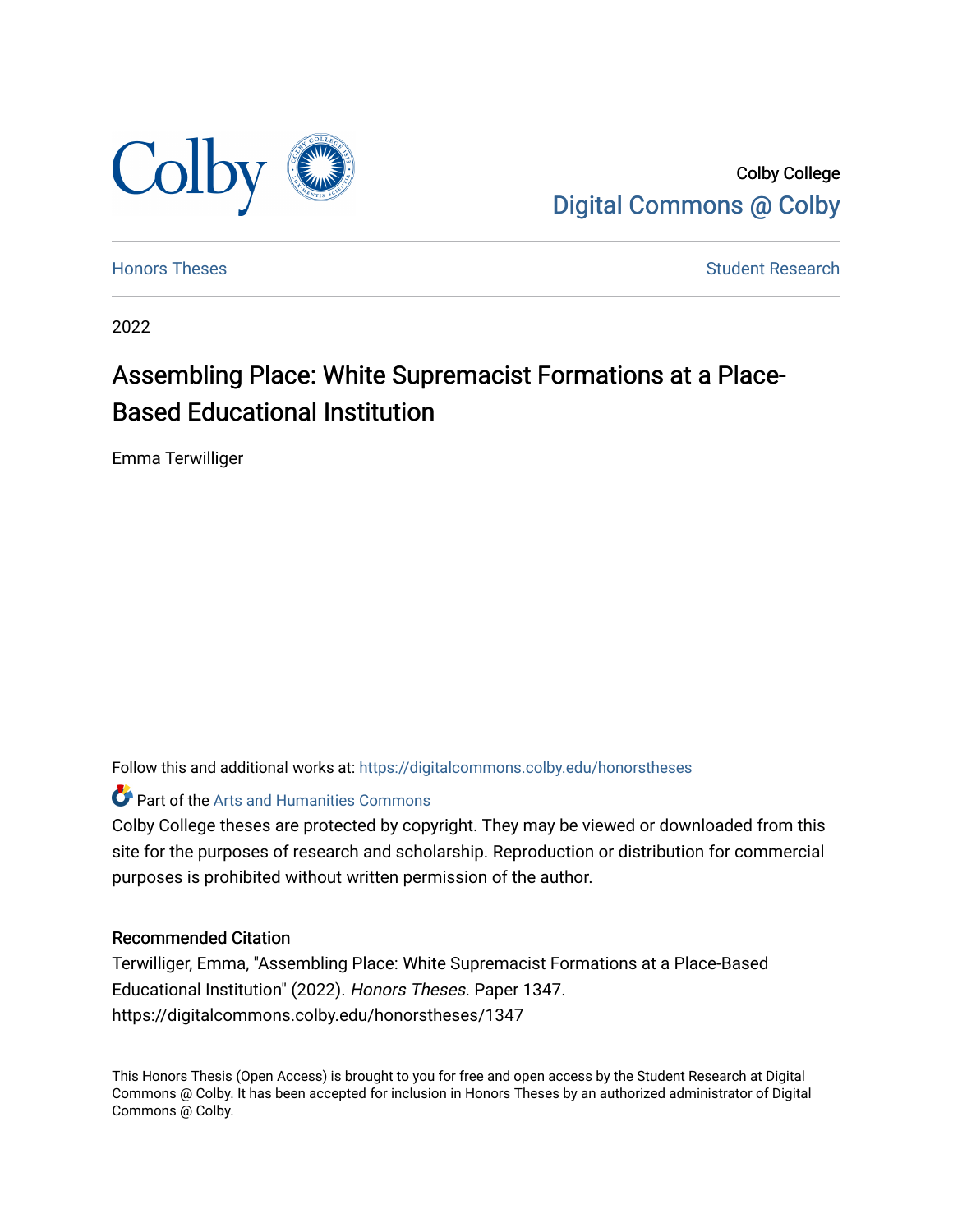## Assembling Place: White Supremacist Formations at a Place-Based Educational

Institution

An Honors Thesis

Presented to

The Faculty of the Department of Anthropology

Colby College

In partial fulfillment of the requirements for the

Degree of Bachelor of Arts

By

Emma H. Terwilliger Waterville, Maine

May 16, 2022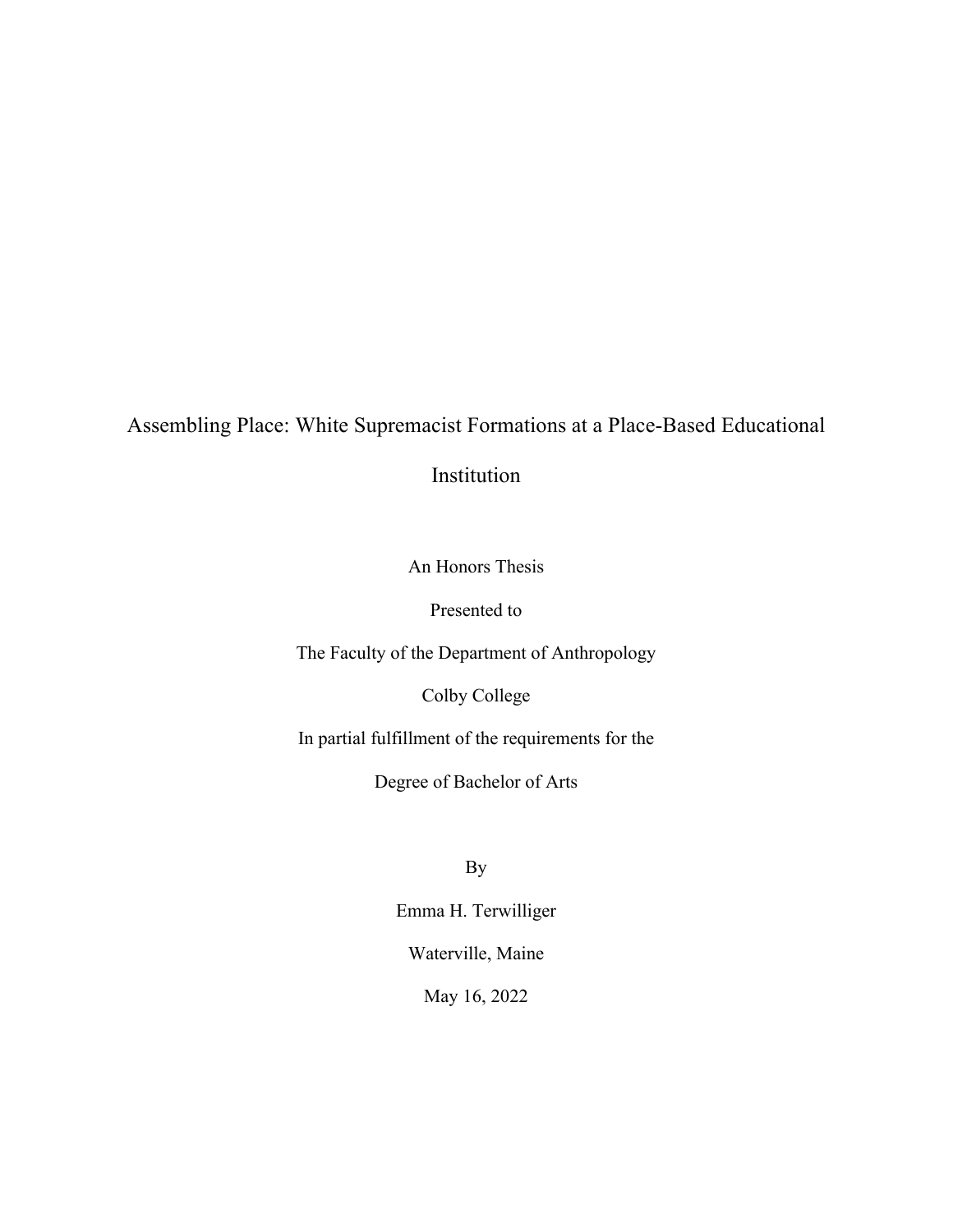## **Abstract**

This research considers white supremacist formations at an elite, place-based educational institution in the Bahamas. Place-based education is an educational philosophy that connects "learning" to the setting in which students are engaging in that learning. Through the structuring philosophy of place-based education, I examine how white supremacist formations are/were engaged with, experienced, remembered, and reinforced by 11 former and current educators, administrators and students who have attended/worked at the school. I contend with my interlocutors' memories and experiences through four interwoven threads: tourism and imperialism in the Bahamas as manifested through the school's "place-based" educational philosophy, militarist ordering of every-day experience, institutional renderings of diversity, and curricular frames of place. A structuring concept of this research is "assemblage;" building on a variety of scholars' work, I consider assemblage as a way to locate how white supremacist formations at the school become, remain, and are reinforced and obscured. Assemblage allows for a critique of the project of place-based education as it illuminates how experiences are never just and only experiences, but rather complex locations shaped through systemic forces such as imperialism.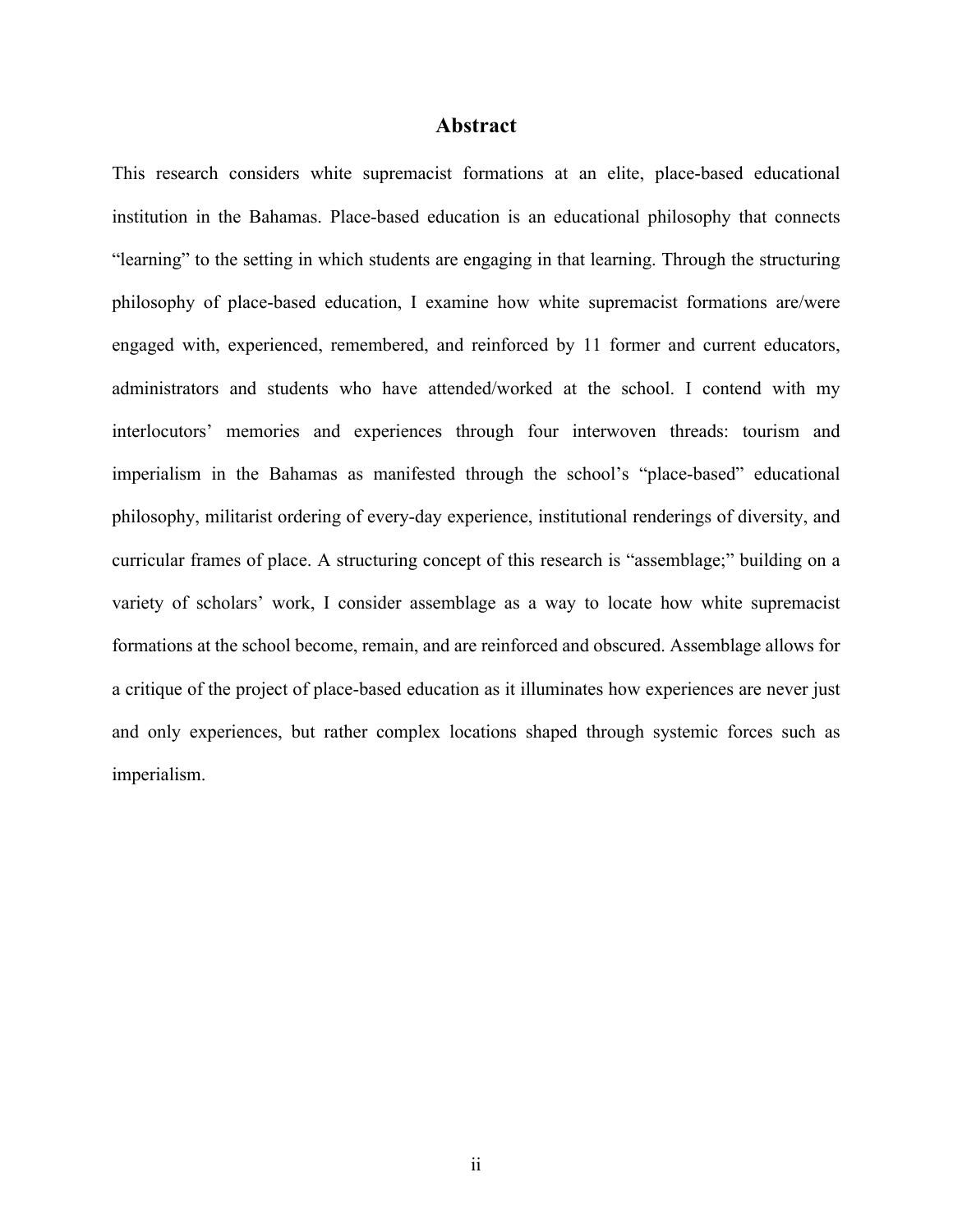## **Acknowledgments**

Gratitude,

Britt, for guiding and listening to me.

Chandra, for these years of collaboration. A gift.

My family, for surrounding my life with your love.

Mae, for remembering and laughing together.

The Creatives this thesis falls into conversation with.

Anthrohistory.

The Eitan Shalom Green Fund, for supporting my fieldwork research.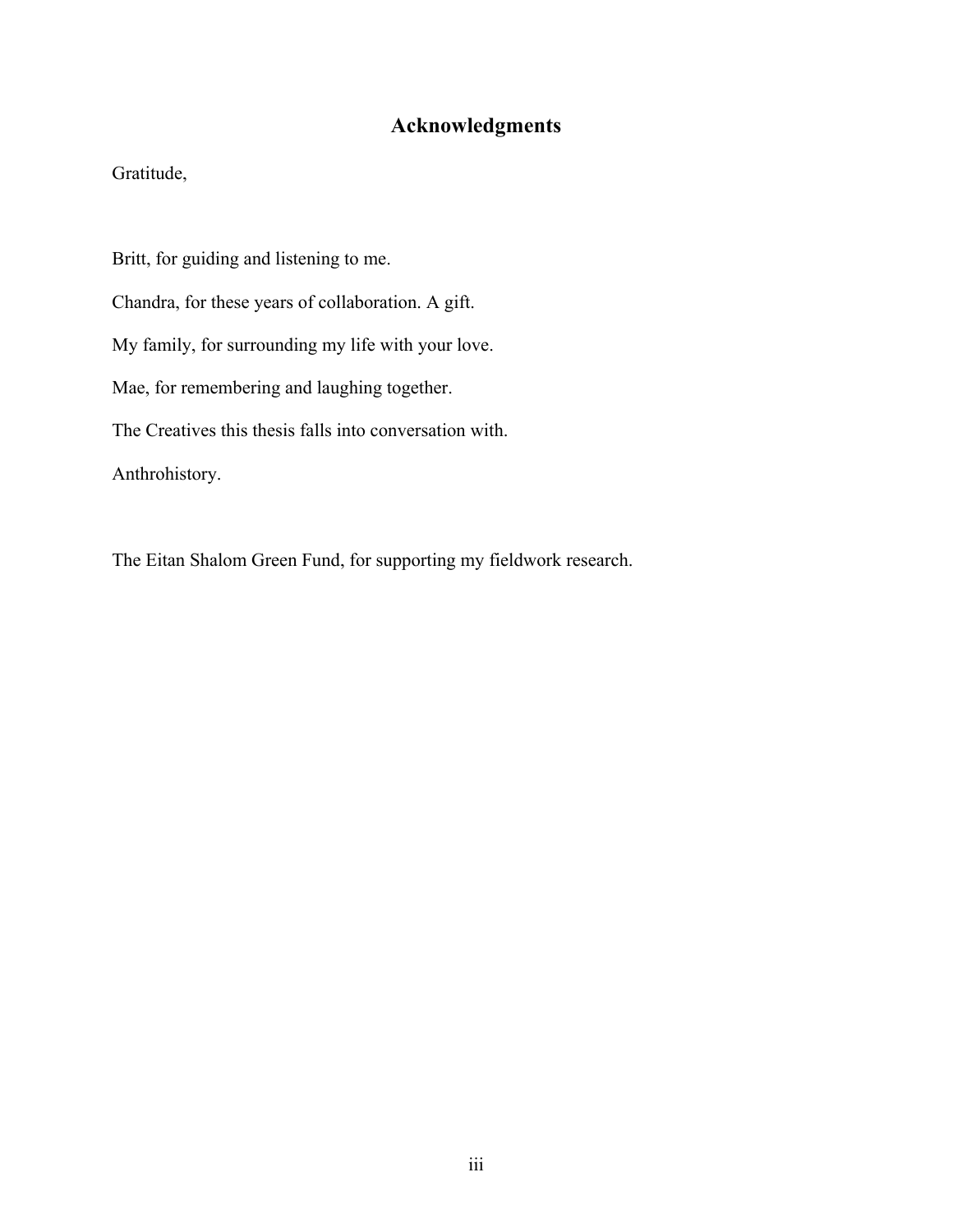| <b>Table of Contents</b> |  |
|--------------------------|--|
|                          |  |

| i.   |  |
|------|--|
| ii.  |  |
| 111. |  |
| iv.  |  |
| V.   |  |
|      |  |
| 1.1  |  |
| 1.2  |  |
| 1.3  |  |
|      |  |
| 2.1  |  |
| 2.2  |  |
|      |  |
| 3.1  |  |
| 3.2  |  |
| 3.3  |  |
|      |  |
| 4.1  |  |
| 4.2  |  |
|      |  |
| i.   |  |
| 11.  |  |
|      |  |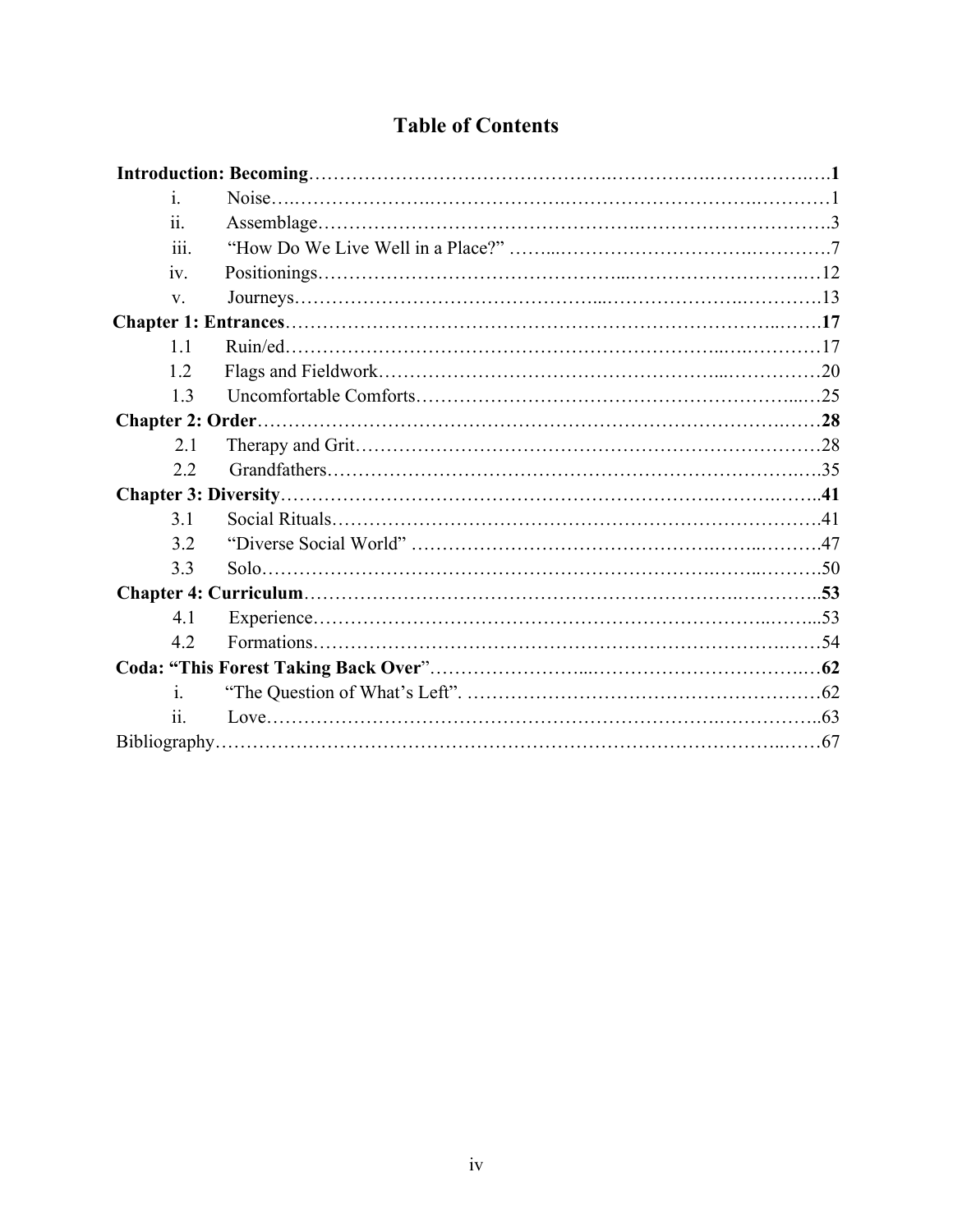## **Introduction: Becoming**

## **i. Noise**

 Light flows into the cave through a hole in the rock above our heads. Even as we step inwards, towards the back wall, there are echoes: soft glow in the fringes of periphery, sections of limestone outcrop illuminated. An altar "that was not always" an altar, formed almost four centuries ago by British colonizers who founded the first British settlement in the Bahamas (Morgenstern 2019: 62).

 This cave is a burial site. The British colonizers have been found to rest here, alongside the remains of Lucayan people.

 Outside is mostly green and gray and blue. There are trees and shrubs and sky. A forest obscures an ocean. Leaves and branches fall through the gap in the ceiling, where the light flows. Below us, paths swirl where other feet once mapped. We trod over them, assembling new patterns.<sup>1</sup>

 And there is a sign nearby the cave. It tells a history of how the British landed and took "refuge" here.<sup>2</sup> The sign signals that this is a tourist place, a place for visiting just as it was once a place for preaching. The sign tells us, *you are here,* without using those words.

You are here, on this island, beside an ocean that was not always an ocean.

You are here, in this cave, a burial site.

You are here.

Sit Where you are. Breathe and close your eyes.

What do you hear? Who do you hear? How do you remember?

 $\sim$ 

<sup>&</sup>lt;sup>1</sup> "An ocean" as opposed to "the ocean" references David William Cohen's (2004) discussion about "specificity" in relation to "interpretive frameworks." In *The Risks of Knowledge: Investigations into the Death of the Hon. Minister John Robert Ouko in Kenya 1990* (Ohio University Press, 2004), 21, 23. <sup>2</sup> Citation removed to protect the identity of the school.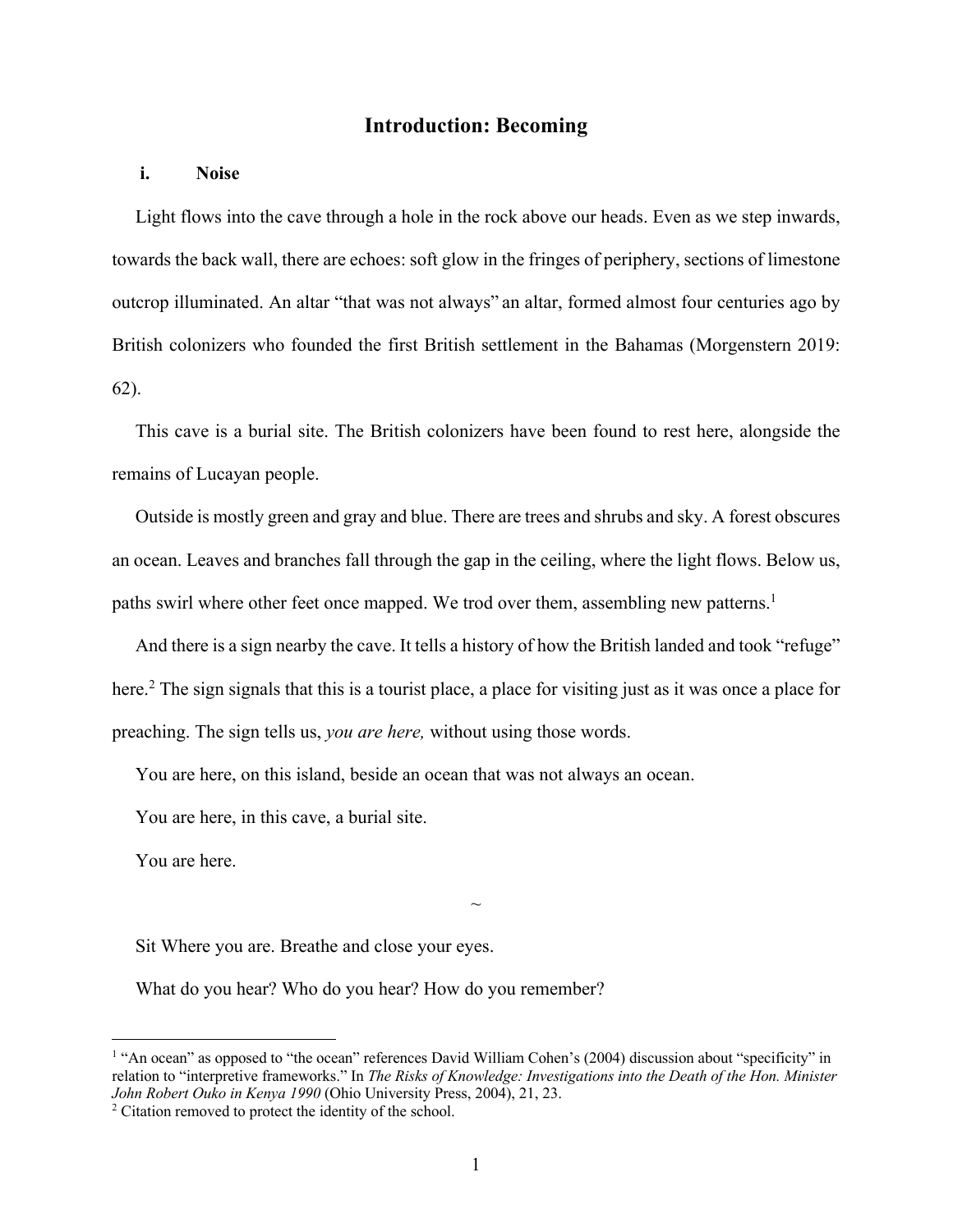I sit a computer screen away from Mae, both of us calling in from different parts of the United States.<sup>3</sup> My desk is covered in papers and sticky notes and a small set of watercolor paints. Our conversation is mostly laughter, listening, gasps at and of remembrance. We speak about the moments we spent sitting side by side in a hammock swinging from a wooden beam overhead, talking about love. We speak about walking into the ocean. We remember.

 $\sim$ 

 Mae, who identifies as Asian American, and I, who identify as white, haven't seen each other in-person since meeting at Locus, a semester school located on the southern-most spit of the island of Tholos in the Bahamas almost five years ago, but we talk over video once in a while.4 When we talk (and we say this) it always feels as though we have been in conversation every day since. Our friendship, our collaboration, goes on.

 In this moment we are discussing memories of Tholos— starting and stopping again for pauses, for staring off and thinking—and Mae returns us to the cave. A place traveled to while at Locus. About 180 kilometers long and in some sections less than two kilometers wide, Tholos is one of 700 islands in the Bahamas. The cave sits in the northern-most part of the island, on the opposite end from the school:

**M:** I loved being in that cave, too.

**E:** Yeah, the cave, yeah.

**M:** Uh huh. I think about that. I think about that when I'm like, do we actually ever be in a, are we ever present in a place where we hear nothing…and that was the one place where we heard nothing. Like, not even any white noise. And that, I think about.

<sup>&</sup>lt;sup>3</sup> All of my interlocutors' names in this thesis have been changed and are pseudonyms.<br><sup>4</sup> Both the name of the school and the name of the island are pseudonyms.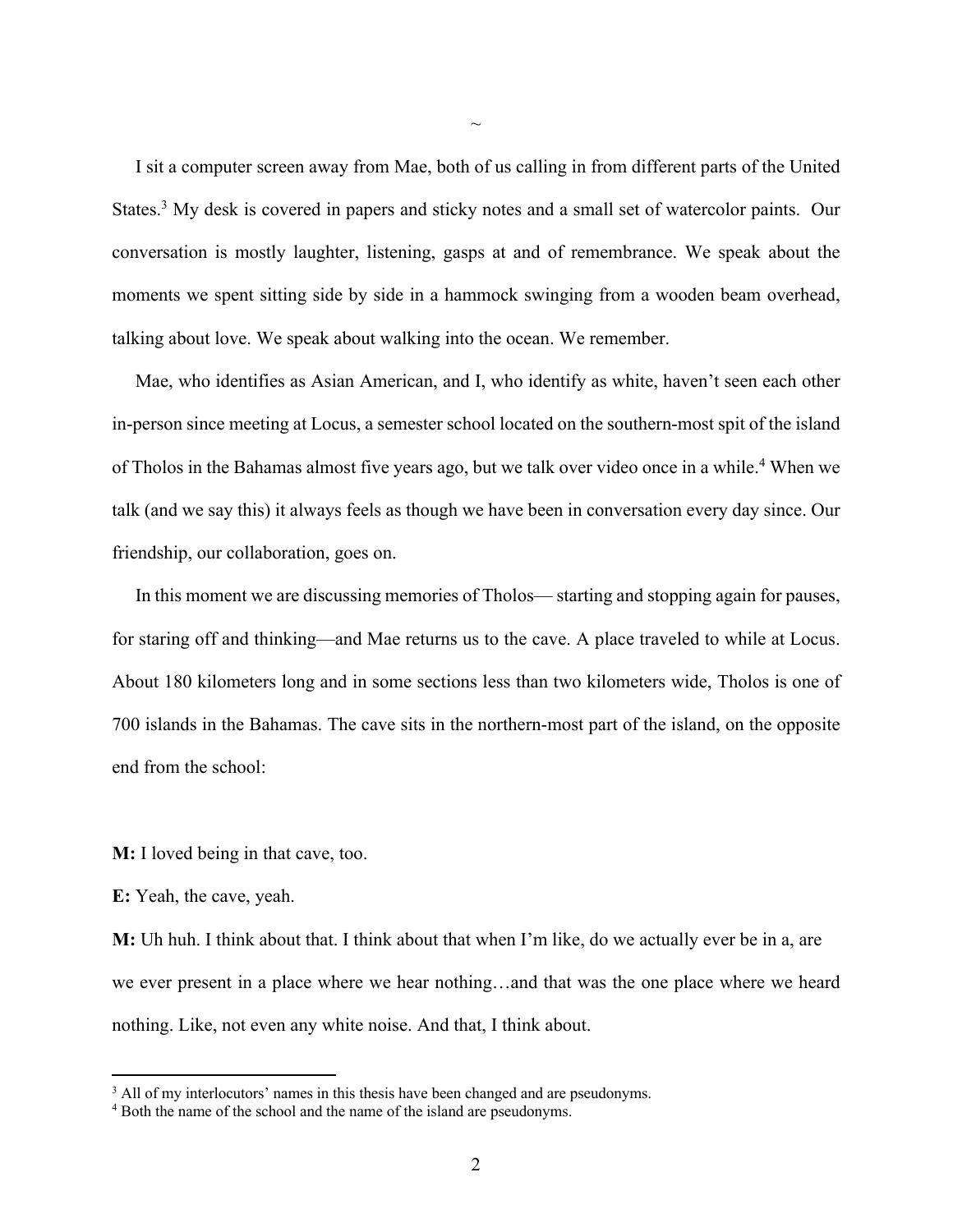In this moment I pause. I pause because, as I say, I immediately think of history. Of what it means to be in a place and not hear because of the narratives that have been written over; the people whose lives have been lost because of displacement, slavery, settler colonialism. I think of what it means to know that this "nothing" Mae evokes, Mae *hears,* is filled also with *other* stories.

With dreams. With love. With laughter.

\*\*\*

#### **ii. Assemblage**

 The school that Mae and I speak of is an elite semester and summer school for high school students located in the Bahamas. "Locus," the pseudonym I use to refer to the school throughout this thesis, is the name for both this high school program and the larger organization that the program fits within. The larger organization encompasses four interconnected parts: the semester/summer school, a research institute, a middle school, and a learning center for children ages 3-10. For the purposes of this thesis, unless indicated otherwise, when I use the term "Locus," I am referring most specifically to the semester and summer term programs as they were the central focus of my fieldwork.

 The majority of students who attend Locus are white and wealthy, with many coming from elite private or boarding schools on the East Coast of the United States. The school encourages Bahamian students to apply and there is scholarship program set up for Bahamians—generally a few Bahamian students attend per term. The school maintains partnerships with other academies and schools that draw a small number of students in from areas of the world outside of the U.S. and the Bahamas. I attended the school, with Mae, during the summer of 2017.

 The tuition for the school's semester program (approximately 14 weeks) at Tholos is just under \$35,000, while tuition for the summer term (6 weeks during the summer months) is \$16,000.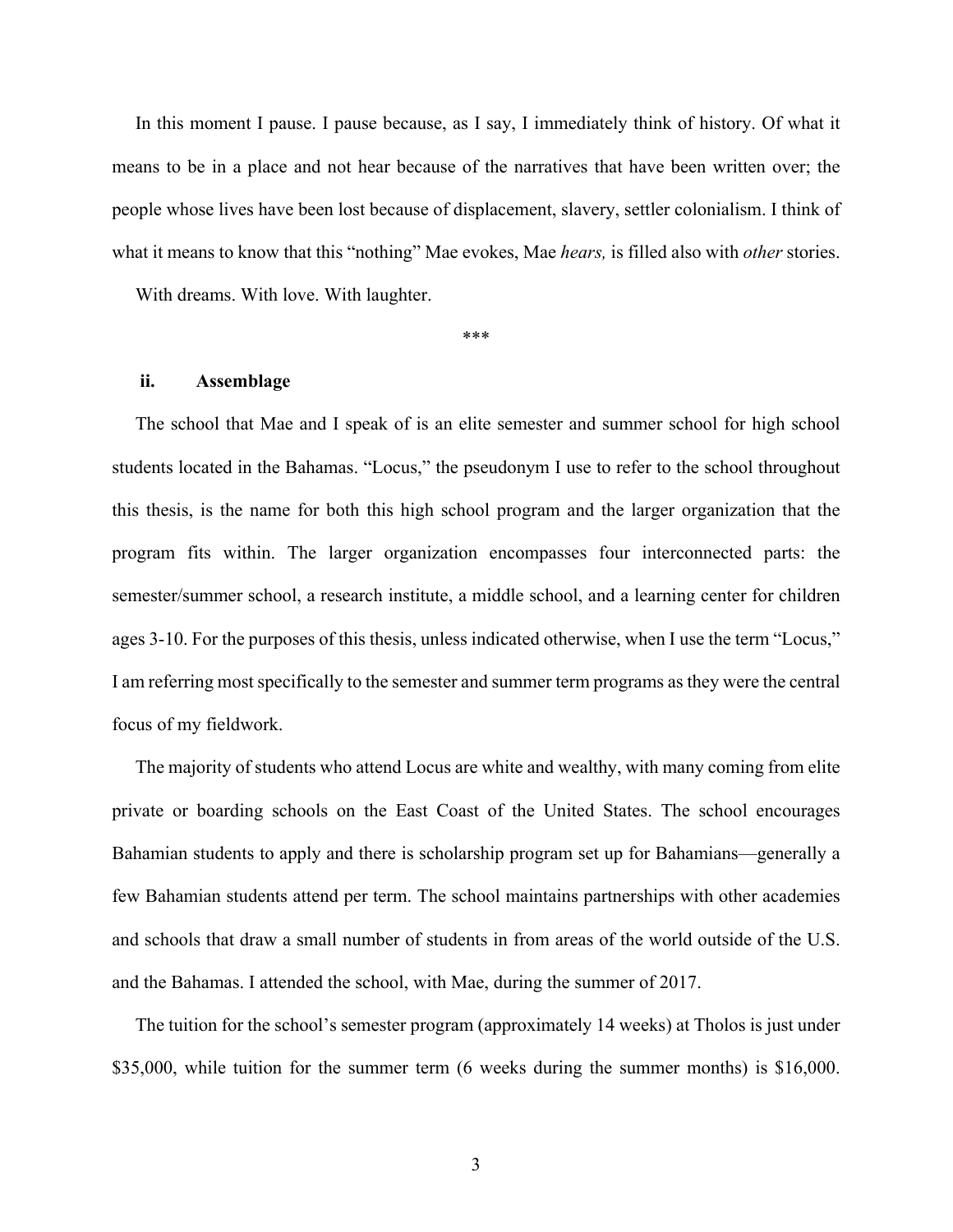Although the school is committed to meeting 100 percent of demonstrated student/family need, the cost is clearly a hinderance to, as one of my interlocutors described, many students even considering attending Locus, and is one of the factors that creates class and race-based divisions at the school.

 Most faculty who teach during the summer and semester programs at Locus are relatively young, likely in their 20s and early 30s. While other areas of staffing at the school employ more "Bahamians," an identity category which throughout my fieldwork often seemed to stand in for "Black" or "Afro-Caribbean," teachers of the semester and summer term are majority white and American; there are around 10 total semester teachers/faculty. When asked whether the school is attempting to employ more Bahamian people in all levels of the organization (including as teachers) Alex, a current administrator at the school, stated that "in an ideal world we would have 2-3 Bahamian teachers." He mentioned how, because Locus is an elite private school, there were "advantages," from the administration's point of view, to teaching applicants who had experience in (American) private school sectors.

 Although the school does not publicize how much teachers are paid, Alex did state that teachers are not highly compensated; Fae, a former teacher who worked at the school for two summers, stated that their pay was about \$1,000 for the entire summer in addition to room and board accommodations. Teacher retention—due to pay and other challenges associated with living in such a remote place— is fairly low, with most teachers staying for only around 1-2 years.

 It is helpful, here, to return to the cave with which I began this chapter. It was not clear to me when speaking with Mae, whether Mae meant "hearing nothing" in this way. I did not ask her to elaborate because I wanted to leave "breathing space" (Sharpe 2019: 109) for all that was

 $\sim$ 

4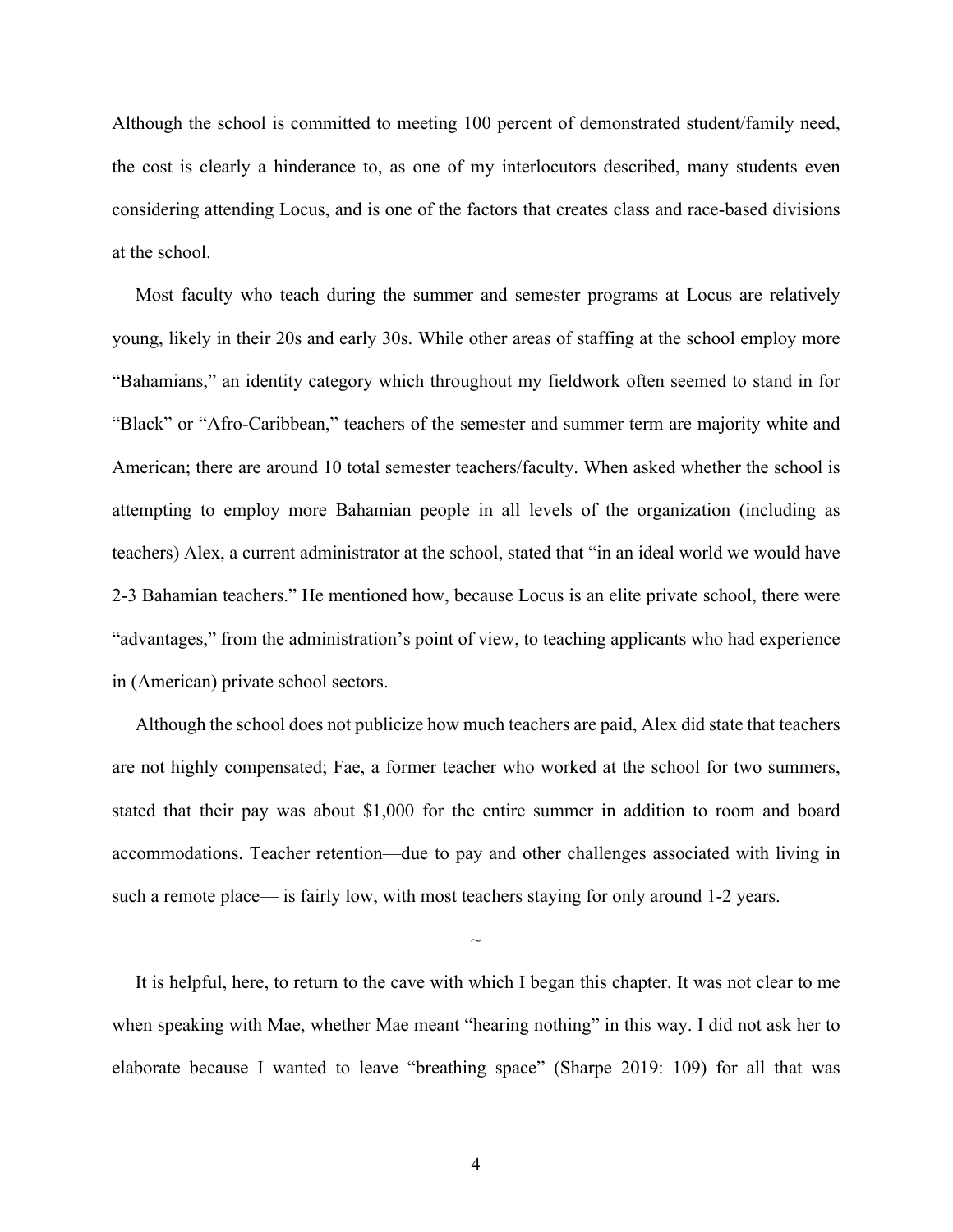unknown.<sup>5</sup> I did not want to ask her to (make) clear the unknowable (McKittrick 2021). And I didn't know if there was an answer. I did not know if *there* was a question.

 But I did start to wonder what it means to hear, and to listen, in the endless variation of ways that we do that. I started to question how I might engage with the school, and with my interlocutor's experiences of the school, alongside and through the many forms of hearing and listening. *Assemblage* became a way to explore these ideas.

 Assemblage is a widely theorized term by scholars both within and outside of the discipline of anthropology. I first encountered assemblage (in that name) through Anna Lowenhaupt Tsing's (2015) book, *The Mushroom at the End of the World: On the Possibility of Life in Capitalist Ruins*. Tsing describes assemblage as an "open-ended gathering" a way of considering how transnational systemic forces are experienced and located through moments and processes that are often considered to be disconnected from them (2015: 23). Two other scholars, Ong and Collier (2005) refer to assemblage "as…global forms articulated in specific situations," as well as a way of refusing the abstraction of "global" processes (4). They center their analysis within a "specific range of phenomena" that call attention to these processes whilst spatially and temporally contextualizing them.

 For this work, I take up and further Tsing and Ong and Collier's conception of "assemblage" in a few ways. The first is considering assemblage as a way to locate how Tholos as a place is both "made" by the school and resists that making. I think of this "making" as a kind of "assembling," a process whereby systemic forces form the school and influence how the school becomes experienced. I also use assemblage as a way to move through time and memory, aligning my interlocutors' memories of their experiences with both the school as it was when they were there

<sup>5</sup> Was, and continues to be.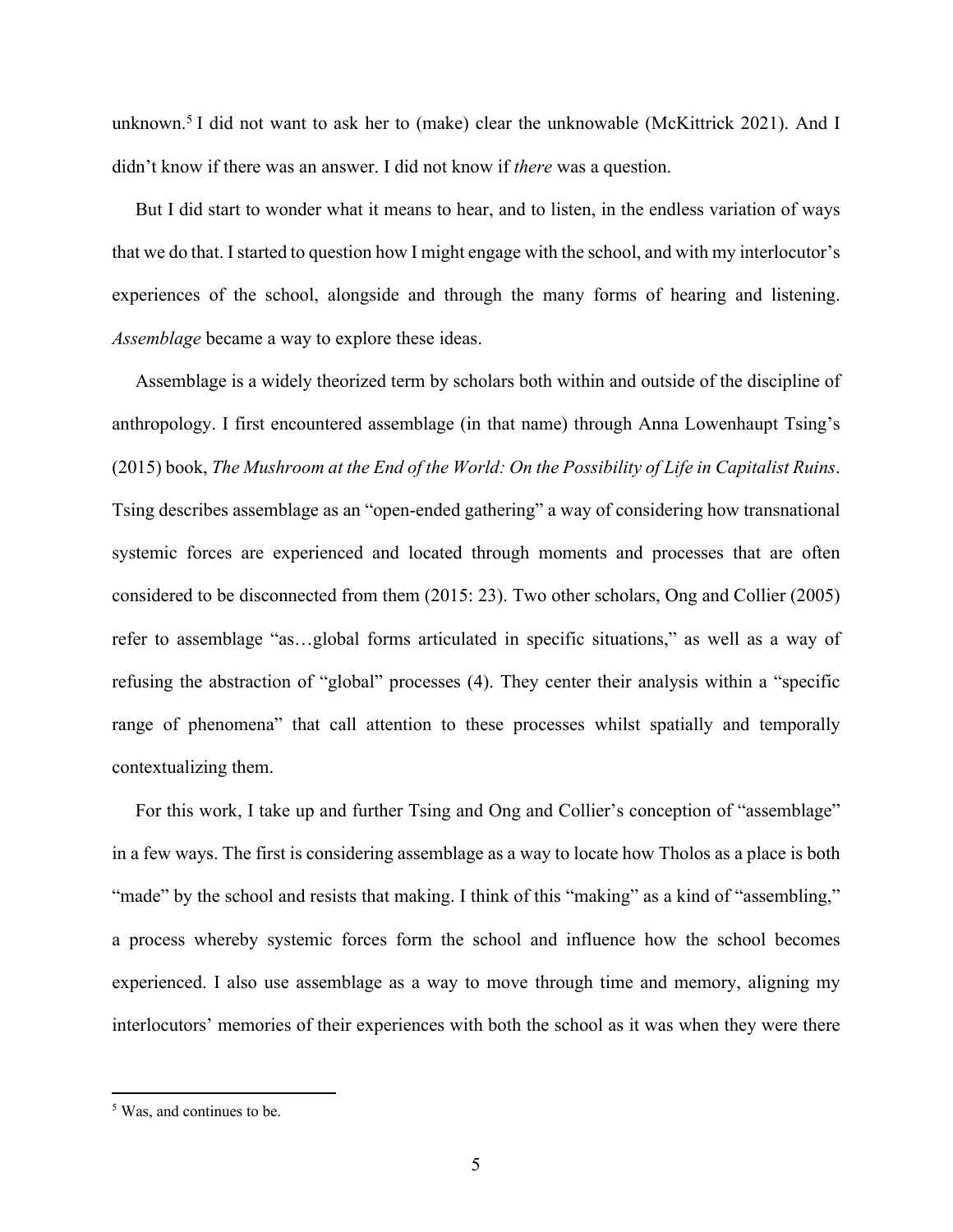and as it is was at moment of my fieldwork. I consider, building on Keith Basso's (1996) analysis of place-making, how memories both make and are made by and through places (4-7). In a return to Mae's comment, I consider how people hear and listen through presents never completely separated out from pasts and the stories told about the places of those pasts (Trouillot 1995).

 The core of this thesis —or perhaps not, perhaps there is no core, perhaps there are only the fringes, the outskirts, the skirting-around-but-not-quite-getting-there— is an assemblage of white supremacist formations at the school as they are/were engaged with, experienced, remembered, and reinforced through the structuring philosophy of place-based education.<sup>6</sup> I contend with their, and my own, experiences at the school, feeling love and joy alongside violence. I contend with "there." Like the treaded tracks in the cave, the experiences assemble (Stewart 2007).

 This thesis considers these memories and experiences through four interwoven threads. The first focuses on how Locus as a "place-based" educational institution is formed and forms itself through transnational forces of imperialism and tourism. The second engages with the systemic ordering of time and motion in the every-day structure of the school, considering how the school functions to uphold militarist disciplinary measures and infrastructures of white supremacy. The third questions institutional renderings of "diversity," following the ways in which diversity becomes constructed as a "liberalist" project and reinforces hierarchy and division (Pierre 2019: 95). The fourth questions how Locus creates specific curricular frames of place and what it means to be *in a place*. I engage with experience and place-making through these routes not to separate

<sup>6</sup> The lack of core of this thesis is in reference to anthrohistory, specifically David William Cohen's (2011) discussion of anthrohistory as resting within and becoming "not quite," whilst simultaneously "catching the light of several vectors." David William Cohen, "The Pursuits of Anthrohistory: Formation against Formation," In *Anthrohistory: Unsettling Knowledge, Questioning Discipline,* eds. Murphy et al., (The University of Michigan Press: Ann Arbor, 2011), 33.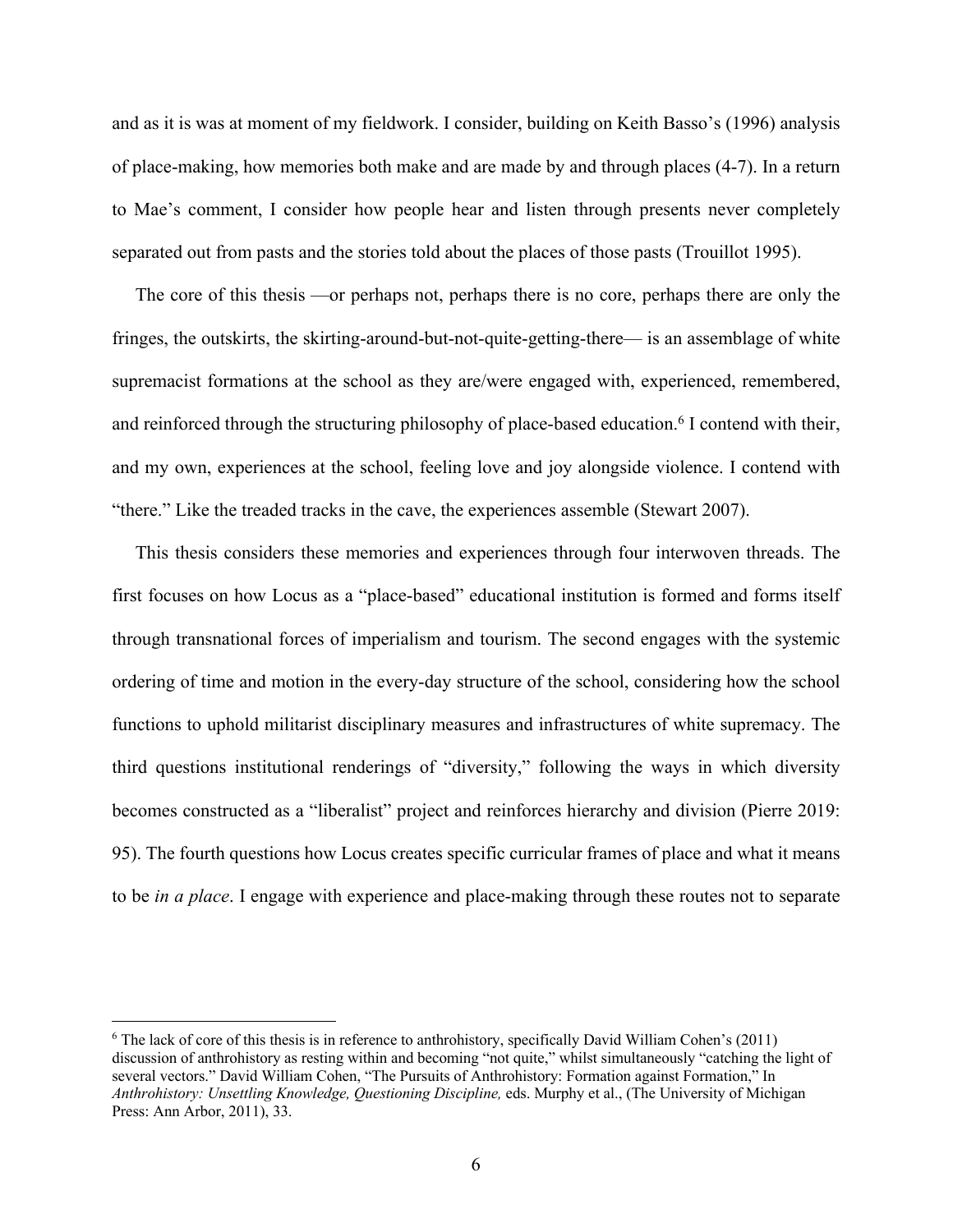them out from one another, but to illuminate interconnected centers, all of which feed into and inform the constantly-in-motion whole and constantly-in-motion stories told about that whole.

\*\*\*

## **iii. "How Do We Live Well in a Place?"**

 This thesis is not about a school. This thesis is not about Locus, although the place does serve as an opening to thinking, to considering how places are assembled and re-assembled in ways that reinforce whiteness and institutional affluence (Halvorson and Reno 2022: 10). Through my research, Locus has become a thread of the assemblage and a culturally and temporally specific example of how educational institutions, most specifically those focused on experiential education, *concretize places* through their assertions of doing the opposite. The focus of this thesis is not on how Locus *is,* but rather, how it is (re)experienced; it is about how place becomes assembled through processes of remembering (Basso 1996: 4-7). And I ask: why is it that people remember places differently? What can the collaborative sifting through of these memories and experiences show not only about memory and race, but also love and spaces of love? I think of these questions as openings within openings, assemblages within assemblages (Tsing 2015: 4). They are in many ways still open.

 The use of the terms "place" and "making place" throughout this thesis is intentional. Places or "place-worlds" as Basso (1996) describes them, are "made" through experience, memory, and imagination (4-7). Places become "made" as people form and re-form them by eliciting stories, and sometimes histories, of what happened or could happen *there* (Basso 1996: 4-7). And the histories of a place, "that which is said to have happened" (Trouillot 1995: 2) are likewise constructed through the making of places, as the narratives told about the pasts of a place become structured through the most widely and dominantly "accepted" narrative strand (Basso 1996: 6).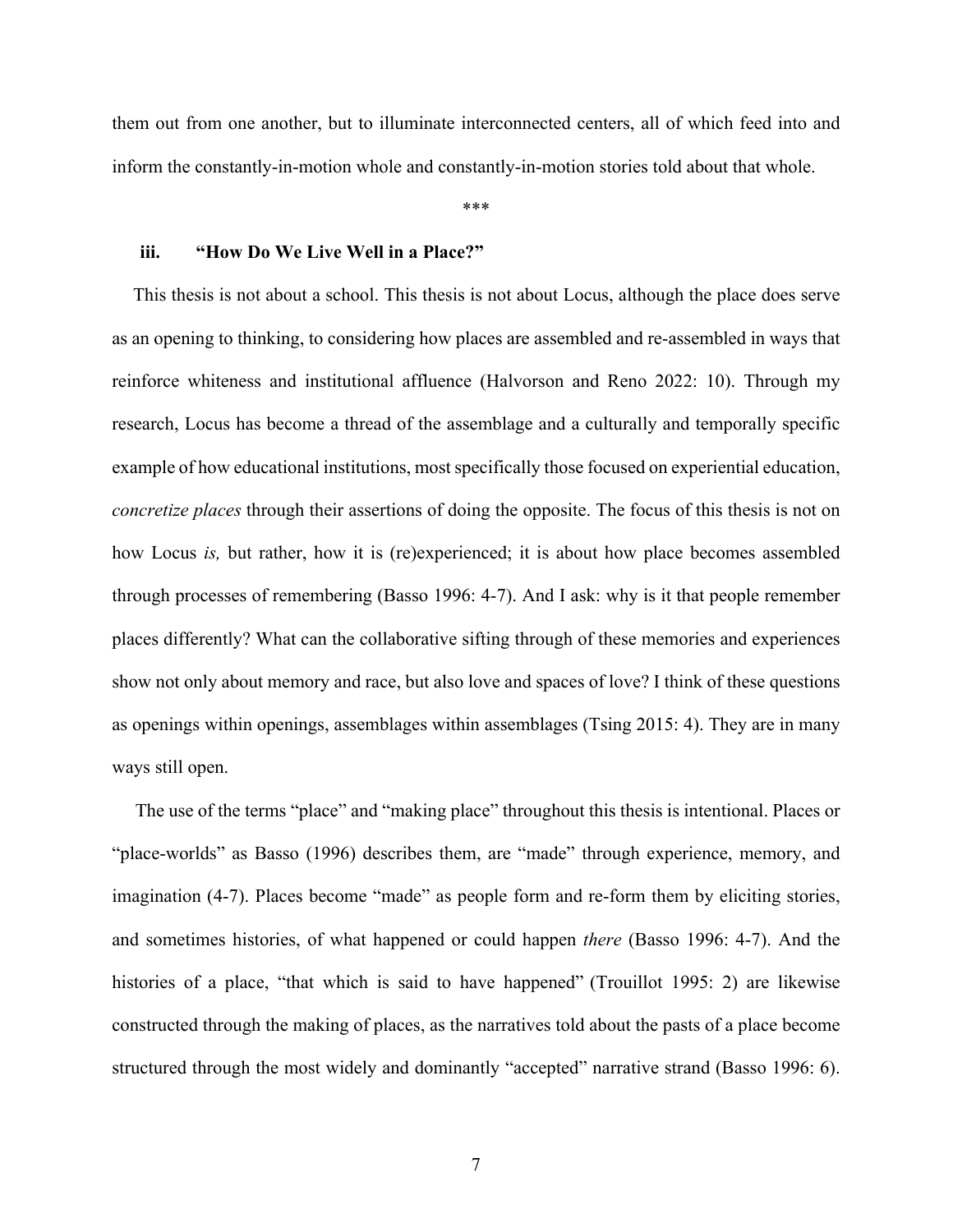Joëlle Bahloul (1996) is another theorist whose work informs my analysis of place. The author examines how a "multi-family house" in Setif, Algeria, which has since "vanished," is constructed and reconstructed through the memories of former Jewish residents, memories which themselves contain possibilities for countering the violences that have cleaved the house from the present (Bahloul 1996: 1-3). I take up both Basso and Bahloul's analyses of place as they draw out how memories make and disrupt places, and how places are made through and disrupt memory. Their analyses allow for a locating of place that is deeply contextually and temporally significant, but that also contains possibilities for shift and disruption (Bahloul 1996: 1-3).

 Through this thesis I consider place as both a location (where we are) and as a process (how we know where we are; how places become known as they are, or, made and re-made) (Seawright 2014: 557; Basso 1996: 4-7). This consideration of place becomes a sort of refusal when aligned with the "place-based" foundations of Locus's curriculum. Place-based education is a form of education that connects "learning" to the space/setting in which students are engaging in that learning, a model derived from indigenous knowledge systems and ways of knowing (Seawright 2014: 561). The differences between place-based education and the more widely known experiential education are minute; according to one report, experiential education is one methodology through which the core philosophies of place-based education can be enacted (Getting Smart 2017). Experiential education, through this model, encompasses programs and projects that directly engage students with the stakes or "relevance" of their learning in relation to the world around them (Getting Smart 2017: 8).

 As opposed to the project of place-based education, a project which contains possibilities of flattening place into a geography (McKittrick 2021: 106), I take up place as a deeply multifaceted way to think about stories and how we come to know ourselves in relationship to that which is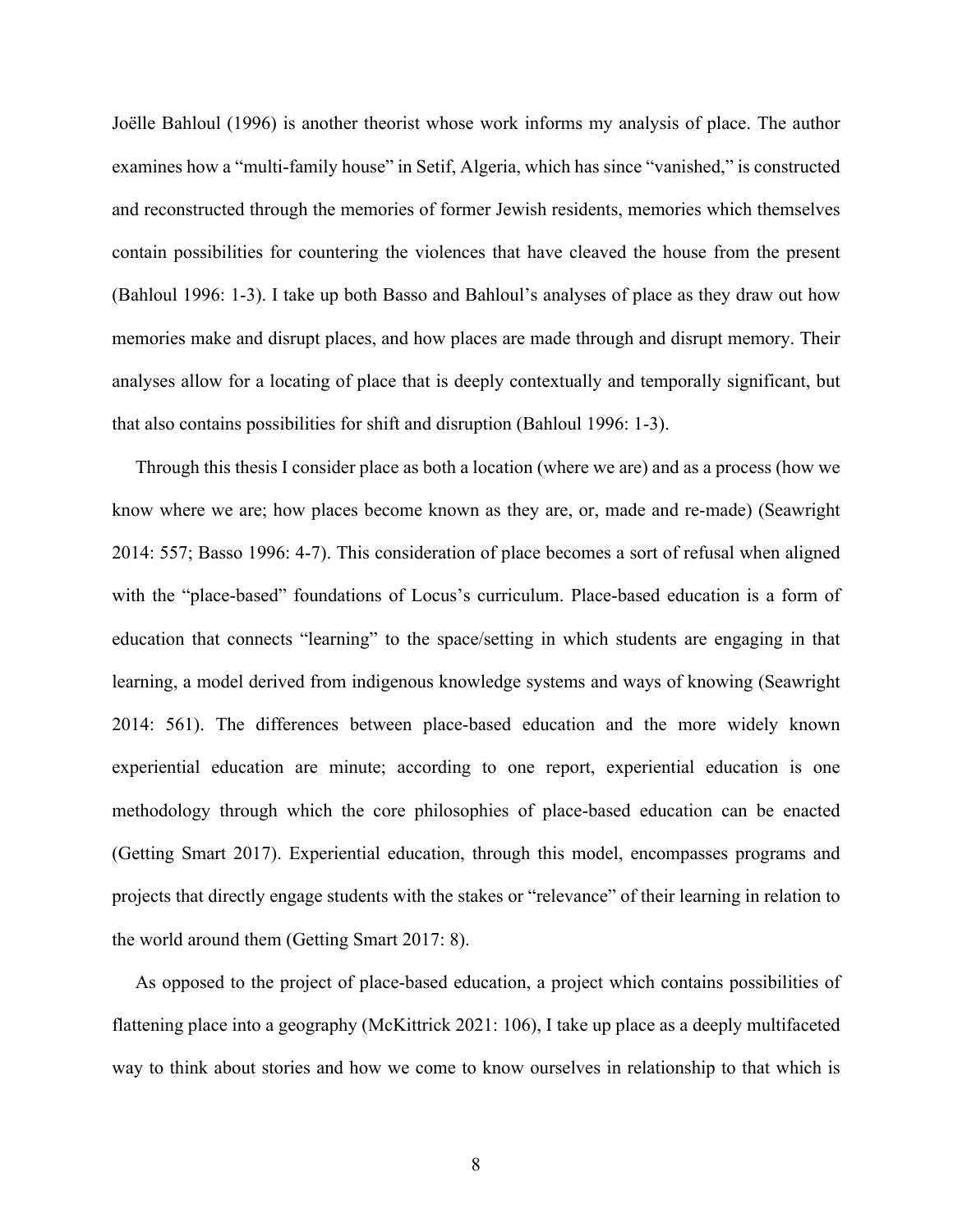unknown and that which will never be (McKittrick 2021: 16-17). Using "place" opens for a deep and nuanced engagement with histories, presents, and futures of where we are in relationship to who and how we are. In alignment with Gardner Seawright's (2014) analysis of place-based education and the "structural epistemic interactions between settler colonialism, white supremacy, and place," I consider place both as a way to locate the violences that can be associated with institutional projects of place-making, and as a way to resist and question that making (Seawright 557). Specifically, I wonder what re-conceptualizing of the "making" as an "assembling" might do to the institutional "projects" of place.

 As mentioned, Locus is an elite semester school located in the Bahamas. I say "located" to expose the deep contradictions of what it means for the school to be both "there" and "not there." Locus is "there" to the extent that it is a continuation, an exacerbation, of elite schooling in the United States, as well as an expansion of ventures of these forms of elite schooling outside of the boundaries of the U.S. and outside the boundaries of traditional schooling itself.<sup>7</sup> For instance, many of my interlocutors did not describe "the school" as "a school." Other terms included tourist venture, neocolonialist venture, social ritual, summer camp, and community living*.*

 $\sim$ 

 What is intriguing is that in my fieldwork the school was also framed by one of my interlocutors as being located in neither place, as being not *of* the U.S., or *of* the Bahamas, but as locating and being located in its own imaginary, its own *type* of education. On the surface, this *other* education seems to only refer to the educational philosophy and principles of the school. As various participants in my research stated, the school is alternative in most senses of the word. The research center at Locus focuses on conservation of local ecosystems and habitats on and around the island.

<sup>7</sup> If these forms of elite schooling remain "American" is a question I contend with through this thesis.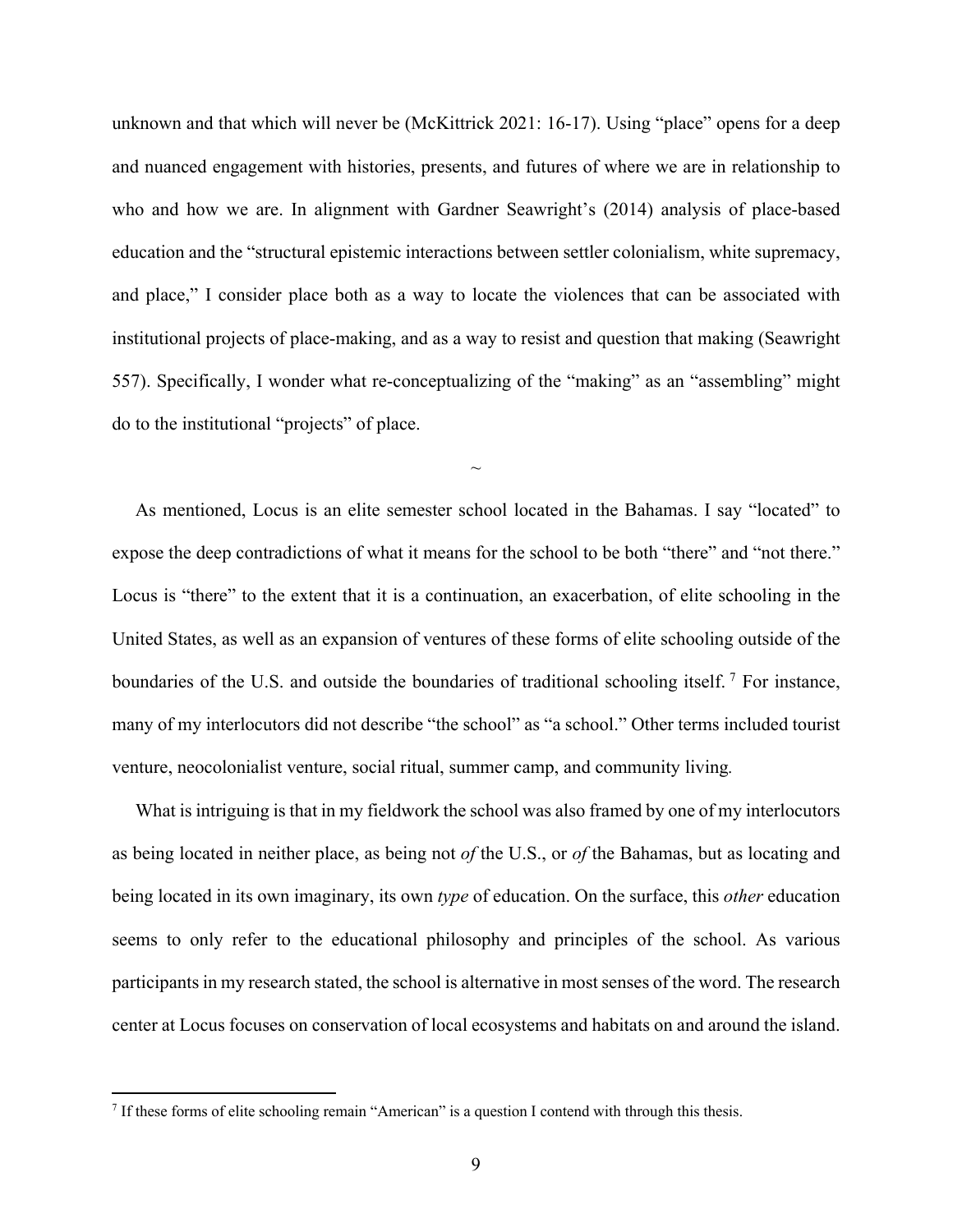The educational philosophy of Locus as a holistic organization structures itself around the primary organizing principle: "how do we live well in a place?"8 As one participant in my research, Jake, a current high-level administrator at the school stated about what it means to "live well in a place:"

**J:** So how do we do that in a place that's limited in infrastructure and limited in resource and that's right on the edge of the sea as we face bigger and bigger storms and rising sea levels and all sorts of political chaos, how do you kind of create a community that tries to live well in this place…

 Part of this thesis is recognizing the importance and impact of the work that the school is engaging in *whilst also* considering these efforts of sustainability and environmental education as only a few threads of my own and my interlocutors' experiences (Tsing 2015). How can we view the school's mission in all of its complexities, as it is experienced and remembered differently for students, staff, and faculty who attend and work at the school? Within this framework and through a postcolonial analysis (Chakravarti 2020), I question the school's connections to and yet in some ways constructed separation from both the United States and the Bahamas as I posit that the school falls in line with what Savannah Shange calls a "progressive dystopia:" "a utopia that functions only for a particular segment of society" (Shange 2019: 24). Through this rendering, the institution becomes its own place, separate from both nations, but not separated out from them.

The question, then, that I think needs to be asked about "how do we live well in a place," is *who is "we"?* This is a question that necessitates a deep and critical analysis of race and most specifically whiteness at the school. Through this thesis, I consider whiteness as a force that moves "beyond racialized bodies" to encompass both the "bodily capacities" and "normative ideals" or "expectations of behavior" that structure what those capacities are expected, assumed or even

<sup>8</sup> Citation removed in order to protect the identity of the school.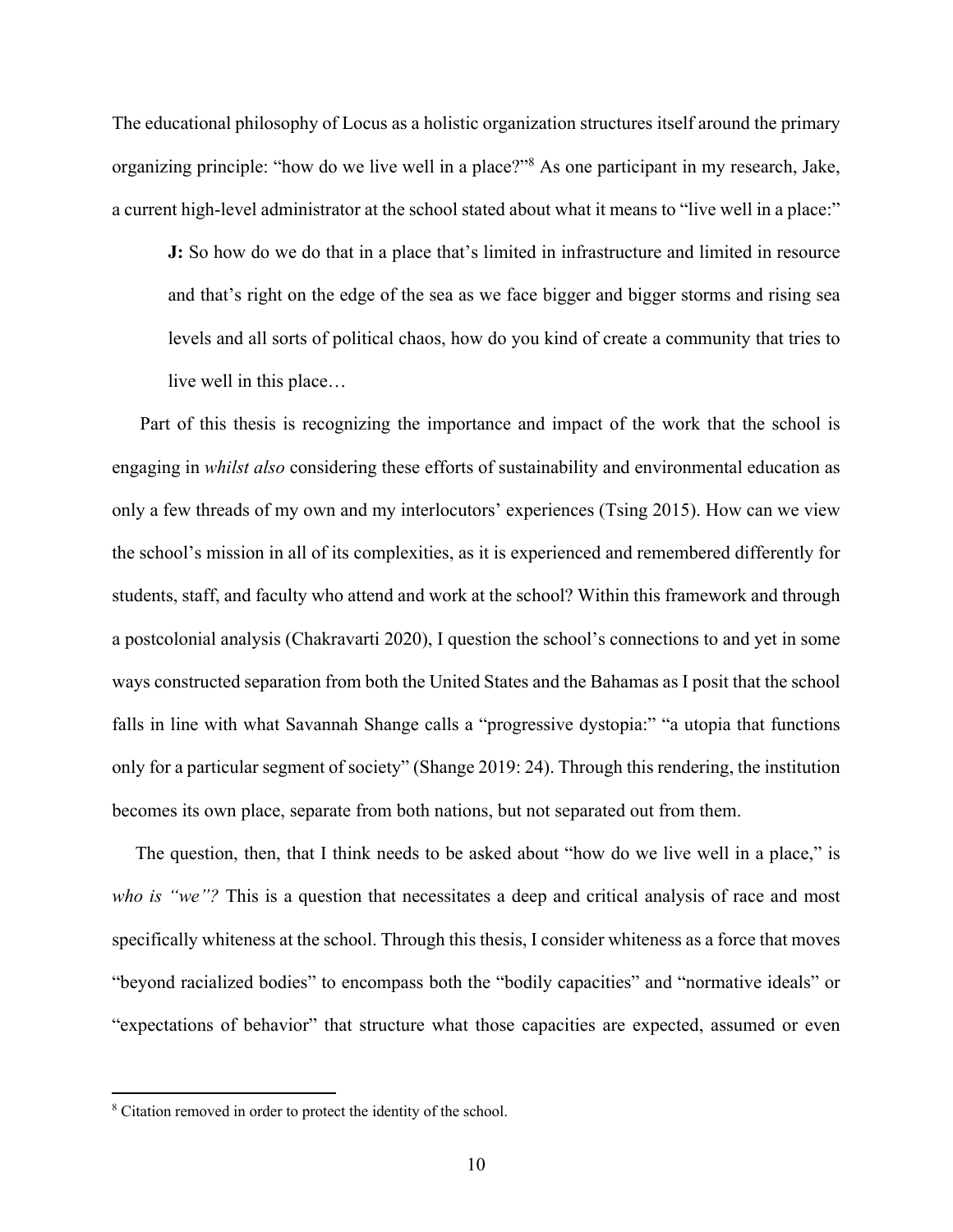forced to become (Wolf-Meyer 2015: 447-448). I focus on whiteness as it becomes located through what Gardner Seawright describes as the "ideal social actor," an actor "established upon a particular conception of place that is integral in perpetuating domination" (2014: 555). Additionally, through this thesis I use the term "white supremacy" as opposed to "white privilege" as it more directly "locates white racial domination by underscoring the material production and violence of racial structures and the hegemony of whiteness in settler societies" (Bonds and Inwood 2016: 716).

 It is true that the school continues to ask itself many of the questions that I ask throughout this work. The school has been trying to, for example, bring in more Bahamian teachers, engage with community in more equitable and relational ways, diversify its student body, reach out to schools beyond elite boarding schools to encourage students from a variety of backgrounds to apply. There have been attempts to integrate more Bahamian cultural practices into the school curriculum, encourage students to consider their own positionalities in relationship to the work being done, implicate the school itself in discussions of tourism and colonization, build more partnerships with Bahamian schooling systems. *And.* Many of the people I spoke with through this research described experiences with racism, religious discrimination, gender discrimination, elite whiteness, exclusion, division, hierarchy, deeply ingrained institutional affluence, lack of mental health support, exhaustion.

 This thesis contributes to the ongoing project of locating each within the other, of viewing reform efforts alongside the daily struggles, joy, and love that many of my interlocutors felt. I also ask what it means to *ask* about imperialism and white supremacy within systems of knowledge set up to maintain these very configurations (McKittrick 2021: 37). This is not to say that I do not believe school systems can shift towards anti-racist pedagogies. Rather, it is clear despite these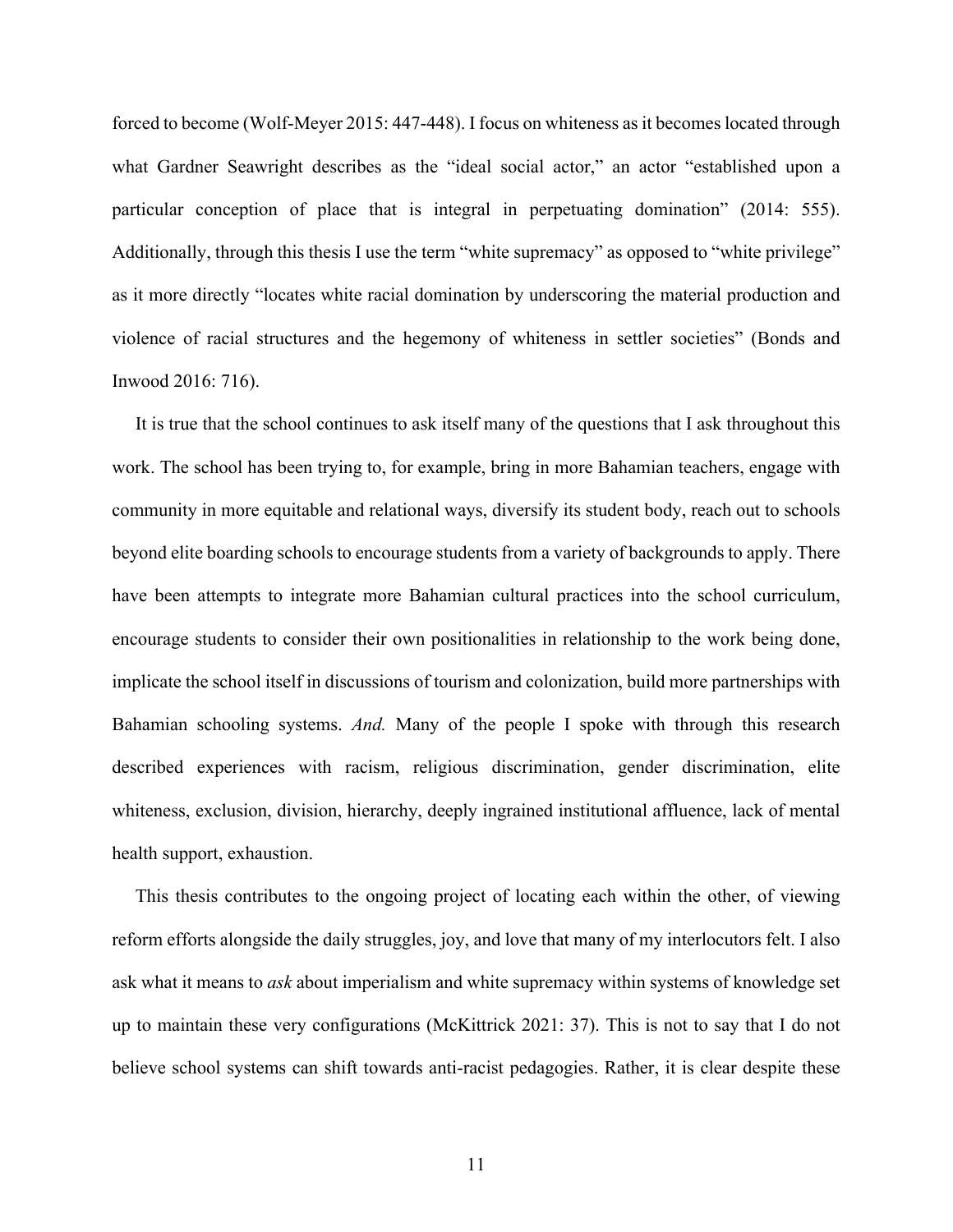shifts that there are deep structures that complicate these efforts. Not only in this particular school but in educational institutions in many places. There are structures that introduce barriers to what exactly the envisaged future *is* that these schools are *shifting towards.* 

\*\*\*

#### **iv. Positionings**

 The thesis "moves beyond". It needs to. One school is never just about one school; a single place is always within a deep configuration of other places, experiences, systems, and moments (Kincaid 1988). For means of explanation, I mean "moving beyond" in a number of variations. One way the thesis moves beyond is that it is deeply influenced by my own personal experiences at Locus and by my experiences growing up in a family with deep connections and relationships to the outdoors and to experiential education. I was raised in connection to the world through lessons that in some ways mirror indigenous knowledge systems and ways of knowing (Kimmerer 2013).

 In the last few years, I have started to ask my parents more and more about their own stories and histories in attempt to try to understand more about *why—*why I feel the way I do, love the way I do, and know the way I do. Their lives, in so many different ways, have always been deeply about forming relationships with people and other living beings where they are/were, with place: they both taught for over a decade at Outward Bound, an experiential education wilderness school; my dad completed the infamous "Alaskan Mountain Wilderness Classic" race (150 miles through path-less Alaskan woods); they both canoed with their two children for weeks on end into the Boundary Waters Canoe Area Wilderness. My dad still taps the maple trees in our backyard for syrup and every couple of years harvests wild rice in the nearby lakes. His garden is home.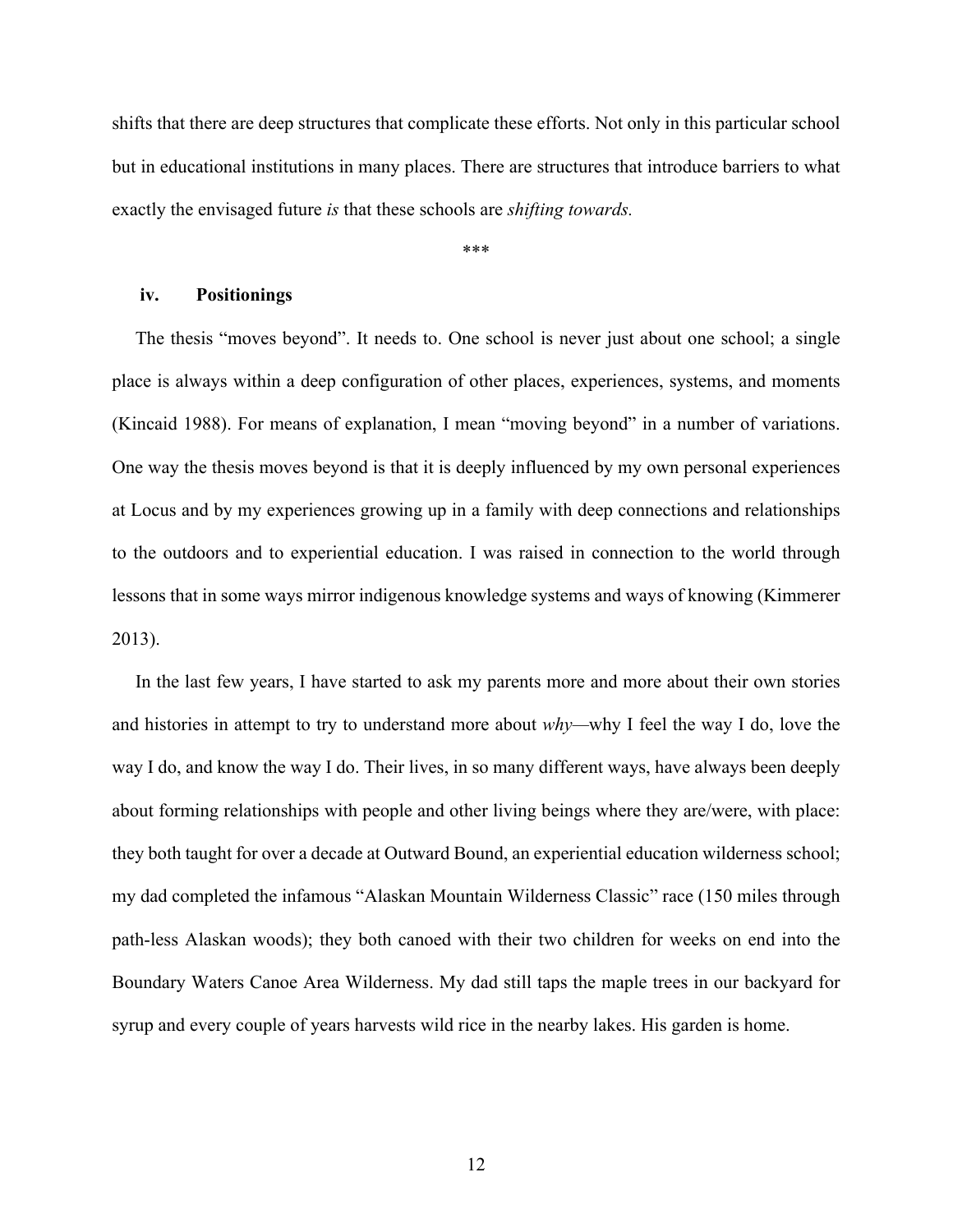But there are many deep complexities here, and there will always be. We were a white, middle class family taking space on Anishinaabe land and engaging in many Indigenous practices in the middle of the Northwoods. We had access to outdoors spaces, felt comfortable in those spaces, our lives were enhanced and never in danger in those spaces. My parents both came to the town where I was born; we are not a family that has multigenerational roots in the area and so places and ideas beyond our small town were visible, and exciting, and even acceptable to consider as futures.

 And, alongside these connections, having attended an underfunded, small public school in rural northern Minnesota where my graduating class was 98 percent white, Locus was really the first place where I was taught histories of colonialism and slavery and encouraged to engage with my identity in relationship to these histories. Interestingly, it was also one of the first places where I felt like I didn't completely belong, although my whiteness allotted me acceptance and security in most spaces within the school as a whole. These are complexities that I attempt to engage with deeply through this thesis. They are unfinished. My thinking about them is unfinished.

\*\*\*

#### **v. Journeys**

 This thesis is based on fieldwork I completed with former and current teachers, administrators, students and staff at Locus during the month of January and into the months of February, March and April. Due to constraints with COVID-19, I completed all my fieldwork remotely, which drastically shifted both how I was thinking about my fieldwork and what questions I was asking. It also shifted the relationships that were formed within the fieldwork space, as I began to realize and notice just how much the pandemic had affected my own ability to engage in social interaction, along with the exhaustion and tiredness that I sensed from many of my interlocutors. I came into this research after a long period of deep emotional turmoil that began when a family member was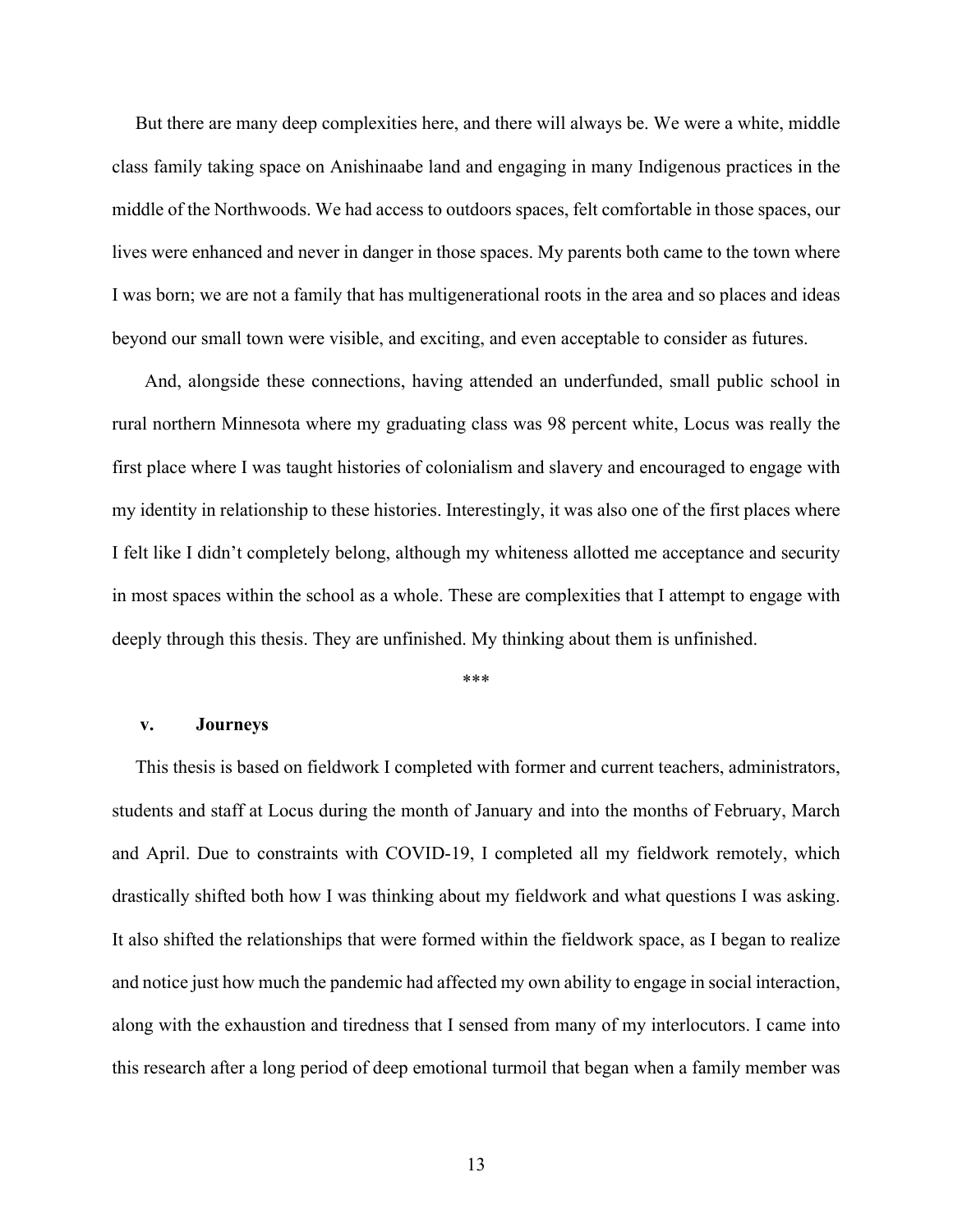diagnosed with cancer in 2019*.* For some reason, surprisingly or not, I felt the emotional exhaustion of these past two years extremely physically during my fieldwork. There were times, after interviews, when my entire body would begin to shake, a response that I attribute to the energy of engaging in deep and sustained conversation for long periods of time coupled with social anxiety which tends to rear its head when I'd like it the least. So… I tried my best to be as ethical and as present and as responsive to my interlocutors as possible…but.

 I could also tell that many of the people I was talking with were tired. I'm not sure anyone ever explicitly stated this, but it was evident both in the fact that I was not able to speak with as many people as I originally set out to, and in the responses people gave. So, I was conscious of how much I asked, what questions I asked, and how much time I took up. Of the total of 12 interviews I completed (with a total of 11 participants), almost all averaged between 45 minutes and an hour and a half. Of these, I spoke with three former students, three current administrators, and five former/current educators. Many of my interlocuters I had known previously, but this was the first time I had re-connected with most of them since my own attending of the school in 2017. All of the students and most of the educators I spoke with had attended/taught at Locus during the summer term, which was mainly an effect of my personal connections to the school.

 One limitation of this thesis is that through my fieldwork I was not able to speak with any Bahamian students/staff/educators/administrators who currently or in the past have worked at/attended Locus. This was mainly due to the fact that because I conducted my fieldwork remotely, most of my interviews came out of personal connections and I did not have any connections to people who identify as Bahamian and who had worked at Locus. I made an effort to reach out to and ask participants if they knew of any Bahamian people who might be interested in speaking with me but did not receive any connections that led to interviews. I also reached out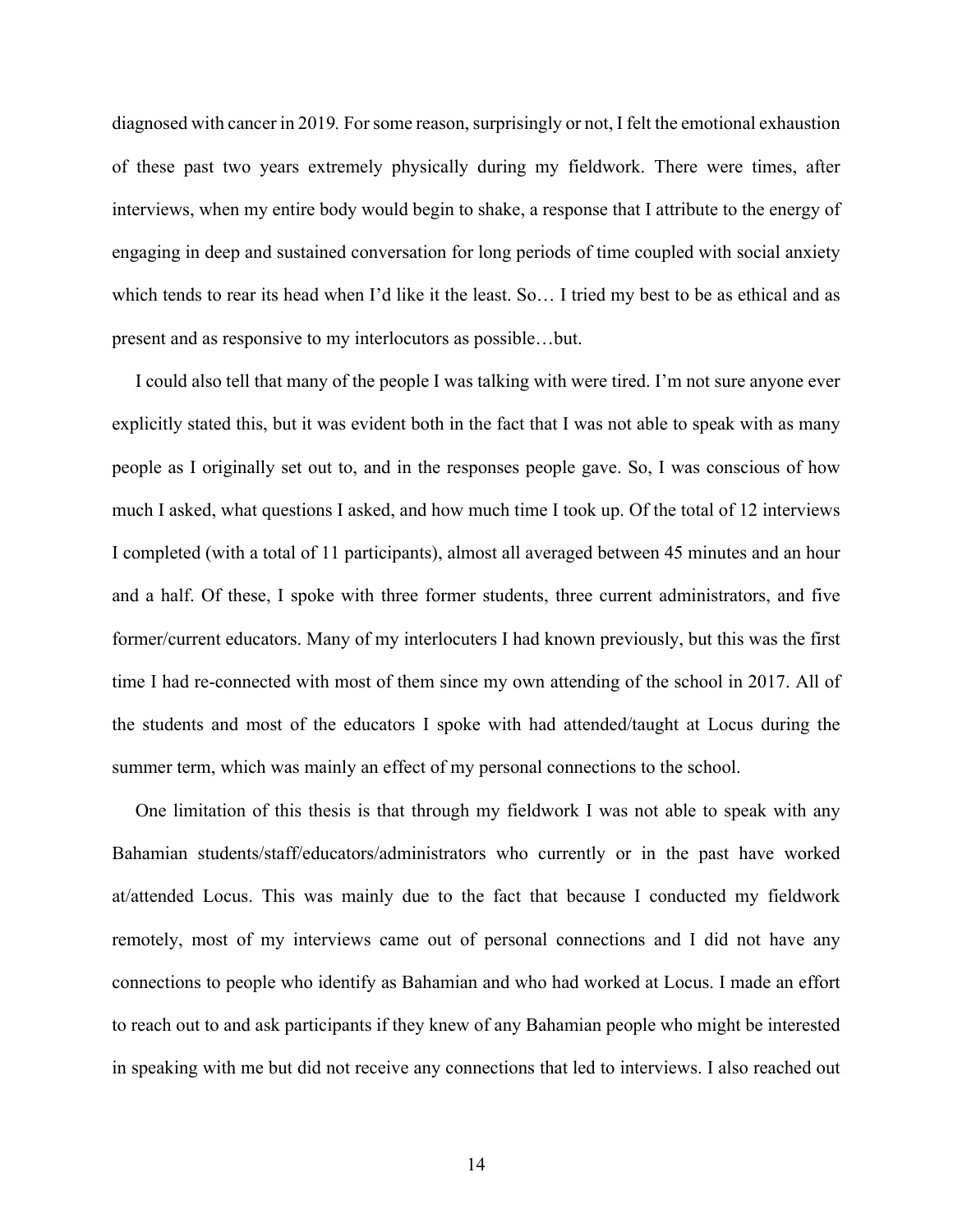to a Bahamian-run nonprofit on the island, but again did not receive a response. Time and energy were also a constraint in this, as following my remote fieldwork in January I was not able to form as many connections with people whom I was not already in contact with.

 Writing this thesis without an inclusion of Bahamian voices is something that in many ways mirrors the school that this thesis is "almost but not quite" about (Bhimull 2017: 9). It is one overtly visible way through which my positionality and situatedness as a white former student of the school impacted this work. I do not attempt to go around or justify this exclusion. Rather, I want to attempt to hold it as another thread of the assemblage. There are gaps and silences in this narrative (Trouillot 1995).

 $\sim$ 

 This thesis begins with an analysis of Locus's philosophy of place-based or experiential education, diving briefly into histories of imperialism in the Bahamas in relation to this philosophical grounding of the school. I consider the school's relationship to tourism in the Bahamas, situating how my interlocutors framed the school as operating within stratifications of world, nation, community, and locality, zooming in whilst zooming out (McGranahan and Collins 2018).

 My second chapter hones in on the ordering of experience at Locus, how a variety of day-today policies and infrastructures of the school create/d forms of division and exclusion. I take the assemblage of the first chapter, the global through the local, and ask how the school's policies and infrastructures connect to and fall out of ordering frames (Ong and Collier 2005: 4).

 My third chapter turns towards "logics of diversity" in an effort to both acknowledge and critique the ways in which Locus is attempting to become a place that more people are able to enter into and find spaces of "belonging" (Shankar 2019: 113). I examine the logics behind the school's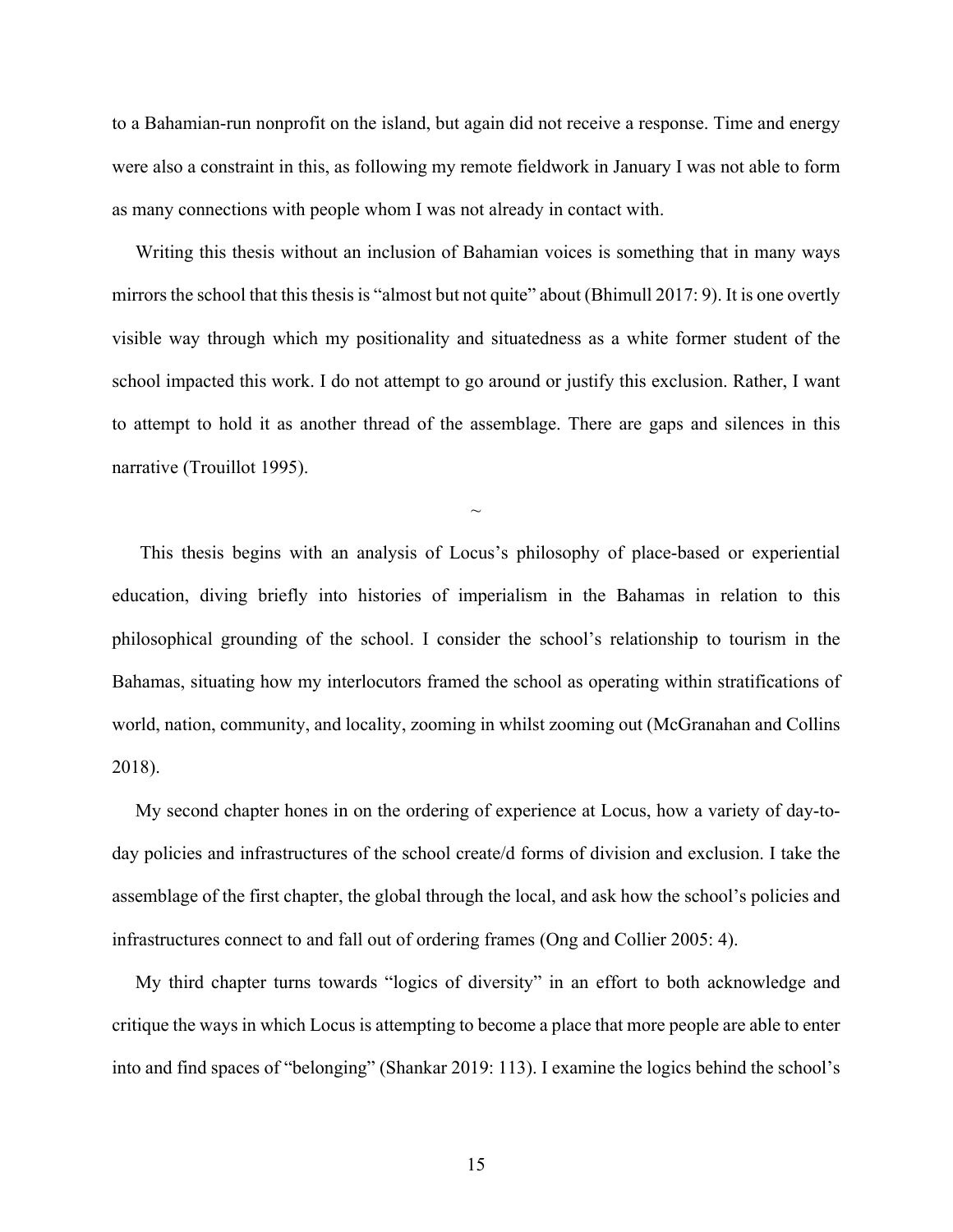conception of "diversity," looking at three forms through which whiteness became a structural force at the school that assembled the experiences of my interlocutors. This chapter considers the "assemblage" most pointedly in terms of white supremacy and *change*; it examines what it means to reform a place built into and through, as one of my interlocutors stated, *the most upper-class WASPY East Coast educationally privileged whiteness.*

 In my final chapter I look towards curriculum and a concept that I name as *curricular formations.* I use this concept as a way to locate how place at Locus became made and bounded, grounded, through curriculum. I examine one example of how imperial histories were enacted through curriculum and created specific experiences of (being with) place.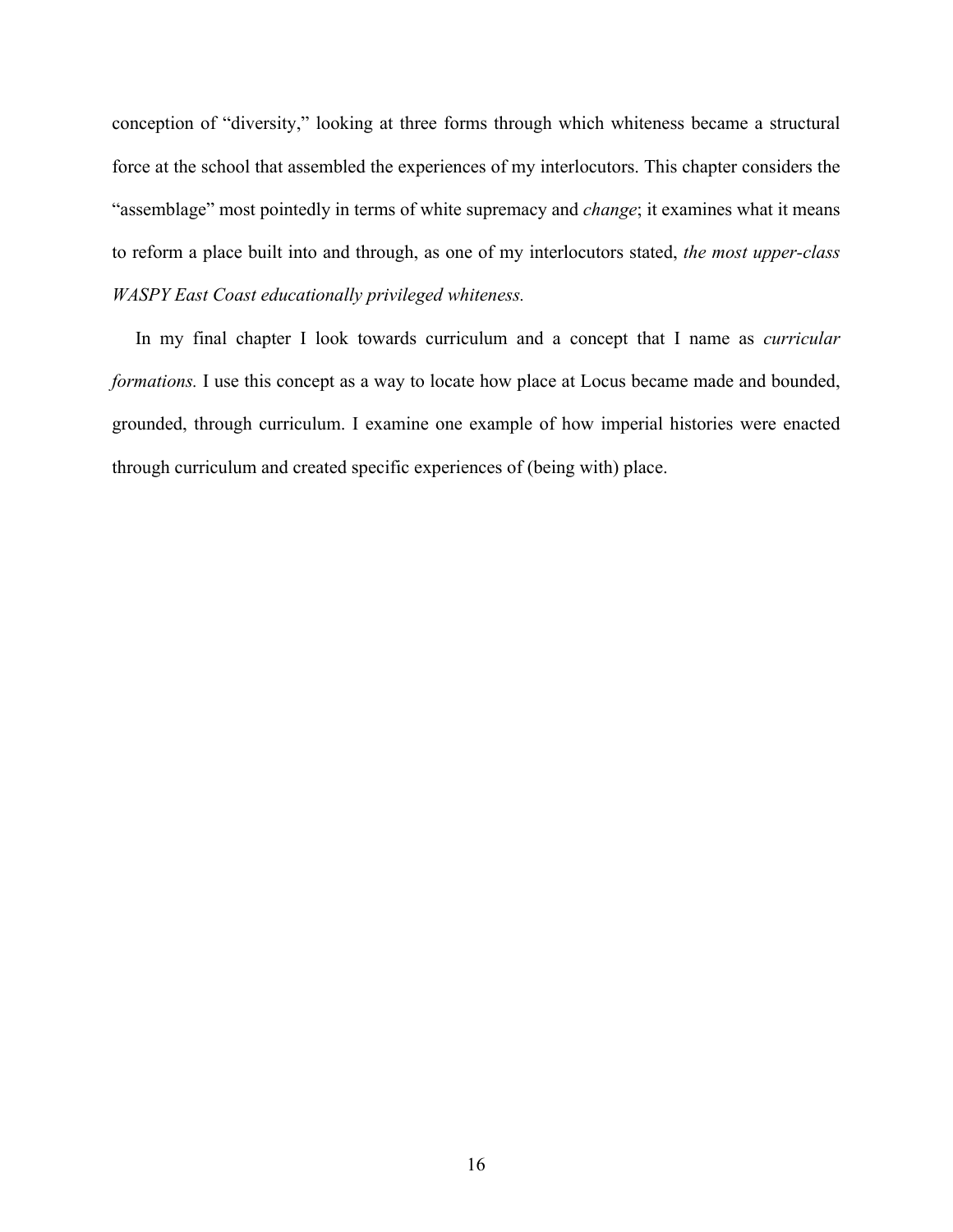## **Chapter 1: Entrances**

## **1.1 Ruin/ed**

 The tree rises in a section of forest below the ruins of an abandoned resort. Scattered porcelain pieces tell of what was once a swimming pool; emptied structures of concrete and metal still stand. Barely, precariously, unsteadily.

 We sit in groups among the ruins, noticing small and sudden movements: a leaf quietly shuddering, two birds in quipped conversation, clouds that retain whisps of *something*…although what, exactly, is uncertain (Stewart 2007).

We wonder if these porcelain pieces signal a time and place shattered or speak something more deeply about a time and a place that is this place and this time: ruins not ruined (Sheller 2003).

 $\sim$ 

 The light is leaving. Because I'm in Minnesota and Fae is calling from the West Coast, what's night here is only fading on their screen.<sup>9</sup> The light fades and as it does they stand, walk to the back of the room, turn on the light.

 I ask Fae, a former student and teacher at Locus, about place. How place entered into and became through their teaching; how they experienced place at the school:

**F:** …The first thing that comes to mind is that abandoned…I think it was like, the golf course that's right off campus, one of the first places that you bike to that exists where the last mahogany tree is. That place is always so on my mind when I think about Locus. Like here is one of the last remaining survivors of environmental colonization, this mahogany

<sup>9</sup> At the beginning of each fieldwork interview, I asked participants if they would like to share their pronouns, and, if so, what pronouns they would like me to use to refer to them in this text. Fae asked that I used she/they interspersed. For sake of clarity and to minimize any confusion, I use "they" pronouns here to refer to Fae. I want to be clear that this was a conscious decision and reference why I made this change.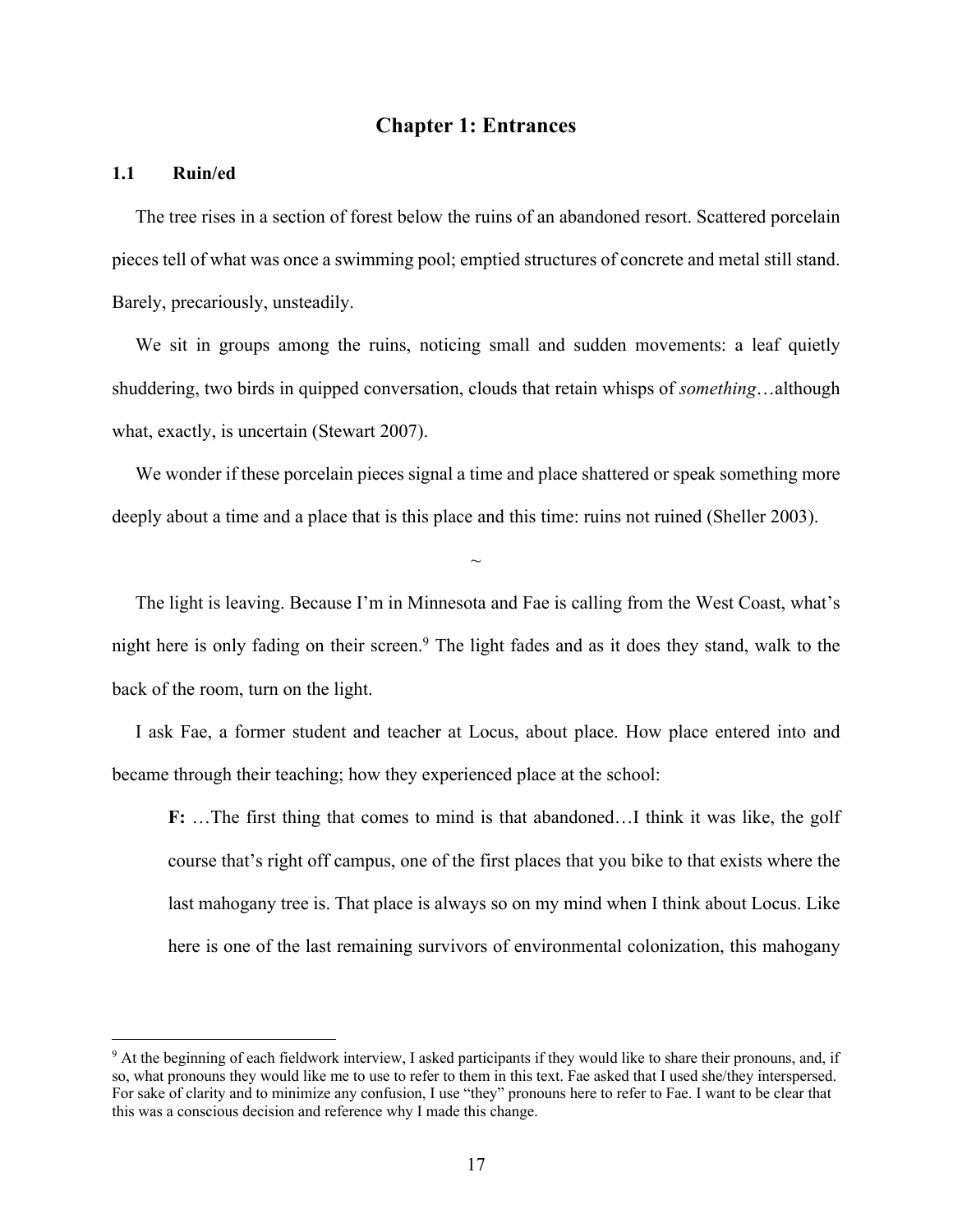tree, and here is this forest taking back over this failed hotel that's right on the edge of this institutional organization, all of those contradictions coming into place…

 "Contradictions coming into place." What is the difference between "coming into" place and making (a) place? How do the incongruencies of the institution alongside the forest, the ruined resort next to the tree, make place *as they* come into it (Basso 1996: 4-7)? How is power flowing through and forming this place, as it becomes recontextualized and re-assembled through the many forces and powers moving through it (Rabinow 1984: 6)?

 When Fae spoke this story to me, I felt place. I felt the place I had once been in, and I felt how I have come to understand this place differently, tangentially, *through that which has become incongruent*, with distance. How do I recognize the past, or "pastness," in the abandoned, in ruins (Trouillot 1995: 15)? How do I recognize them *as ruins* and sit with them, feel them, ask questions of them, place them as still standing?<sup>10</sup> And for some ruins, for ruins that retain and create violences, for ruins that are hidden or hide themselves in their assumed inevitability, how might educational institutions like this one *ruin* them? Abandon them? Move towards spaces of love rather than coexistence, love rather than accommodation?

And how to do this whilst next to a tree that has been made to stand alone.

 In this chapter*,* I take these ruins, these convergences of past and present (Trouillot 1995), and ask, through them, what it means for the "base" of "place-based education" to take on different meanings when aligned with transnational political projects processes and powers that enter into and form the school *into a place.* I focus most specifically on how Locus is a tourist space shaped by imperialism and how my interlocutors experienced this shaping (Ho 2004: 211).

 $\sim$ 

<sup>10</sup> Still standing. Standing still. Standing, still.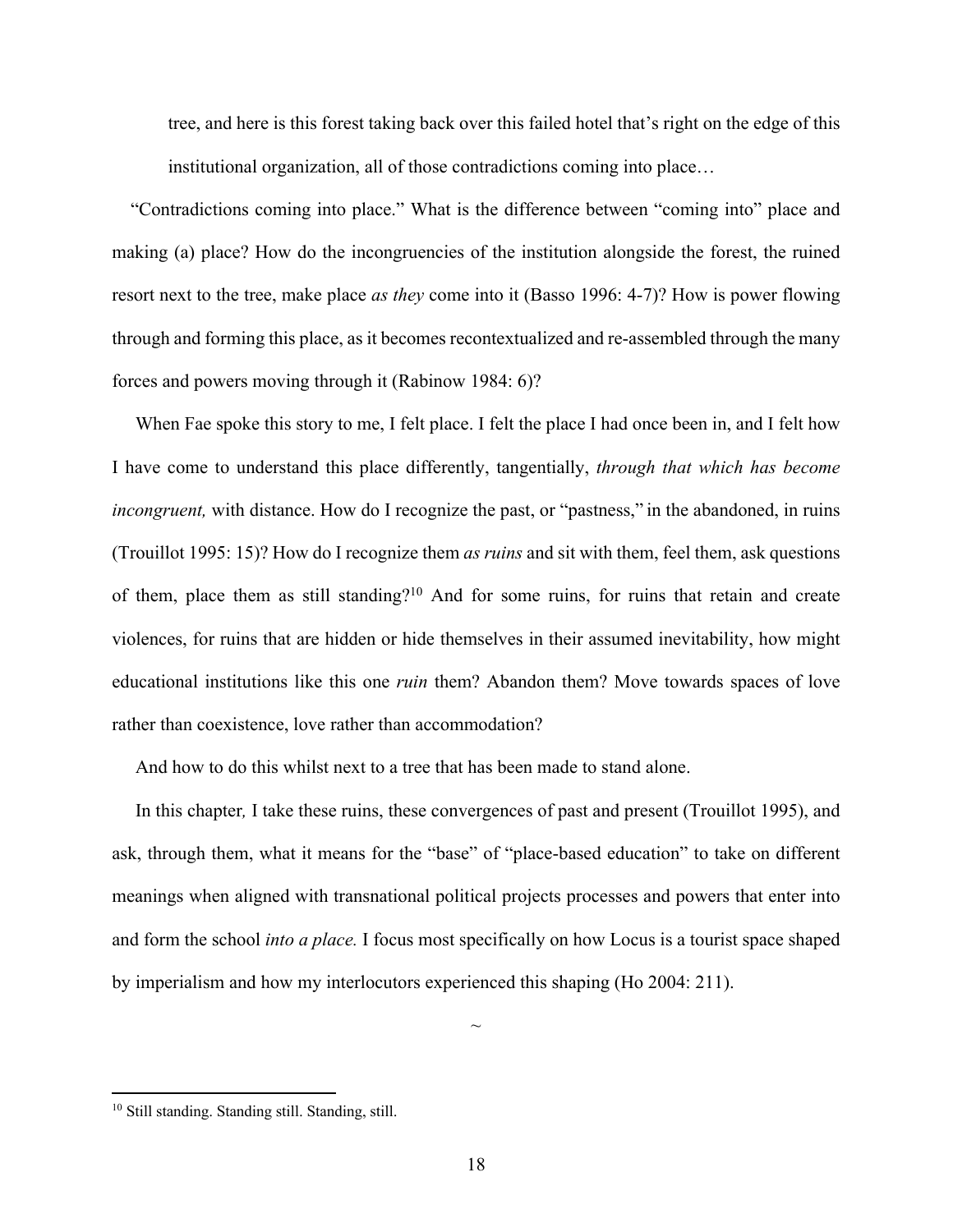Locus was founded in 1999 as a place-based and experiential educational school. The founder, a white man from the United States who then taught at an elite boarding school in the Northeast, was interested in creating a space where students could be immersed in education through *doing.* After receiving a fellowship from this boarding school to obtain his master's degree and inspired by teaching an experiential education class at the boarding school, the founder set out to build Locus on the south eastern section of Tholos, an island to which the founder had previous family connections, connections which go back to the mid-1980s. The idea was to build a school where students could connect to and learn about the island through engaging with its ecologies and histories. The school was built on land donated by a resort located on that section of island; I will delve more into the connections between the school and this resort in the following chapters.

 Although I did not talk with the founder of Locus during my fieldwork, I spoke with a few people who had been closely involved in the school's founding. One high-level administrator, Jake, framed the school as being about a *whole educational model*. Since its founding, Locus has grown immensely. As mentioned in the introduction, the school is now the umbrella organization under which a number of educational nonprofits operate, including the research institute, the semester and summer programs, an elementary learning center, and a middle school in the nearby community which offers what the school describes as an "experiential approach to the Bahamian curriculum."11 Locus engages in community outreach with a number of Bahamian organizations including providing apprentice and leadership programs for young people in the Bahamas. The research institute brings researchers, students, and interns to the island to engage in work on sustainability, environmental and oceanic research. Students have the opportunity to work closely with these high-level researchers through course work.

 $11$  This program is set up as a partnership with the Bahamas Ministry of Education.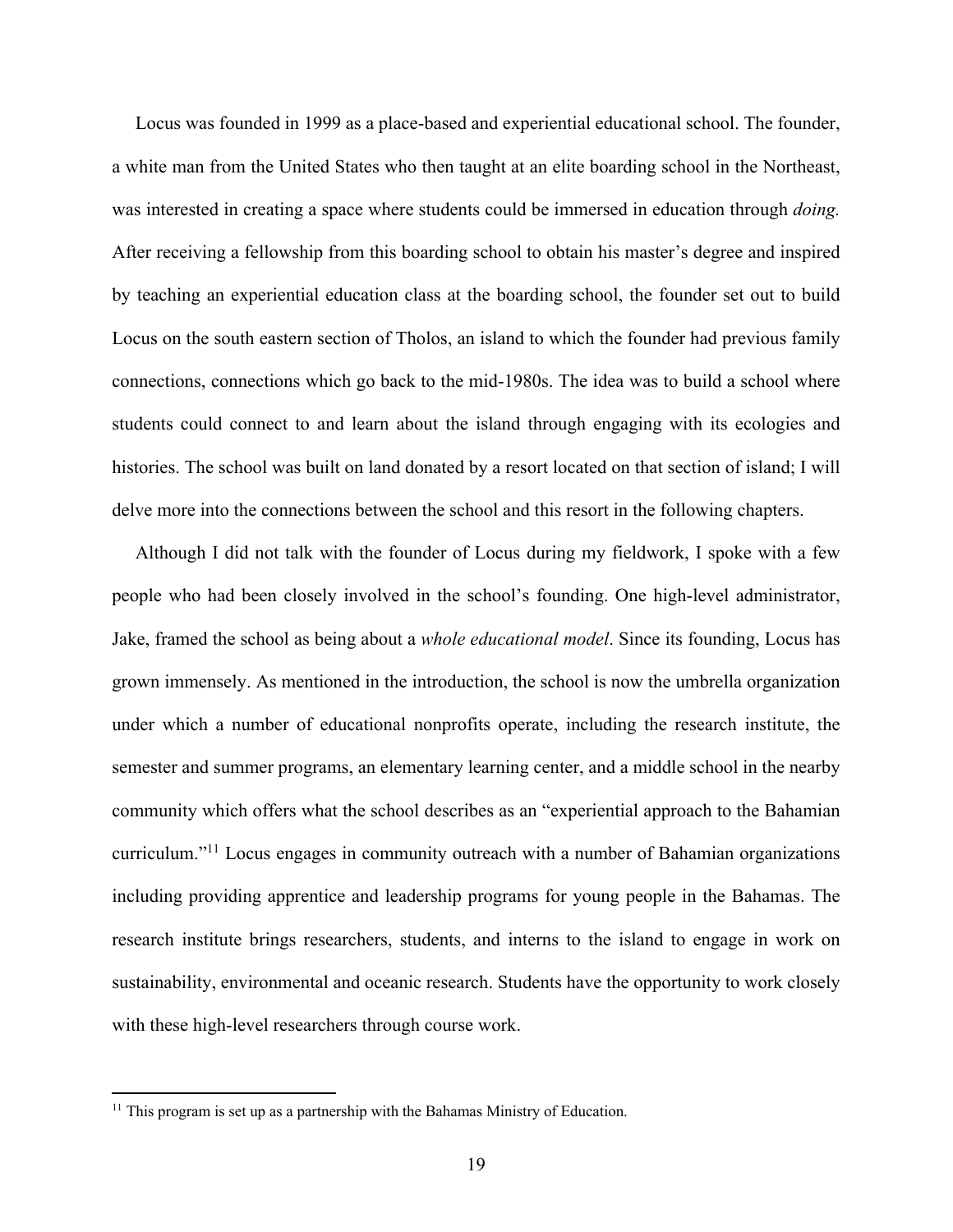As mentioned, the semester and summer programs at Locus are both shaped by the question: "how do we live well in a place?" The summer term explores this framing question through three pathways of learning: food systems, marine ecology, and tourism. The semester program is set up more "traditionally" in that there are specific courses focused on mathematics, art, and literature rather than three different pathways towards understanding a "theme."

 On Locus's campus, blue-roofed buildings are structured in a circle. Vegetation is sparse, but a few palm trees and bushes pepper the ground and mangroves populate parts of shore that are not covered in sand or rocks. A small dock exists on one side of the small spit; a longer beach and the research center buildings reside on the other. Flowing out from the central campus are alternating small sections of land and pockets of ocean; students utilize these parts of the island for morning exercise (Kincaid 1988).

In the center of campus is an open space where a flagpole presents the Bahamian flag.

\*\*\*

### **1.2 Flags and Fieldwork**

**July 2017/March 2022:** I arrive on the tarmac; I carry my suitcase and my silence to the small airport building.<sup>12</sup> I hop in a van or a bus that takes me away, towards the school. It is hot. Very hot. I don't know anyone, although other students seem to. In memory, the next part is less clear. I think I remember driving through a town, and a part of the road that is near barren, just before the entrance into the campus. A sticky memory.

**January 2022:** Dan sits half up, half lying down in his apartment. He looks exhausted, but I don't tell him this. At one point his roommate brings him dinner and asks who he is

<sup>&</sup>lt;sup>12</sup> Through this section, I bring together July 2017 and March 2022 to reference both my experience of attending the school in 2017, and the process of remembering my experience (and, perhaps, re-experiencing it) through my fieldwork.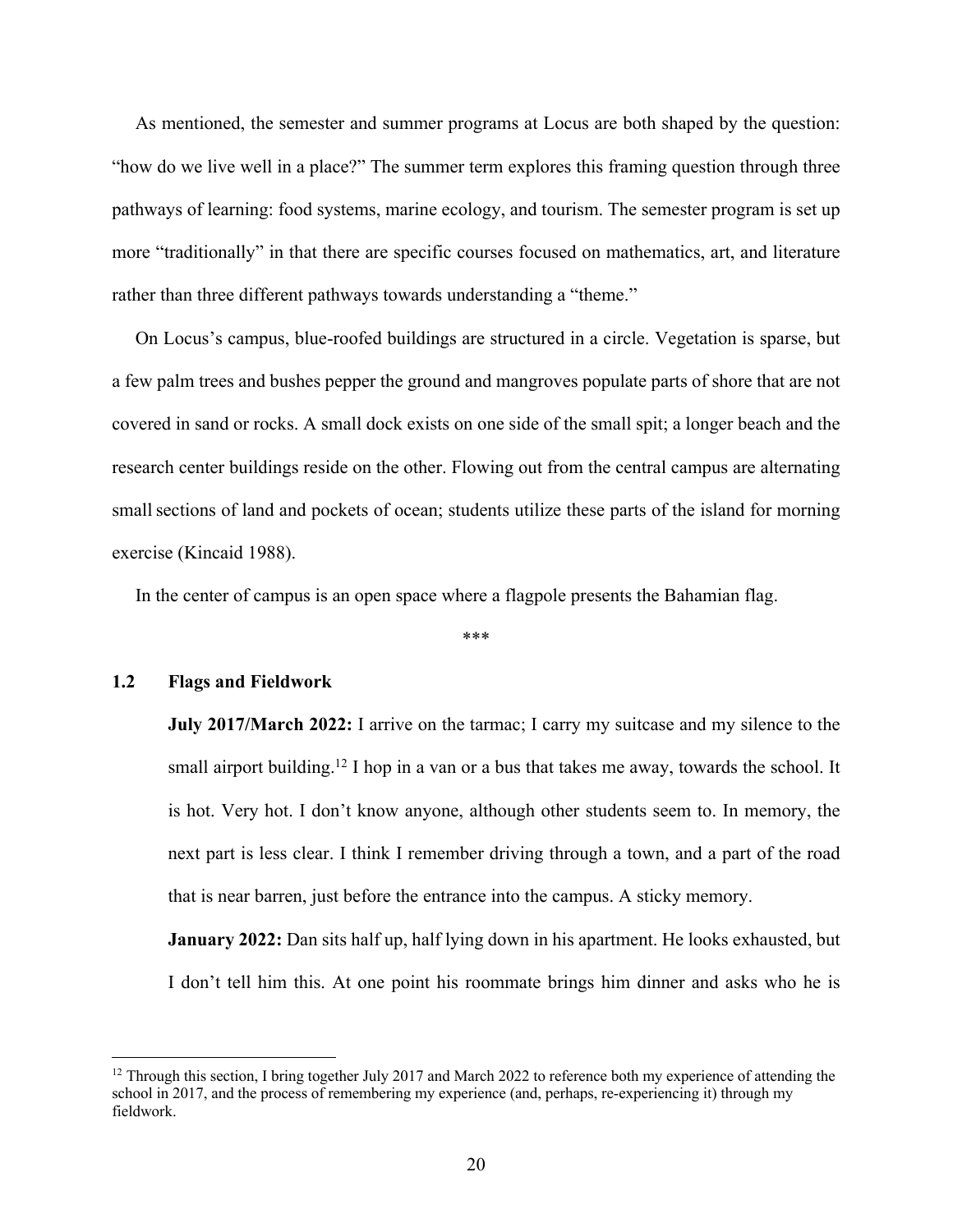speaking to. He lights up a bit when he tells them, which relieves some of the weight off my chest—of taking up more time in a moment when time seems never to cease its movement.

 Dan is a former student and teacher at Locus. I am asking about his experience at the school, teaching, interacting with students, feeling place. His descriptions of the school enhance my memories of the place and I see it more clearly. He speaks about the entrance of the school in another way. He speaks about the resort:

**D:** In order to enter Locus…you have to pass through the same security that is paid for by the resort. So, you're essentially entering a resort. It is a place apart. Between [town] and Locus there is basically a 5-mile-long driveway where there is not habitation, really.

Not habitation. A place apart.

 To begin this section, I would like to draw attention to the ways in which histories and presents of U.S. imperialism in the Bahamas are, were, and perhaps will be felt at Locus as a school *based*  in the Bahamas but that contains deep connections to the United States, connections which parallel, draw on, and perhaps become their own tourist industries.

**D:** I think if you asked a Bahamian what it's like stepping into Locus's campus, they would say it's like stepping into an American school. And often…I would have this strange feeling sometimes on campus feeling like we could be in Fort Lauderdale right now we could be in the Florida Keys. The only thing that primes you to remember that we're not is the flag on the flagpole and then you see Bahamians. But not all the time. So, it is a profoundly American place. And we sing the anthem…

Dan builds a scene where Bahamians are "seen," drawing into conversation pasts and presents of imperialist tourist industries through which Bahamian people were/are, in the eyes of the tourist,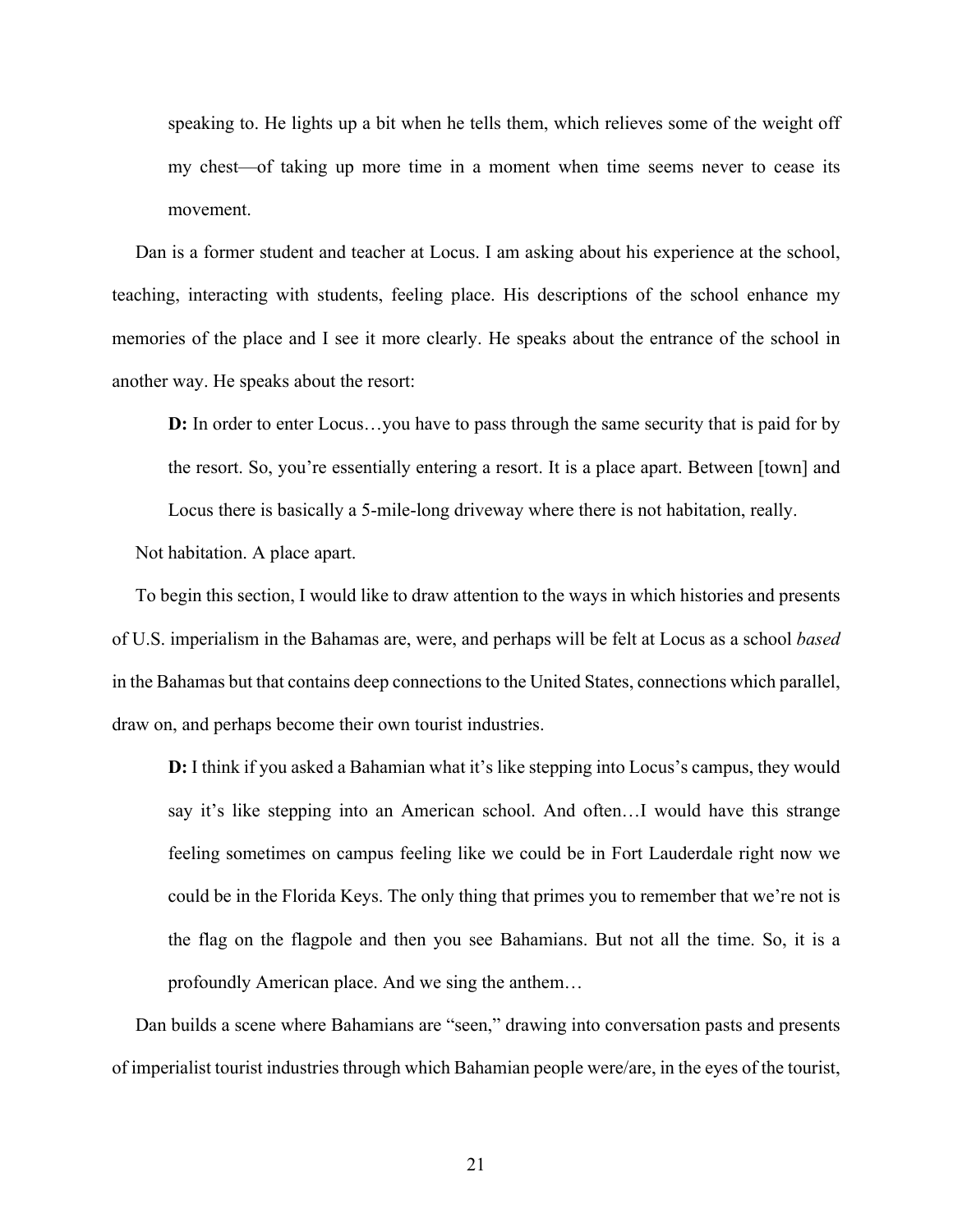conflated with scenery (Sheller 2003: 54). Beginning in the mid-nineteenth century the tourist industry in the Caribbean "reinforced the social superiority of whites" (Strachan 2002: 10) and contributed to the ongoing racialization and othering of Caribbean peoples who were labeled as "wild" and "uncivilized" (Strachan 2002: 21). Locating the ways in which these histories enter into and are perpetuated through Locus is integral to the project of analyzing how the school's place-based groundings function to uphold structural forms of white supremacy at the school.

 $\sim$ 

 One of the contentions of this thesis is that histories of imperialism shape experiences of place. It is critical, therefore, to delve into the histories that inform and become visible through Locus. To narrate an incomplete history of the Bahamas, the Taíno and, following, the Lucayan peoples, lived in the archipelago. Beginning with a group of British "adventurers" (colonizers) who landed on Tholos in 1648, the Lucayan peoples of the Bahama islands were virtually extinguished through genocidal practices (Battle-Baptiste 2017: 63). Recently, there have been some Taíno language revitalization efforts practiced by Taíno activist groups in Puerto Rico, with "several persons in Puerto Rico…actively identifying with and mobilizing around this ethnic category" (Feliciano-Santos 2017: 4).

 Tholos also holds a deep relationship to the Transatlantic Slave Trade. American Loyalists "relocated" to the Bahamas following the American Revolution in an attempt to form a cotton plantation which eventually failed as a result of land conditions (Battle-Baptiste 2017: 63). One of the known plantations where enslaved peoples lived, worked, and survived on Tholos is located on the spit of land directly across from the school. The island itself is now primarily populated by the descendants of formerly enslaved people alongside high numbers of undocumented Haitian migrants (Battle-Baptiste 2017), with greater numbers of Haitian people migrating since the 1950s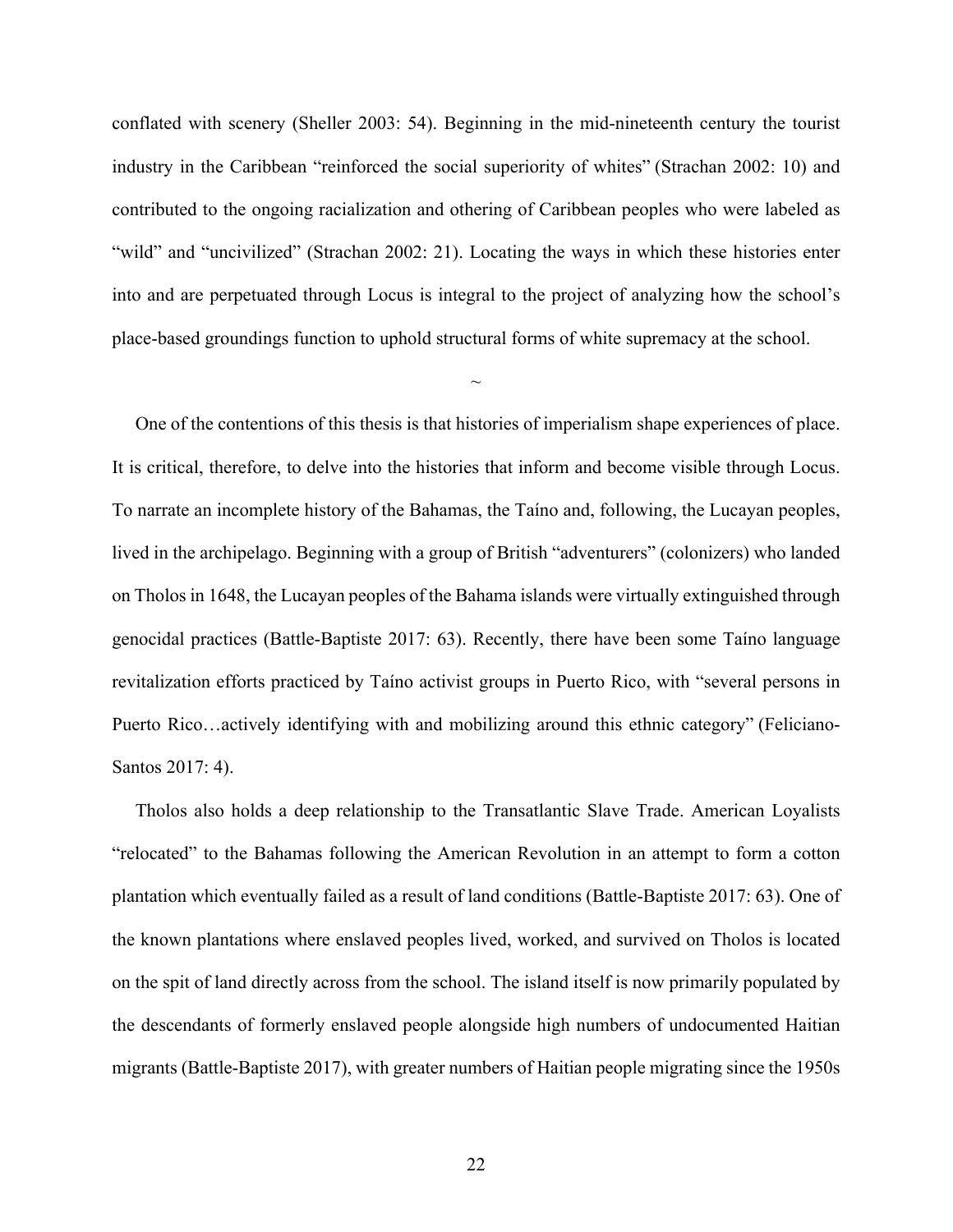as tourism caused the Bahamian economy to flourish and political turmoil in Haiti caused many Haitians to relocate (Fielding et al. 2008: 38).

 Tourism in the Bahamas now continues to flourish, as it "account[s] for 60% of the gross domestic product" of the nation (Battle-Baptiste 2017: 61). As Ian Gregory Strachan states, of tourism in the Caribbean and its connections to other forms of imperialist domination, "tourism makes paradise a product and uses the hotel (the new plantation?) to provide this product for visitors" (Strachan 2002: 3). Locus was described by many of my interlocutors as holding deep and sustained connections to corporate tourist industries; it was also identified as being one of the primary employers on the island.

 $\sim$ 

 In our conversation, Dan was very critical of Locus. Having taught during the summer term for multiple years up until a few years ago, he spoke at length about the ways he views the school as perpetuating the tourist industries that it purportedly seeks to criticize (to a certain extent) through classes such as the "Tourism and Development" course in the summer and the "Histories" course during the semester. As part of both courses, students interview Bahamian people about Bahamian history, culture, and tourism on the island. Kara, one interlocutor I spoke with about the "Histories" course, said that students learn briefly about anthropology and ethnography before going out into the community to conduct these "interviews."

 Dan termed the interviews "disrespectful" and mentioned how they were often extremely surface-level, not conducive to sustained engagement with Bahamian people. Kara, a white woman who is a current teacher at Locus, mentioned the complexities of this aspect of the curriculum, describing how she "thinks about it a lot" and has engaged in many conversations with Bahamian people about their feelings regarding the project, receiving mixed reactions. She described how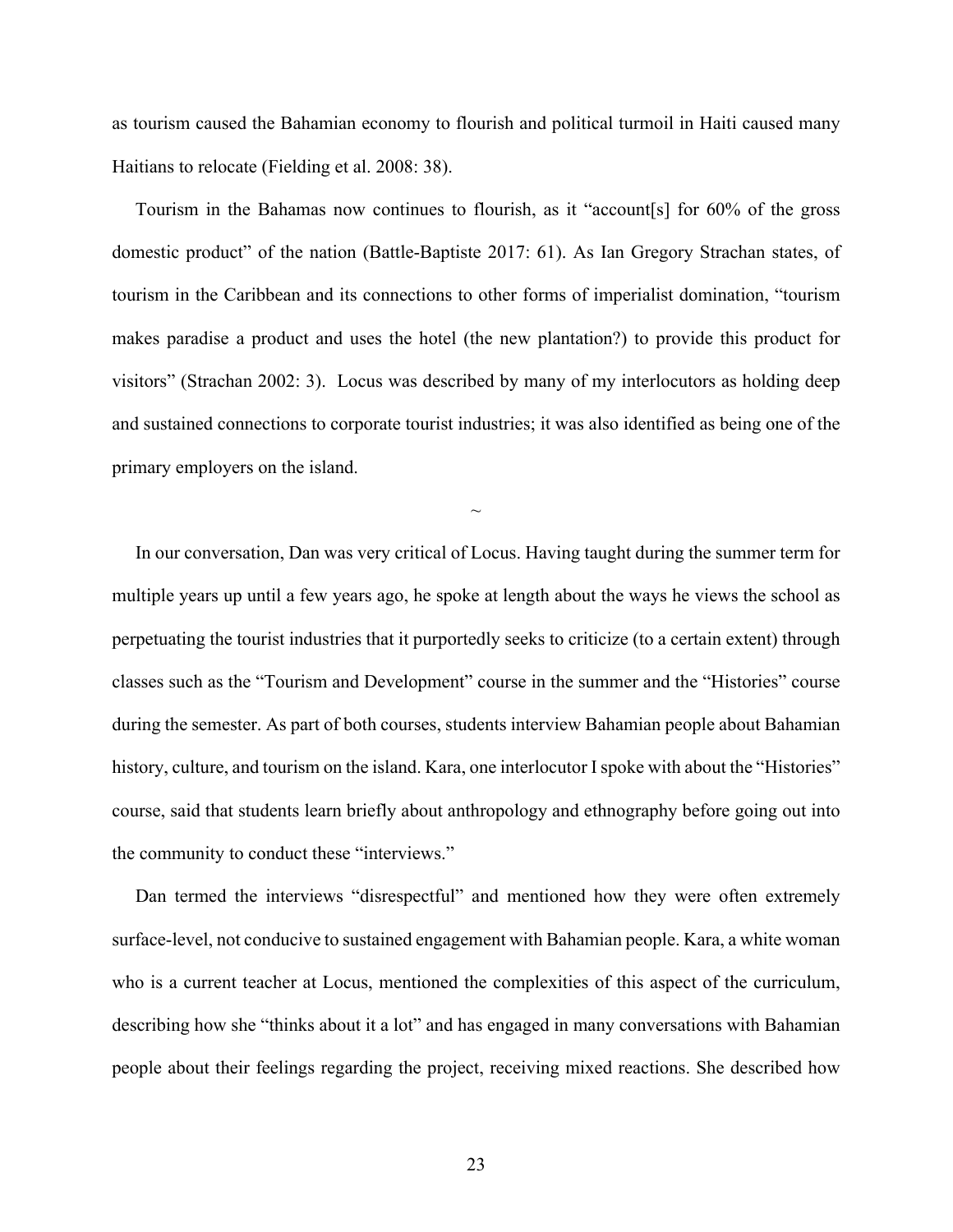the purpose of these interviews was for students to learn about Bahamian culture and history from Bahamian people, rather than from her, a white woman.

 I found this contention intriguing to consider alongside Locus's purported interest in attempting to hire more Bahamian teachers (**Alex**: …*in an ideal world we would have 2-3 Bahamian teachers*). I also found it telling that anthropology is invoked in the course, given that the discipline was founded and in many ways continues to be reliant on the construction of the "other" and the "representation of 'primitive' or less-developed non-Western societies by Western colonialism" (Said 1989: 207). To me, the fact that students are conducting interviews illuminated the kind of relationship the school has to the community, a relationship in many ways predicated on this construction of "other" that the school is, in terms of teachers and according to Alex, *not really* attempting to change or shift at all.

 To return to Dan's comment about the flagpole, each morning at Locus students and teachers stand around the Bahamian flag and sing the Bahamian national anthem. When I attended Locus, one aspect of pre-arrival "homework" that students were expected to complete was memorizing the anthem. Singing it was often framed as a way of coming together, of welcoming the day and welcoming each other into it. However, as many of my interlocutors discussed, the singing of the national anthem is also an extremely performative form of engaging with the Bahamas as a place, and of making Tholos, *through Locus* into a place. As Izzi, a former student, stated:

**I:** …we have no right and no affiliation with the Bahamas like that. And I get what they're trying to do of like immerse us in a place or something like that, but again just the way that Locus has been structured and who runs it takes any efforts that they make, because again I don't think its super like, I think it's pretty half-hearted, the type of effort

24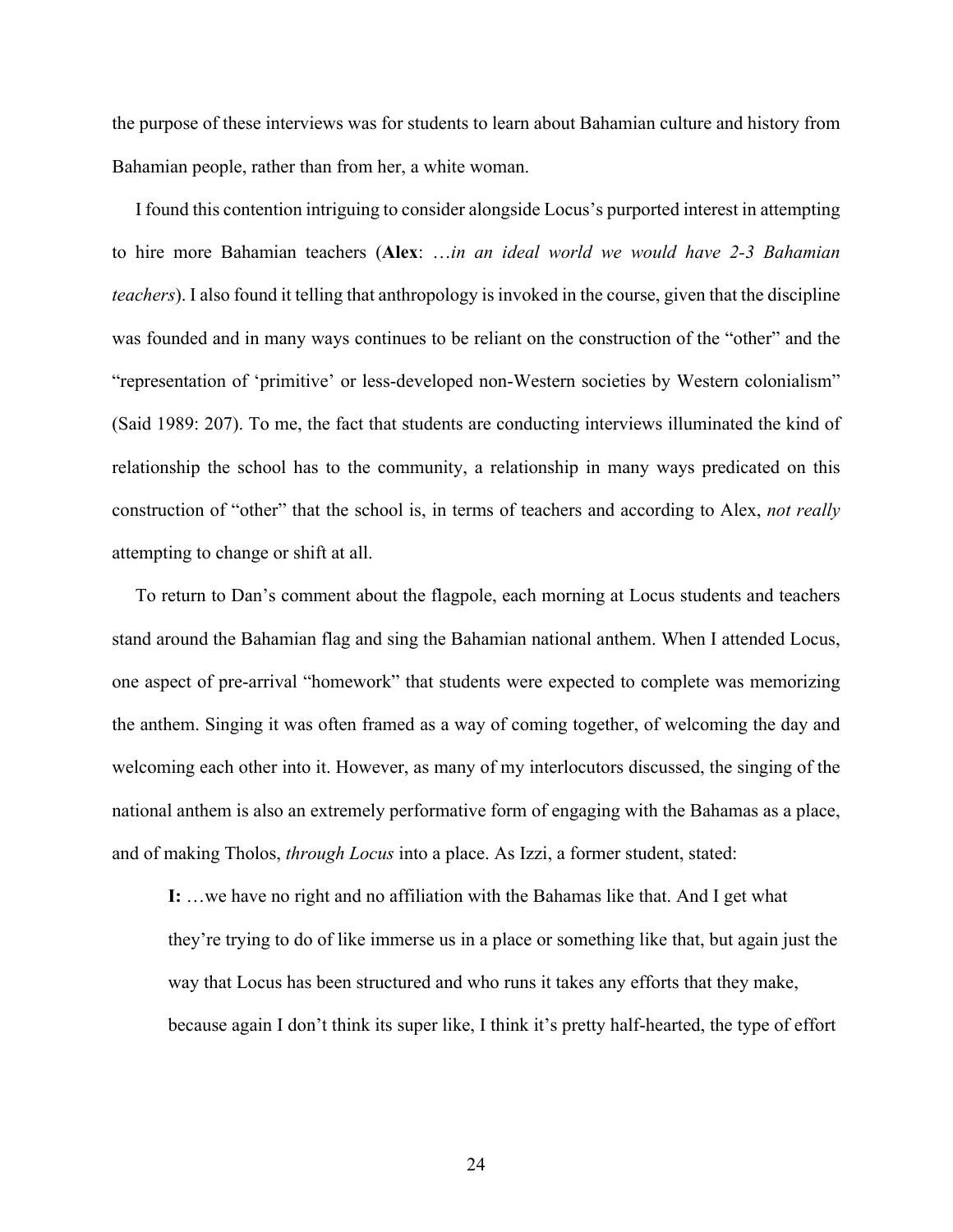that they make to…distinguish themselves as not oppressive vs like educating students about like the Bahamian culture.

 Another meaning of "place-based," in contrast to the purported project of place-based education, emerges. Through the example of the flag, the interviews, and the "seeing of Bahamians", place-based education comes to mean the basing of the school within and through systems of tourism and colonialism that have formed in continuity through pasts never completely past (Trouillot 1995). "Place-based" also becomes a form of concretizing place, of engaging with the Bahamas in ways that are power-filled but do not consider power. Even as both the "Histories" and the "Tourism and Development" courses attempt to engage students with Bahamian history, these efforts continue to assemble colonial orientations to place alongside the school's reliance on constructions of the school as a place located in the Bahamas while simultaneously being deeply *of* the United States. Although Izzi and Dan are no longer at Locus whilst Kara still teaches there, all three of these interlocutors' analyses of Locus in relation to tourism and imperialism illuminate this form of "place-based" in that, for all, these forms of engaging with place are still continuing, *unresolved.* All three reference challenges that the school continues to face, even as the forms though which these challenges are encountered have, perhaps, shifted.

#### \*\*\*

### **1.3 Uncomfortable Comforts**

 When asked whether they would describe Locus as primarily a "U.S." or a "Bahamian" institution, most of my interlocutors described the school as retaining deep and structural connections to the United States—like Dan stated, of even *feeling* like it could be a school itself located within the United States. In terms of structural connections to the U.S. (beyond the school's founding), most students who attend Locus are coming from the U.S., the admissions office is set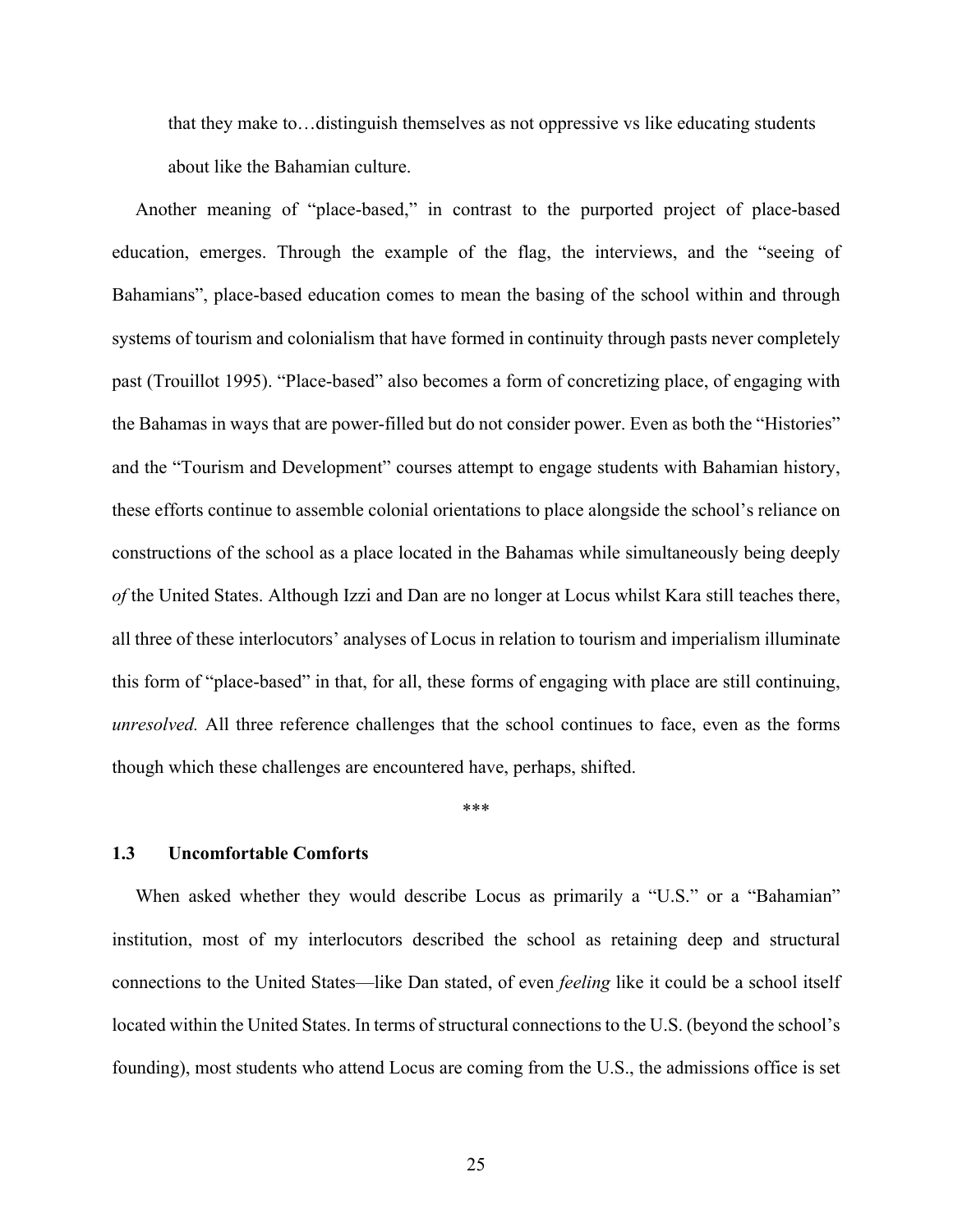up there, most recruiting efforts take place there, and most of the donors of the school are from there. In responding to these "American" dimensions of the school and how they are experienced by students, Jake stated:

**J:** Sometimes people will ask or suggest or say that really, when you come to the semester or the summer term, shouldn't it be and feel Bahamian. And the question or the challenge there I think is, as I said before, I think what we do here certainly because there is a lot of people especially in the semester from America, feels American in some ways, but I think actually what we really ultimately want to create and I don't think we're there, is probably an equal amount of displacement. And what I mean is it's not that it should be super comfortable for these people and uncomfortable for those, it's that it should be the equal amount of uncomfortable for everyone.

 When Jake spoke to me about being "uncomfortable," I thought he was referencing challenge, or conceptualizing the school as a place where students are encouraged to step outside their comfort zone. However, Jake's statement also links "uncomfortability" to tourism and race. What does it mean to *feel* Bahamian, as opposed to *feel* American? There are hints, perhaps ruins, in this statement that draw on the concept of "authenticity," as authenticity has often been used by tourist industries to justify the racialization and, more specifically, the exoticization of native or local people through these industries (Imada 2012: 75, 83). Tourists want an "authentic" experience, but perhaps only insofar as it allows the tourist to experience a place as pleasurably different but not quite different *enough* that the tourist will *become uncomfortable* (Sheller 2003: 13). Tourism as an industry, therefore, relies on an imagined "authenticity" that fits within Western ideas about what a place is and who the people who live there are, constructions often rife with racism and racial stereotyping (Urry and Larsen 2011: 10-11; McKittrick 2021). "Uncomfortable" as Alex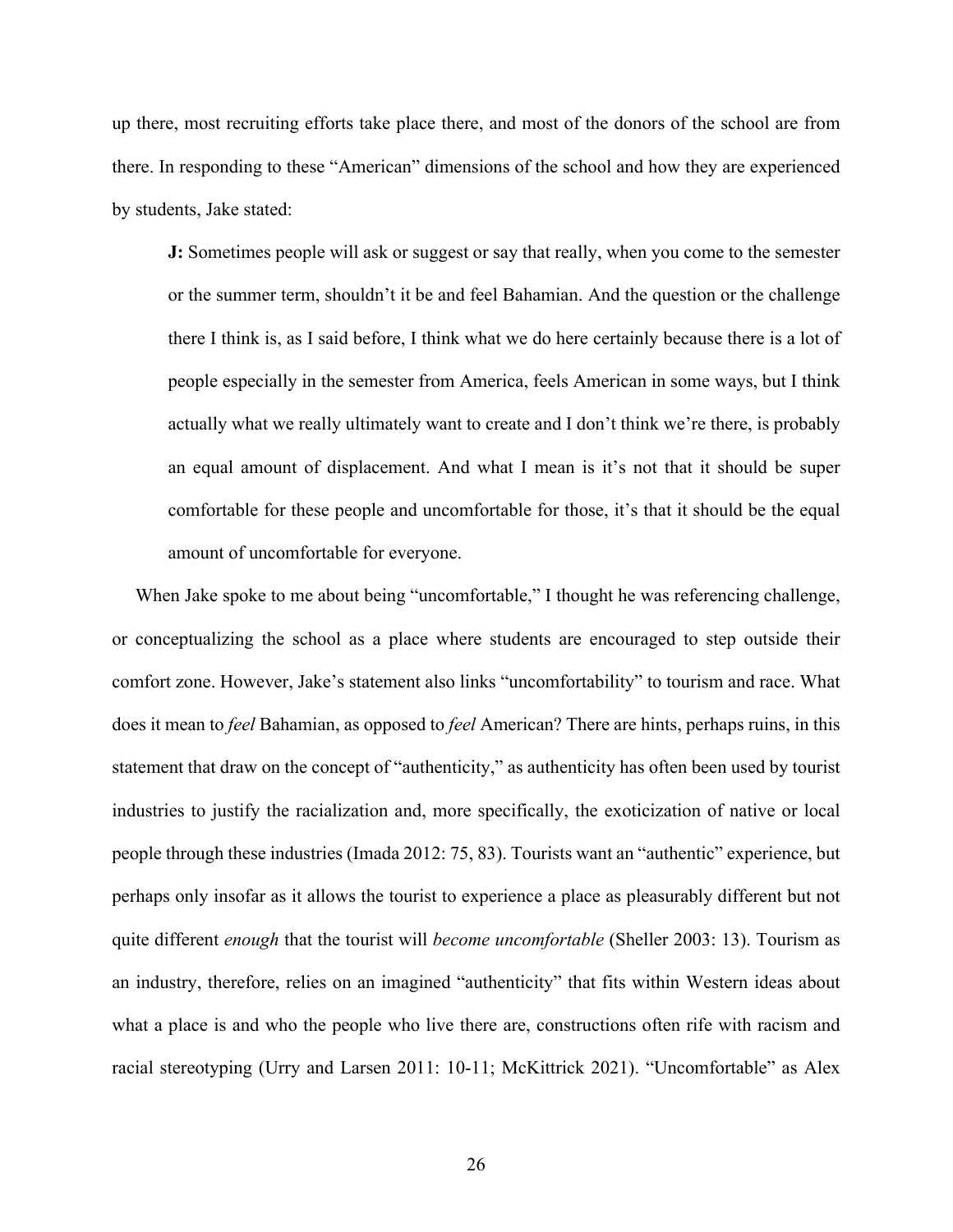speaks of it further signals the school as a tourist mechanism, a place contributing to essentialist constructions of what it means to *feel Bahamian* as opposed to *feel American.* 

Through these mechanisms of comfort and discomfort within tourist experiences, systems of colonization are evoked and assemble Locus into a place that not only reinforces these pasts and their continuations, but that in many ways is reliant on them. "Uncomfortable" becomes another way through which the school purports to construct itself as a shifting institution, a *trying* place, but as it continues to rely on, because it has been built into, pasts and presents of imperialist ventures in the Bahamas. "Uncomfortable," "flags" and "fieldwork" all become ways in which the school, through ruins of pasts never past (Trouillot 1995), becomes implicated in and reinforces the very structures of division and violence that the project of place-based education purportedly seeks to deconstruct and forgo (Seawright 2014: 557). The question that I think arises is: what separations—of locality from learning—does place-based or experiential learning at Locus actually deconstruct? And how might the goals of place-based education shift when place is considered as process rather than stagnant and unmoving? Locus does in some ways (through the Histories course, for example) engage with the Bahamas as it moves beyond the present moment. But what does it mean to align this "course" with still-standing policies, such as the flagpole, which index history through its constructed absence?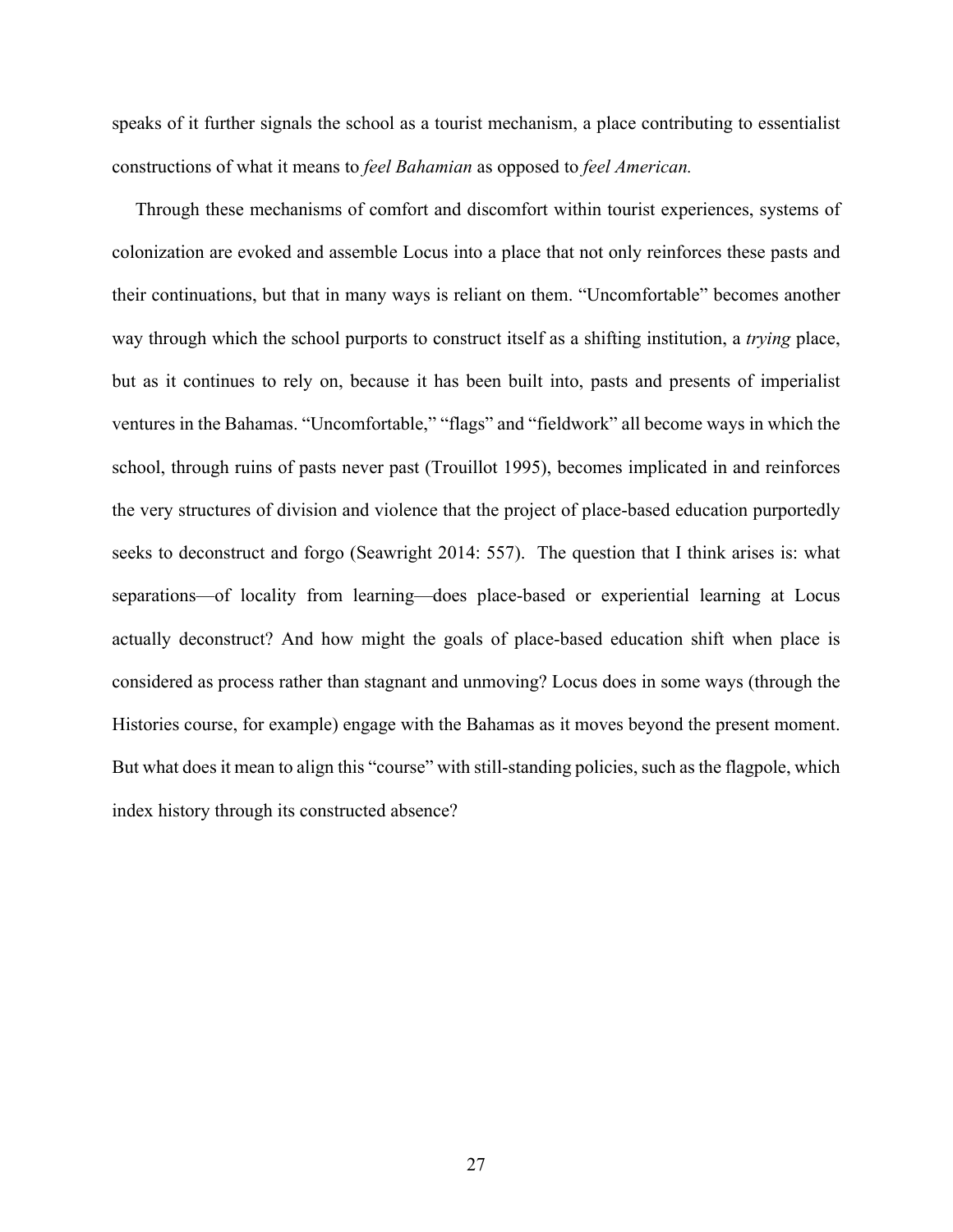## **Chapter 2: Order**

## **2.1 Therapy and Grit**

**Alex:** I've seen more and more kids, and this might be just universal too with students in today's age, students coming with pretty significant mental health baggage. It's increased, it's increased, definitely, and we don't really have the facility [or] capability of, we're not a therapeutic program.

 I asked Alex why he thinks most students want to attend Locus. He responded with a discussion about media, stating that after leaving Locus many students make videos and post about their experiences on social media which give off a false sense of what the school is (or wants to be). He refuted the notion that many students hold onto, that Locus is a "rite of passage," saying that the school "has to be really clear" with how they market themselves so that students know the school is not "a therapeutic program."

 $\sim$ 

**A:** …and I guess some of the marketing, if you're struggling in some real personal way with whatever, it's not going to get better at Locus it's going to get exacerbated at Locus because you're independent and you're in a different environment and it's going to be tough. Having said that I've seen kids come in and melt down and then obviously thrive and do really well.

 Most likely, Alex's rendering of Locus as "not a therapeutic program" is a refuting of Locus as an experiential education program set up specifically for "struggling youth," a reference to other experiential educational spaces that *are* focused on rehabilitation and recovery such as the "Intercept" program at Outward Bound (Outward Bound 2022). However, even if Locus is not in its own terms a "therapeutic program," should it not still be a space where students, teachers, and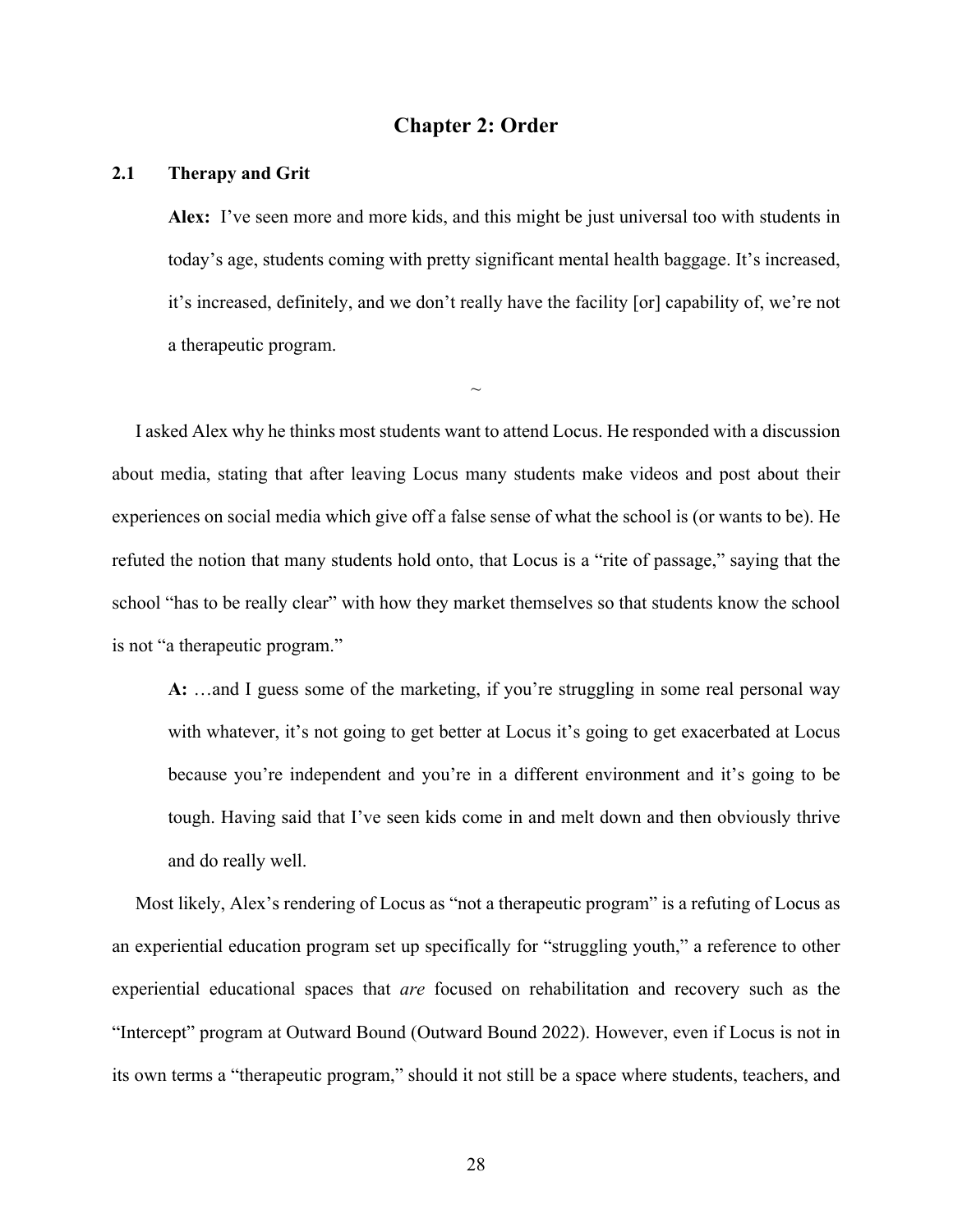staff dealing with health challenges can access, and then be supported through sustainable infrastructure built into the school once they arrive there? Why are the students who are "struggling" the students who seem to be excluded? And how does this exclusion, this imagined construction of "struggling" versus "doing well" perhaps perpetuate white supremacist formations, specifically as connected to ableism, at the school through eliciting narratives that students who do attend Locus are not in need of any support? The underlying message that comes across in Alex's statement, when aligned with many other of my interlocutors' experiences, is that Locus not only does not view itself as a *therapeutic program,* but also does not consider itself to be a place where students, teachers, and staff who are struggling with any number of health issues, mental or physical, should be attending at all.

 Following the previous chapter, Alex's statement also holds a number of "nonreferential meanings" (Hill 1998: 483). To the extent that the "rite of passage" rhetoric shown through the videos that Alex speaks about refers to images of Locus as a tourist place, I view Alex, here, as inadvertently conflating therapy with tourism, playing into how tourist narratives, beginning in the late nineteenth century, began to associate the Caribbean with leisure, service, and relaxation (Strachan, 2002: 98). Alex seems to be simultaneously acknowledging that Locus *does* in some ways play violently into tourism to maintain its prominence in the white wealthy spheres where most of its money arrives from, whilst also admitting that Locus is actually not a space for everyone.

 Most centrally, this chapter is about the ways in which discipline and order were woven into Locus's school culture and acted to reinforce exclusion and division. I examine how these ideologies create/d specific experiences of "place" for my interlocutors and how the disciplinary and rigid structuring of the school made the school into a place that both illuminates and maintains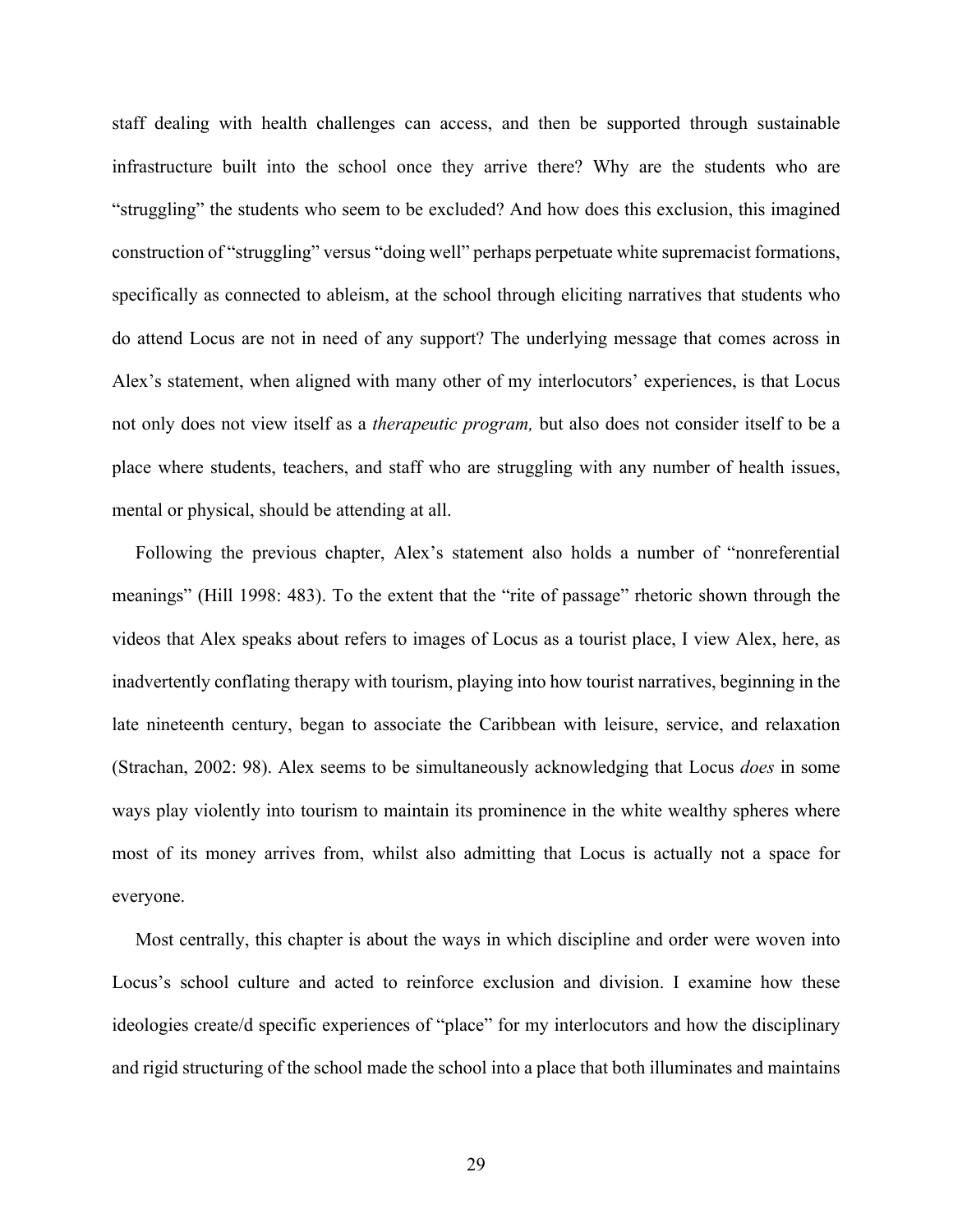ableism and white supremacist foundations. I explore these concepts through examining three interconnected examples of structures and philosophies of the school, all of which feed into and inform one another as disciplining measures.

 $\sim$ 

 One of the philosophical groundings of Locus that came up during my fieldwork was the founder's past as a former U.S. Navy SEAL. When I attended Locus, and still currently, almost every day began with what is known as "morning exercise," daily workouts which for the summer session culminate in 10km of running and swimming, and for the semester either a half marathon or a four-mile swim. Athletics at Locus is a cornerstone of the program's goals, a way in which "pushing yourself out of your comfort zone" is catalyzed.

 The Navy SEAL (Navy Sea Air and Land Teams) program was created in 1962 by John F. Kennedy as a special warfare and missions unit within the navy. Navy SEAL training is incredibly challenging, with a dropout rate of about 75 percent (Wamsley, 2017). There are a number of Navy and other U.S. Military bases or training sites located on islands in the Bahamas, including AUTEC, the Atlantic Undersea Test and Evaluation Center, on the Andros islands (AUTEC, 2022). Intriguingly, there is also a former Navy base on the island of Tholos, located next to what is now known as "naval base beach." When I attended Locus, the former naval base was one of the sites traveled to during one of our classes, the purpose being as a site to learn about U.S. presence in the Bahamas.<sup>13</sup>

 It is intriguing to consider this history and presence of U.S. military infrastructure alongside Locus's founding principles. When Locus was originally built, part of the ideology was that

<sup>&</sup>lt;sup>13</sup> The interlocutor who mentioned the base also described its prominence in this aspect of Locus's curriculum, as a "place left in ruins" and as a place where these ruins come into contact with some forms of Bahamian culture. The interlocutor mentioned that as part of this base there is a predominantly- Christian chapel where Santería paintings have been found. Santería is an African diasporic religion practiced throughout the Caribbean.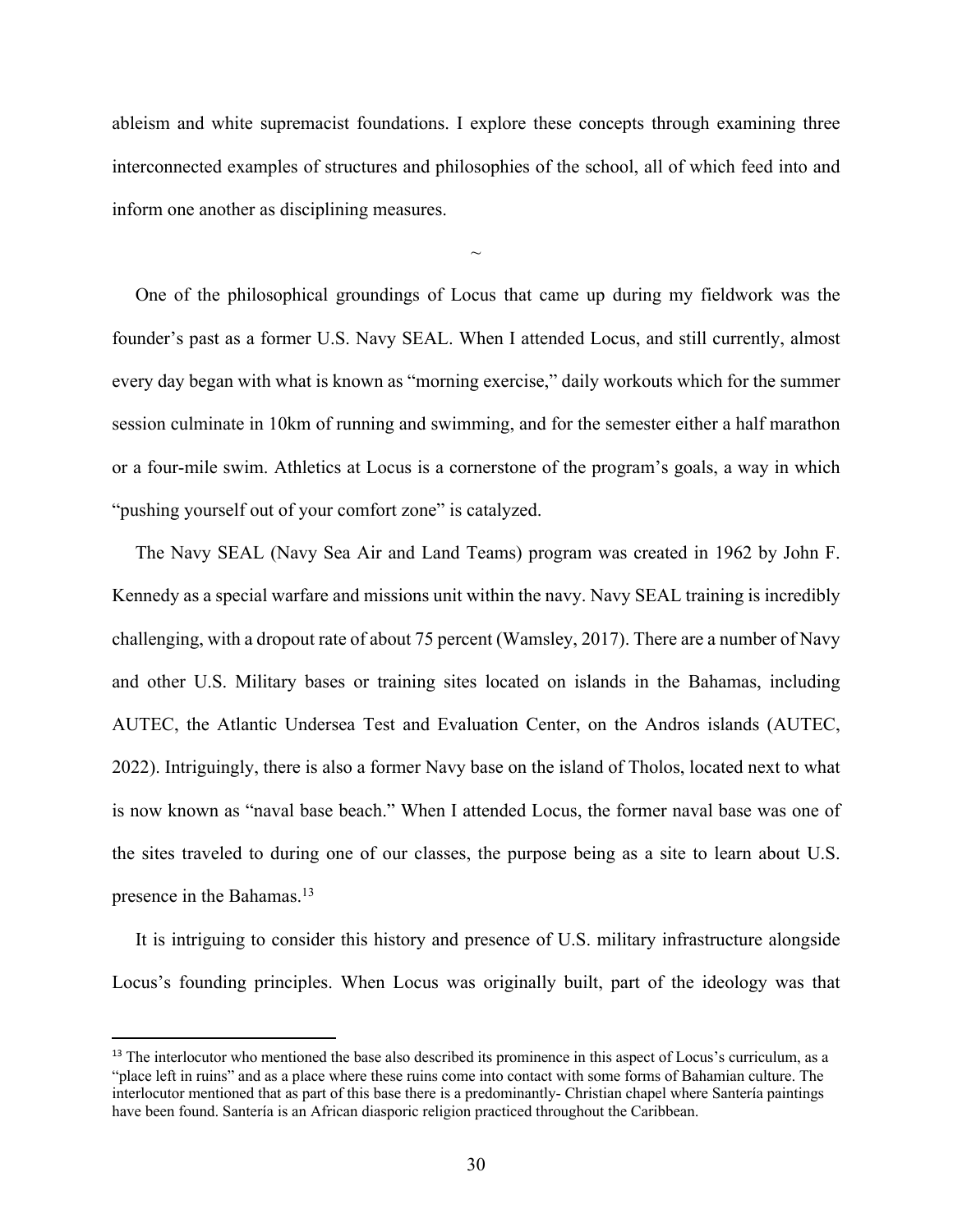students would come for the semester and help to build and "start up" the program. This meant that students actually helped to construct many of the original buildings on the Locus campus. Dan narrated the beginning ideologies of Locus:

**D:** All these boarding school kids who have never made their bed and are lazy brats, they're going to come down here and we're going to teach them how to be tough and how to take care of themselves and how to live in community. And those are all beautiful things. But the problem is I think when it was engineered it wasn't considering that some kids are going to come to the school and they already know how to clean toilets because they've been cleaning toilets since they were little kids and they've always had to make their bed… Alex also observed how the school now differs from these founding principles:

**A:** Some of the grittiness of the experience has been lost. Not to say that it's not hard and kids don't struggle and it's not challenging in so many different ways but some of the real essential rubber meets the road type of grittiness, like you can't fake that. You can't fake having to build your own bed. We now have more staff who help us with facilities because we can't build buildings with our students necessarily. But some of those externalities well they become externalities but in the early days they were what informed the whole experience…

 Interestingly, when I was looking into Navy SEAL operations and ideology, one of the terms that came up was "grit," or the necessity of "having grit" through SEAL training in order to succeed. Proclamations of "grittiness," in terms of Locus, then, are deeply in relation to the militarist foundations still remnant through aspects of the school such as morning exercise, practices which are ableist and exclusionary because they assume an able-bodied "social actor" (Seawright 2014: 557). A social actor who is able to engage in and eventually succeed at, perhaps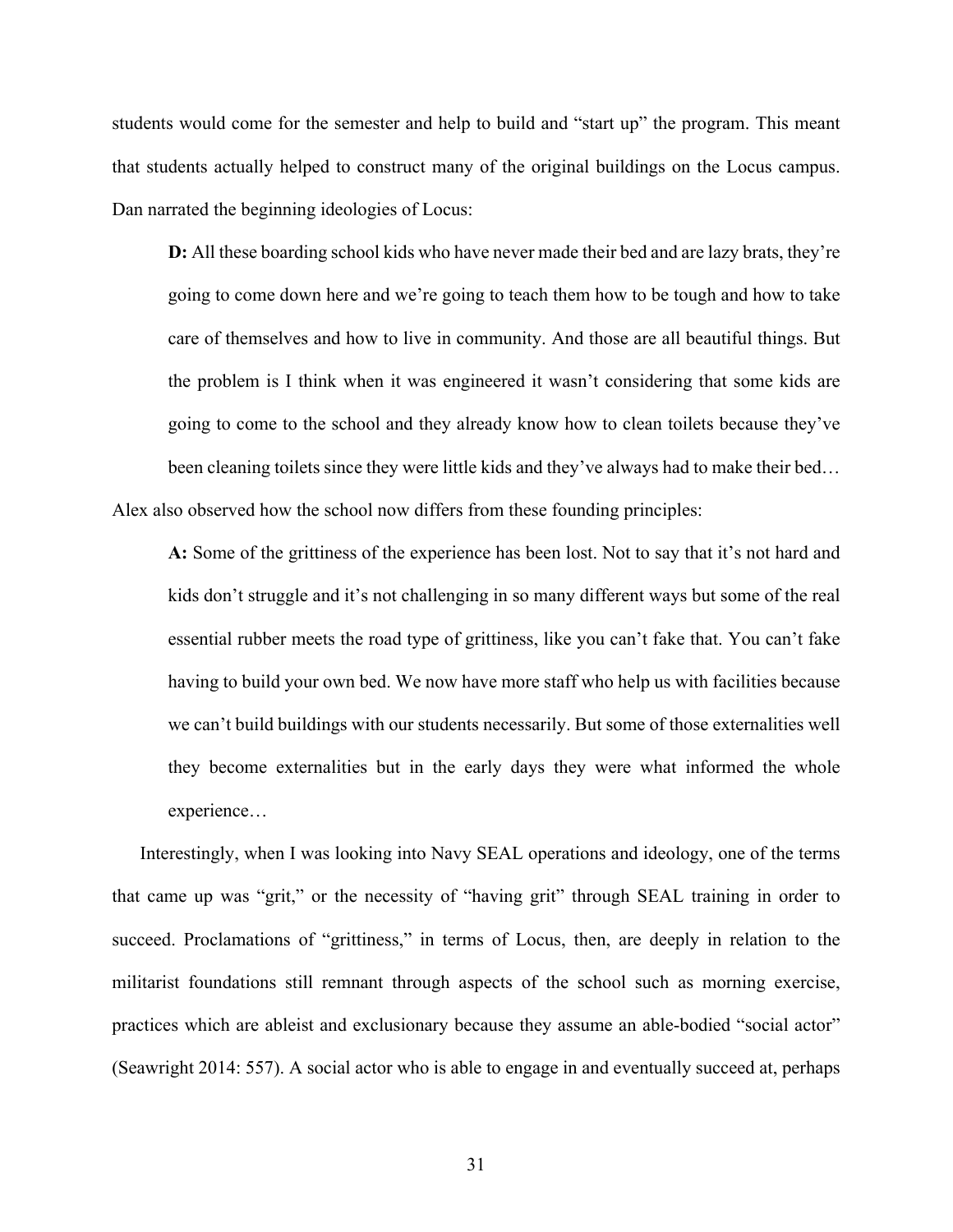even become in some way "transformed" through, this practice (Seawright 2014: 557). "Grittiness" also becomes painted by Alex as specifically in opposition to *therapy.* Locus is not, and cannot be, a "therapeutic program" because it is, or was, or should be, according to Alex, a (more) "gritty" one.

 The unsaid thread is that "grit" is also only *for* certain students. In Alex's statement, "grit" becomes a construction linking able-bodied-ness to white supremacist formations at the school, as "grit" becomes painted as a form of mental and bodily endurance which becomes something to be "learned" (Khan 2010). Drawing from the work of Shamus Khan (2010), grit serves as a form of capital for white, affluent students, a way towards "challenging oneself" through an ableist exclusionary politics that assumes a white, affluent experience where grit is taken up and felt and then brushed off. Grit also becomes a class-based experience, one that maintains the ordering of the school through its orienting of students towards specific ways of being that fit within and maintain militarist ordering infrastructures which assume and reinforce whiteness (Bonds and Inwood 2016: 716). "Grit," in these ways, becomes itself a sort of assemblage, as it draws into focus imperial histories and presents of U.S. presence in the Bahamas alongside the militarist foundations of the school. Even if the challenges students are engaging in contain possibilities to be positive and transformative, I think it is imperative to ground these possibilities in critical questions of transformation *for whom,* and *for what purpose.* Grit, through assemblage, comes to frame eliteness in terms of hard work (Khan, = 2010).

 This consideration of "grit" also begs a return to the conversation about being "uncomfortable" in the previous chapter, as both grit and uncomfortable become feeling-states that link students' experiences to white supremacist foundations of Locus. When discussing being "uncomfortable,"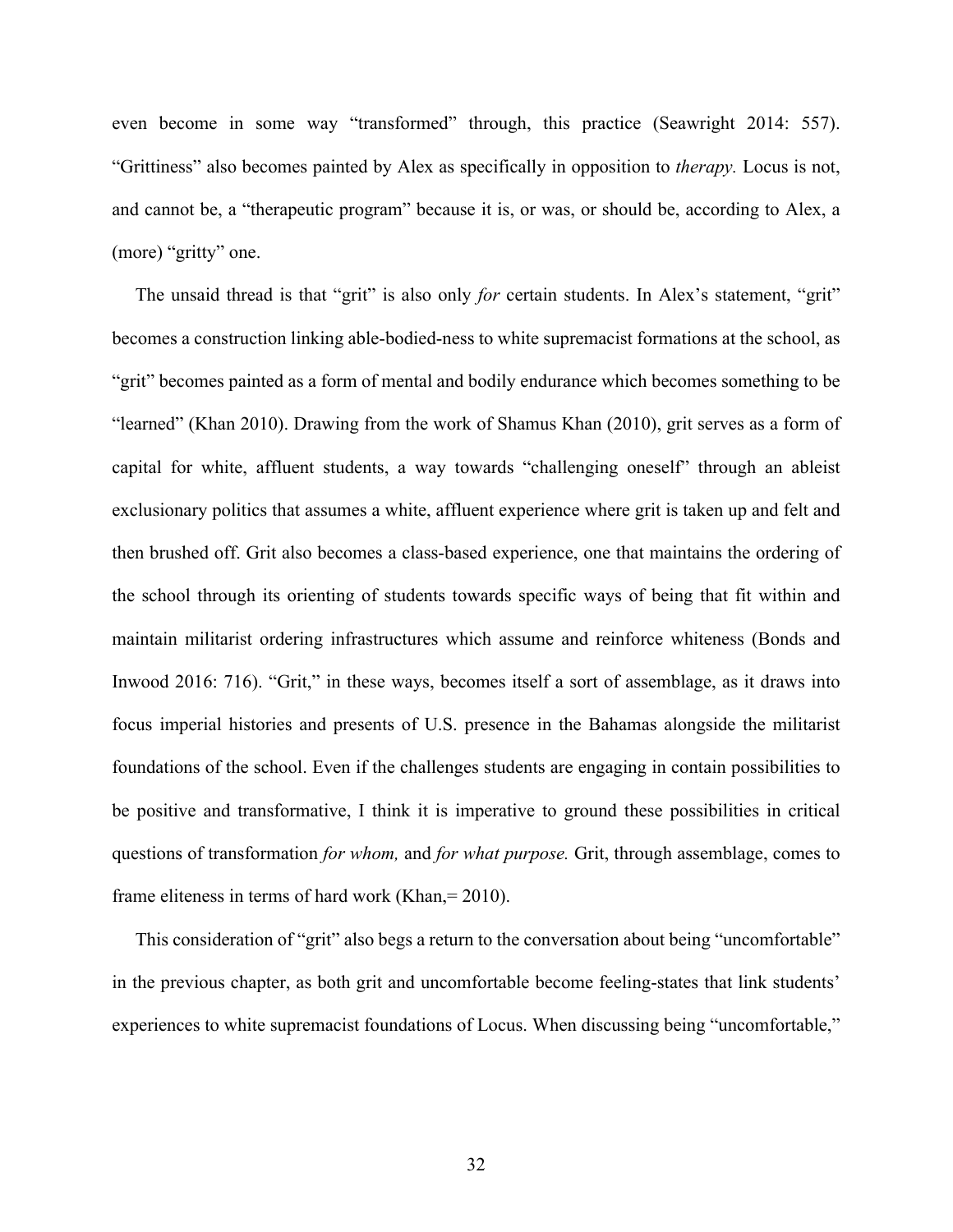Jake mentioned that there have been some conversations (unclear among whom) at the school regarding uncomfortability and how it is experienced by students. Jake states:

**Jake**: It is about recognizing, hearing, understanding the different hidden challenges that are there for some and not for others… that we can take those into account when we're allocating challenge…that there are some folx whose starting point is much more complicated than others, so how do we balance those things, how do we create a greater sense of equity and belonging so understanding, genuine listening, those are the things, so that factored into the whole calculation are those things that are otherwise not known.

 The question becomes: how can schools like Locus create spaces of being "uncomfortable" as Jake speaks of it, as a path towards the kind of growth that is a central focus of experiential education, for students who are *already uncomfortable*? It is a privilege, in other words, to only be able to experience being outside one's comfort zone briefly, instantaneously, and only as a modicum towards personal growth. Uncomfortability in experiential education is based in white, upper class, cis, heterosexual ideologies of experience, as people who fit within these groups are afforded assumed and naturalized comfort in spaces that allow for "discomfort" to become an educational experience rather than a lived, constant reality (Seawright 2014: 557).

 In my conversation with Mae, when asked what her first perceptions of the school were, she mentioned: "some of the things that I remember…was like I just had a hard time understanding why I felt uncomfortable. I don't think I knew what was happening at that point because I've never been in such a white majority 1% high upper-class environment." Mae's experience, in this context, shows how uncomfortability, for her, as an Asian American woman, was an immediate feeling that did not fit within the school's constructions of uncomfortability as capital and educational experience. In this way, white and class-based ideologies of comfort and discomfort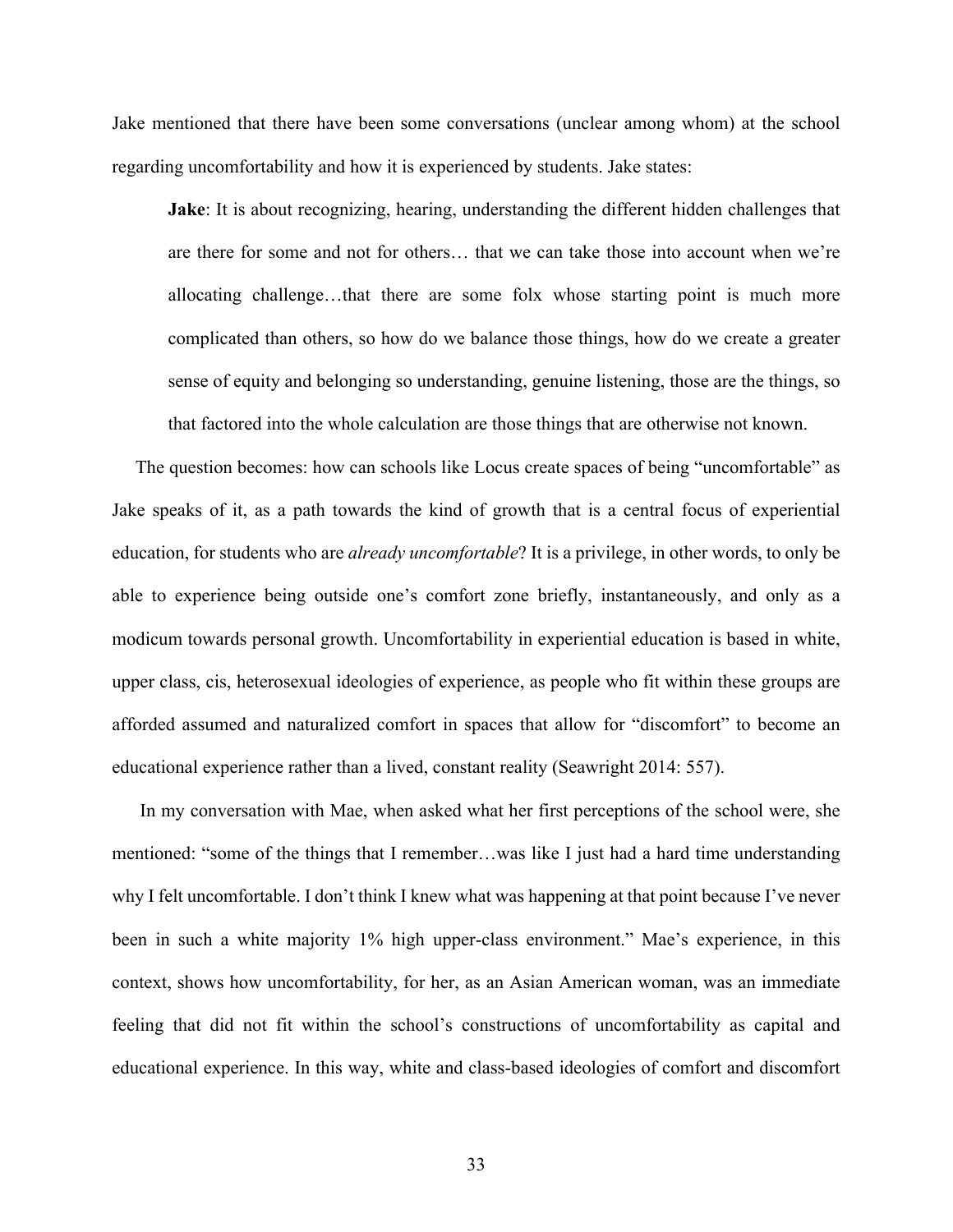in experiential education become also based in assumptions that discomfort in these spaces are "starting points" that can become equalized, so that, presumably, all students can *then* be challenged in the same ways. However, as I will continue to delve into through the experiences of many of my interlocutors through this thesis, the identities that people hold that allot them uncomfortability in primarily white spaces are not "starting points" that can be equalized. They are, rather, deeply-felt aspects of experience that impact how people move holistically through educational spaces.

 I do not mean to only consider, however, uncomfortability as opposed or in relation to comfortability. Identities are constantly in flux, and how people move through and experience places is deeply contextual. Indeed, experiences of comfort and discomfort oftentimes move alongside each other. Rather I want to analyze how uncomfortability becomes *institutionalized,*  taken up into the school and comes to "index particular racial meanings" that reinforce whiteness (Pierre 2019: 87). We can see whiteness emerge, through both "grit" and being "uncomfortable," as assumed sets of valued "capacities" that students are assumed to be able to fit within or obtain (Wolf-Meyer 2015: 447). In similar ways to grit, discourses of "uncomfortability" become *infrastructures* that make Locus into a place for some and not for others. Both ways of experiencing the educational environment of Locus normalize whiteness through assuming and valuing particular ways of experiencing a place and engaging in what is portrayed as an equalizing, "transformative," educational experience (Seawright 2014: 555).

 To complete this chapter, I look towards one final example of the ways in which the school *ordered* the kinds of experiences that were accepted and normalized at the school—among teachers and not only students. I do this through examining the funding structure of Locus and returning to one of Fae's experiences at the school.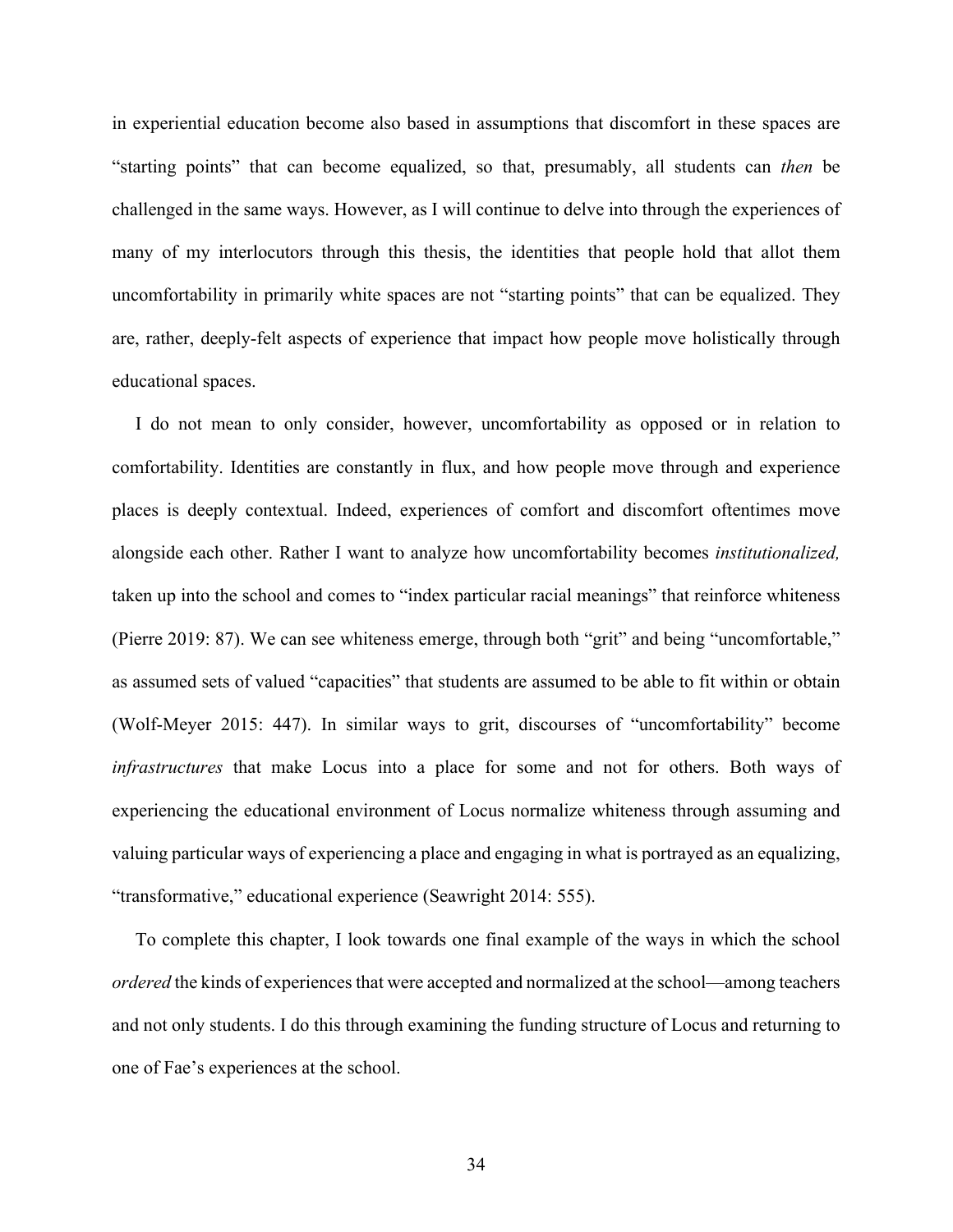## **2.2 Grandfathers**

As Fae and I speak, they tell me a story.

 Fae taught at Locus for two summers around six years ago. Before coming back for their second summer they were told of a new social media policy for teachers at the school. Fae described the policy as: "if a conservative grandfather wouldn't want to see it on Instagram, it shouldn't be on Instagram. And don't do anything that wouldn't make you a role model to Locus students."

**Fae:** And so, the first one's kind of mute for me. I'm like what conservative grandfather wants to see a gay Jew with no gender teaching their children about race. I was like I just, my literal existence conservative grandfathers are not going to like… And the second one was 'be a good role model'. And those are really loose terms.

Fae was told to delete all images from their social media, some of which were semi-nude, along with images talking about rape and queerness. One of the administrators at Locus had a conversation with them after they arrived back at the school and told them they were not a role model because of what they had posted on social media. Fae describes how "we ended up having a three-hour long conversation where at the end she threatened to fire me, even though she had no power to fire me, if I didn't block every single student I'd ever had at [Locus]…"

 Fae ended up staying at the school and teaching. They stated, about their conversation with the administrator:

**Fae:** I am so close to what the ideal [Locus] student is. I am still white, or white accessing depending on what happens with race and Jews in the next 10-15 years, who is to say. I am wealthy, able bodied, I pass as cis, I pass as straight, I'm even conventionally attractive, like I fit into all the things that you try to hire in [Locus] teachers, but just because I'm

\*\*\*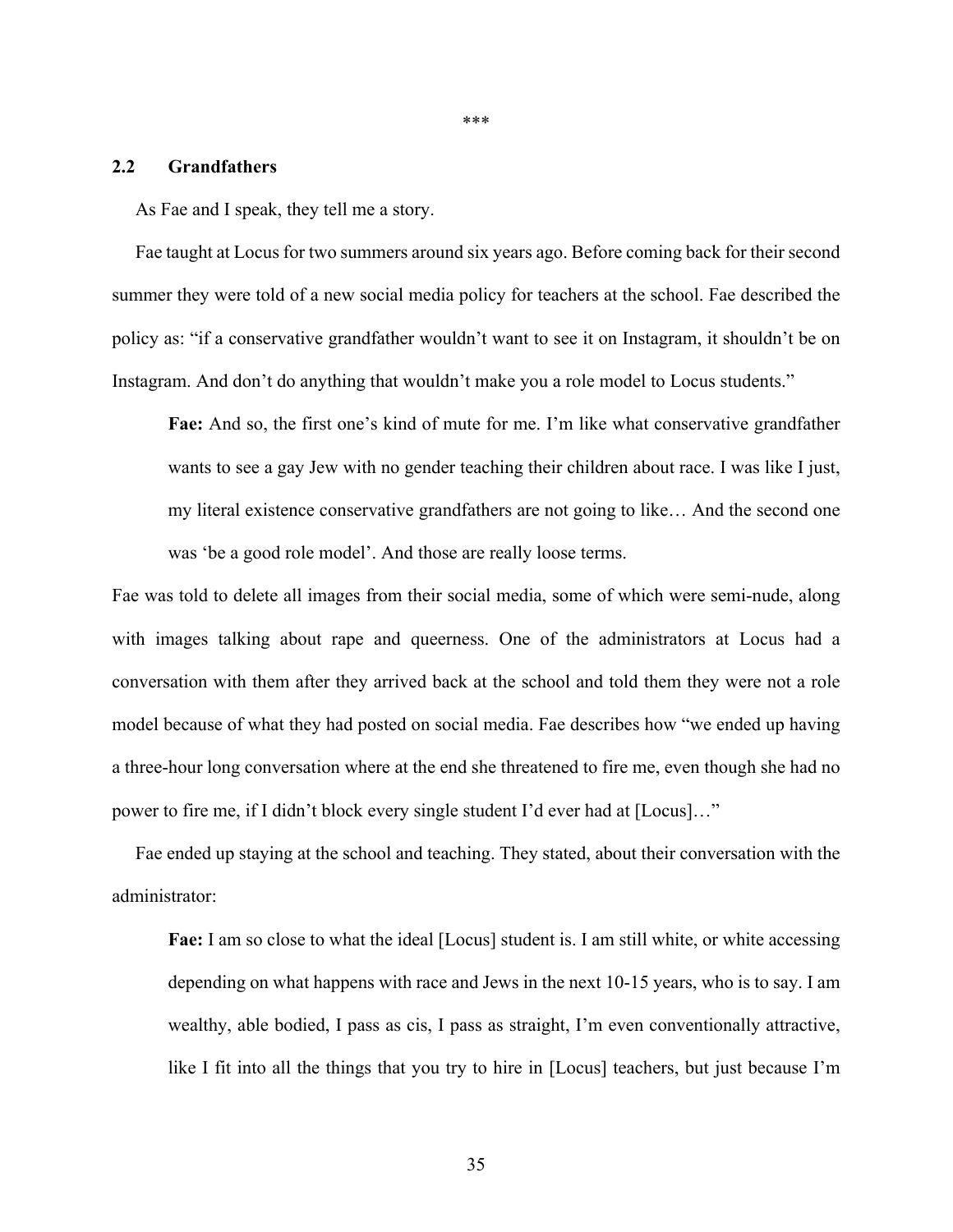queer and Jewish and have been sexually assaulted and am nonbinary, I'm, like you're never going to be able to, if you cannot support me, you're never going to be able to support having teachers of color, you're never going to be able to support having poor teachers, you're never going to be able to support having visibly trans teachers, you're never going to be able to support having physically disabled teachers…

 Fae's experience had "no frame" (Stewart 2007: 46). The school could not place them. They could not have *been* placed, because, in a return to my previous discussion, the school was never set up to *understand* anyone who does not fit completely within the identity categories of white, upper class, heterosexual, and cisgender.

 $\sim$ 

 Why did the school frame its social media policy in terms of conservative grandfathers? To me, as a researcher and as someone who attended the Locus, this statement very clearly illuminates the structural ethos that the school is *based* in: who the school is set up for through who sets up the school. Or, in other words, how the donor base of the school influences how the school becomes experienced and who is able to access those experiences. For example, in this moment the school *quite literally, catered to "conservative," in the sense that some of the largest donors to Locus fall* under this blanket category. "Conservative grandfather," though, makes politics personal. It assumes not only that teachers should be assuring that their mentorship will be based in a specific type of politics, but that the person who will be surveilling that mentorship is assumedly white. And, finally, "grandfather" signals a patriarchal tie, a tie which draws connections to the militarist foundations of the school. "Grandfather" signals that those most invested in maintaining the school in these very specific ways are connected deeply, perhaps through a lineage of attendance, to that investment.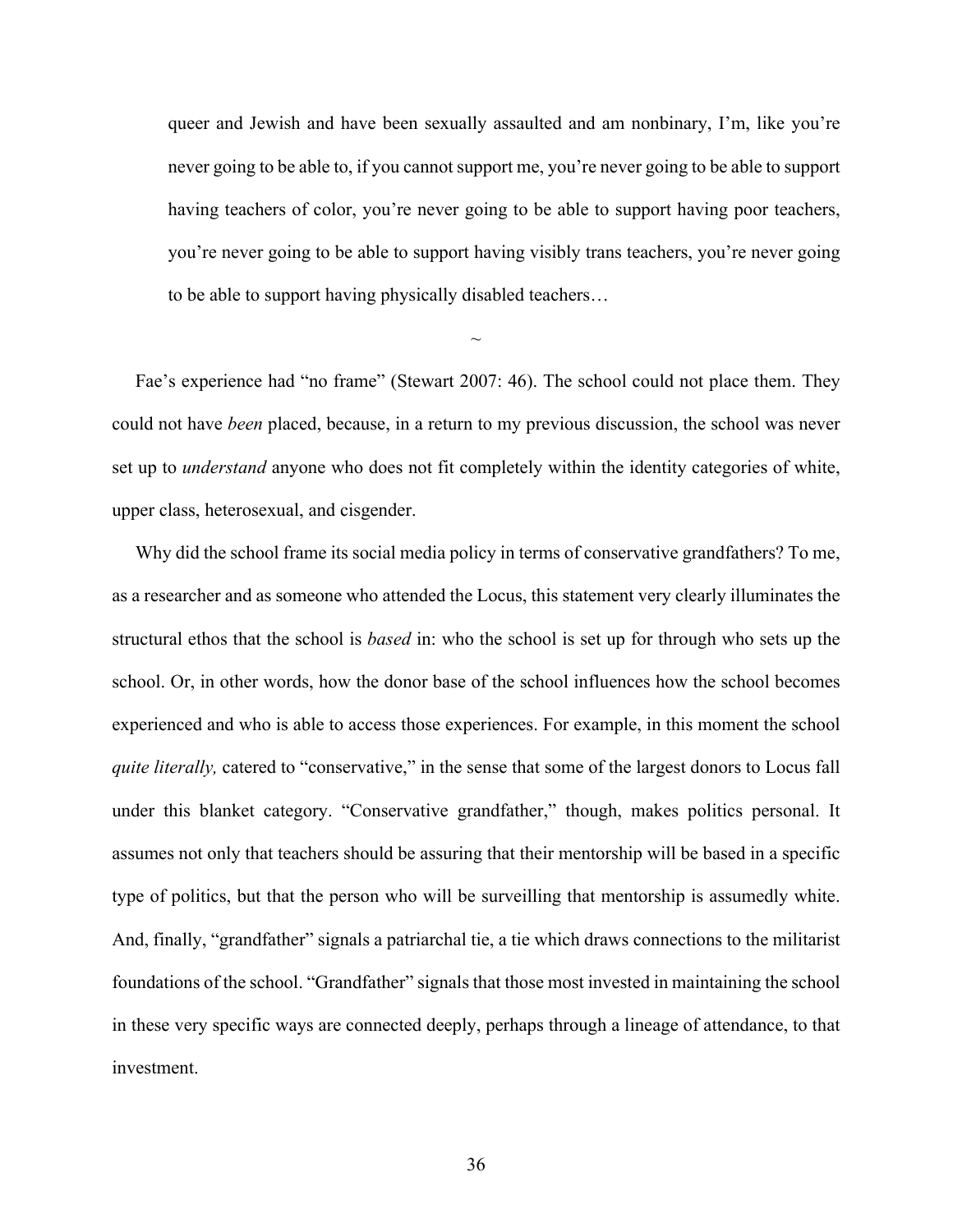What it means to "be a good role model" also shifts and takes on new meanings. Being "a good role model" comes to stand in for being white, male, upper class, and heterosexual, and perhaps more obviously, for the community values and appropriate "behaviors" that are accepted by the school (Esposito and Perez 2014: 416). What it means to be a good role model comes to signal a specific type of student who attends Locus, a student who is white, Christian, upper class, heterosexual and who would not connect with or benefit from connecting with a teacher who identifies as Jewish, queer, nonbinary.

 It is very clear through Fae's experience, how political processes—namely, whiteness, racism, elite evangelicalism, classism, antisemitism, homophobia and queer-phobia presented themselves through and *made the school*. These are not contradictions. In many ways they are a center of the school, a center illuminated through a small moment, in a small interaction that was not small at all.

 $\sim$ 

 Locus has a large donor base. Throughout my research, this illuminated a number of aspects of the school as functioning in very specific ways for very specific groups of people, as being *political,* and containing very specific *politics*. As mentioned previously, most students who attend Locus are white and wealthy and attend from elite schools on the East Coast of the United States. These relationships create conditions for stratifications of class and race to emerge in the faculty and student composition. Many families, once attending, turn towards donations.

 To help understand the cultural values that structure and order the school, I will focus here on one family in particular and what their continued support of the school can show about how Locus functions to uphold tourist, capitalist, and white supremacist formations, such as in Fae's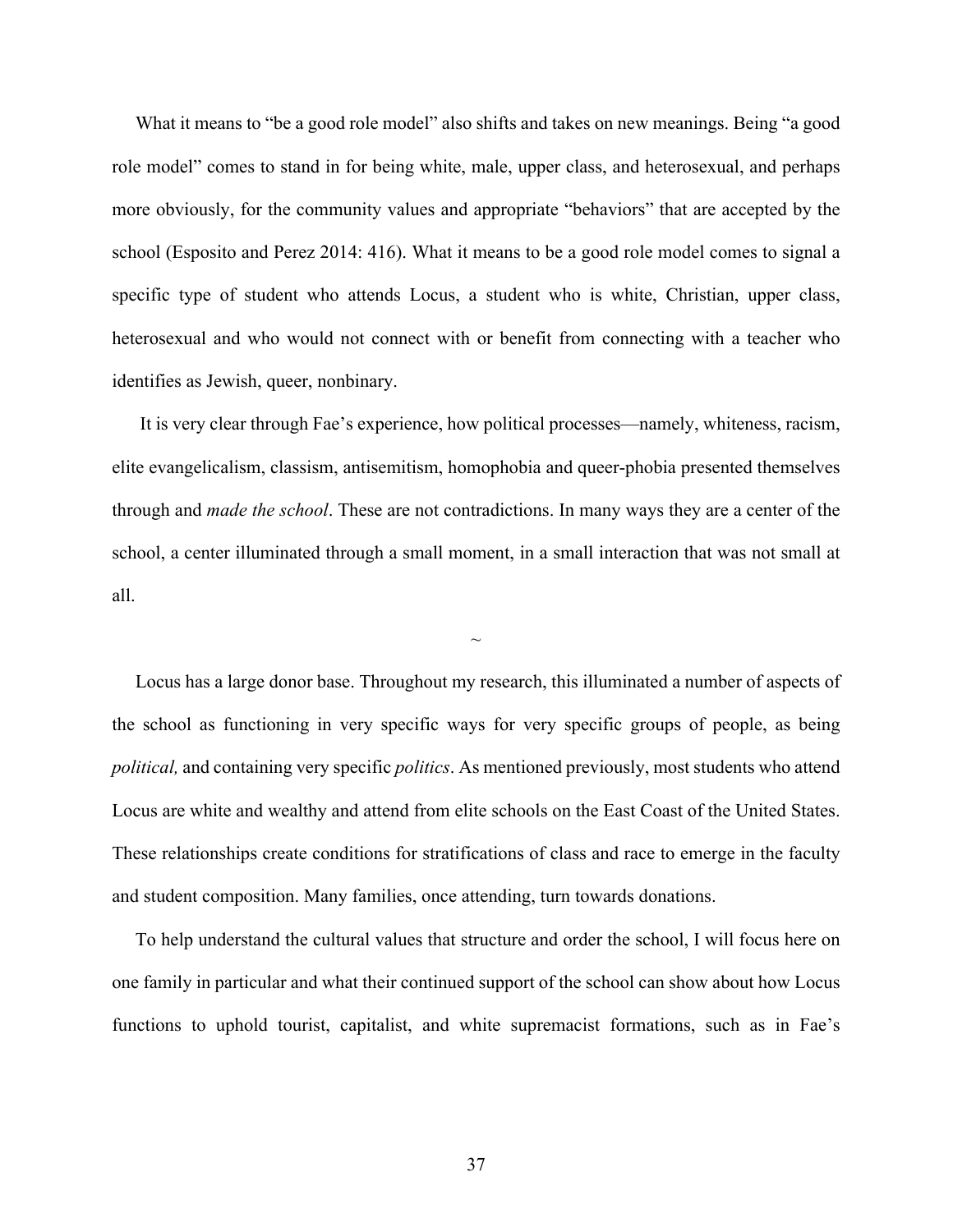experience. My analysis of this family's connections allows also for a return to a discussion about white evangelicalism as tied to tourist industries in the Caribbean.

 I found out about the connections between this donor family and Locus during my first fieldwork interview. Although all of Locus's yearly reports are publicly available and this family's name does appear visibly on the school's website, for the purposes of this research I will call the family the Janssen Family. Beyond the family's quite large (upwards of \$100,000 yearly since at least 2015) donations to the school, the family also owned a resort that donated land to the school when it was founded.

 The Janssen Family has deep ties to white U.S. evangelicalism, having donated to evangelical Christian schools across the U.S. as well as to a variety of conservative organizations and campaigns.14 The family owns multimillion dollar corporations including one which sells household cleaning products across the world and gleans partial profit, and the real estate company that developed the resort on the island. The family has sent multiple children to Locus, and at least one building on the campus is named after them. They therefore provide a lens through which to view links between the school and the maintenance of certain forms of whiteness, and specifically white evangelicalism, and the ways in which this maintenance impacts the day-to-day experiences of various actors within the school.

 As Sophie Bjork-James (2020) states in her ethnography, "White Sexual Politics: The Patriarchal Family in White Nationalism and the Religious Right," whiteness and evangelicalism have always been deeply interlinked, with "White Christian America" often being framed as "defined largely through" ideologies of heterosexuality and anti-LGBTQ rhetoric and policy (58). Drawing from Patricia Hill Collins, Bjork-James describes "white sexual politics" to be the ways

<sup>&</sup>lt;sup>14</sup> The footnote for this section is left out to protect the identity of the Janssen Family.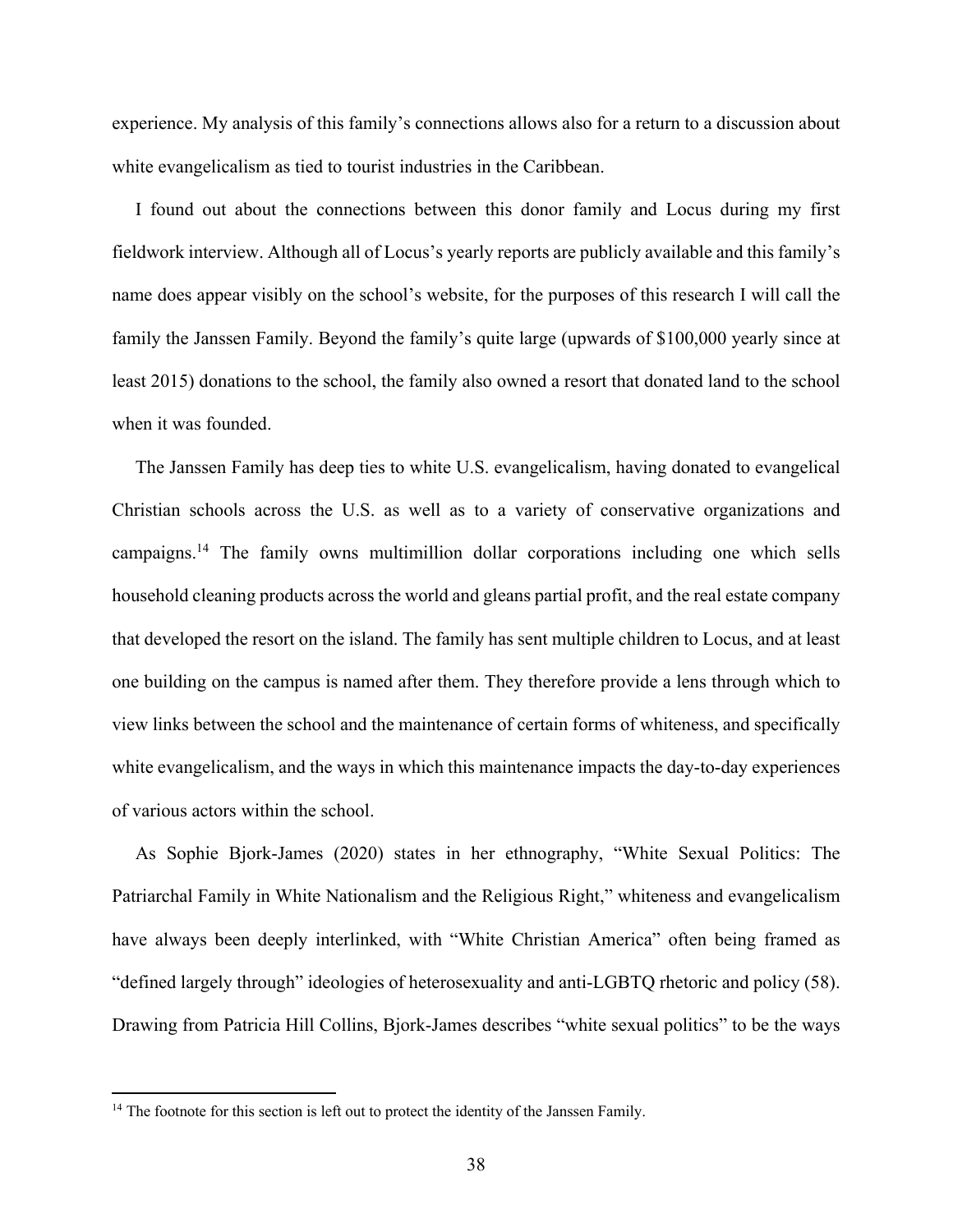in which "racial politics are deeply entwined with sex and gender, particularly in the defense of white racial privilege" (Bjork-James 2020: 58-59).

 Through my fieldwork, I saw this enaction of certain forms of "racial politics" as operating through the personal experiences of many of my interlocutors. One interlocutor, a former student Izzi, described how she never completely felt as though she "fit" into the school environment. She related this in particular to who was revered at the school as "student leaders"—at the end of each summer and semester term at Locus there is a student chosen to represent the class and maintain class community. Izzi described how the person who was chosen to maintain these relationships usually came from "a very similar demographic," likely referring to race, class, gender, and geography. When asked about social division and hierarchy at the school, Dan also described race, geography, and "institutional knowledge" as dividing which students grouped themselves and were able to find spaces of belonging. The "institutional knowledge" that Dan speaks of in particular can be related to the sort of ideologies of race and family politics that Bjork-James discusses: many students who attend Locus are so-called "legacy" students, meaning they are not the first in their family to attend or they come to know about the school through their school network. These cycles of attendance and donation come to stand in for the racial politics that they in a sense create— "institutional knowledge" becomes a result of familial and schooling background, but these backgrounds are already largely stratified along lines of race and class.

 Through this chapter I have meant to show how structural qualities of Locus produce experiences which are variously ordered and disciplined towards maintaining a culture of institutional affluence and upholding normative whiteness. How these exclusions are *felt,* how people experience/d them, is what I have been attempting to maintain as central to this narrative

 $\sim$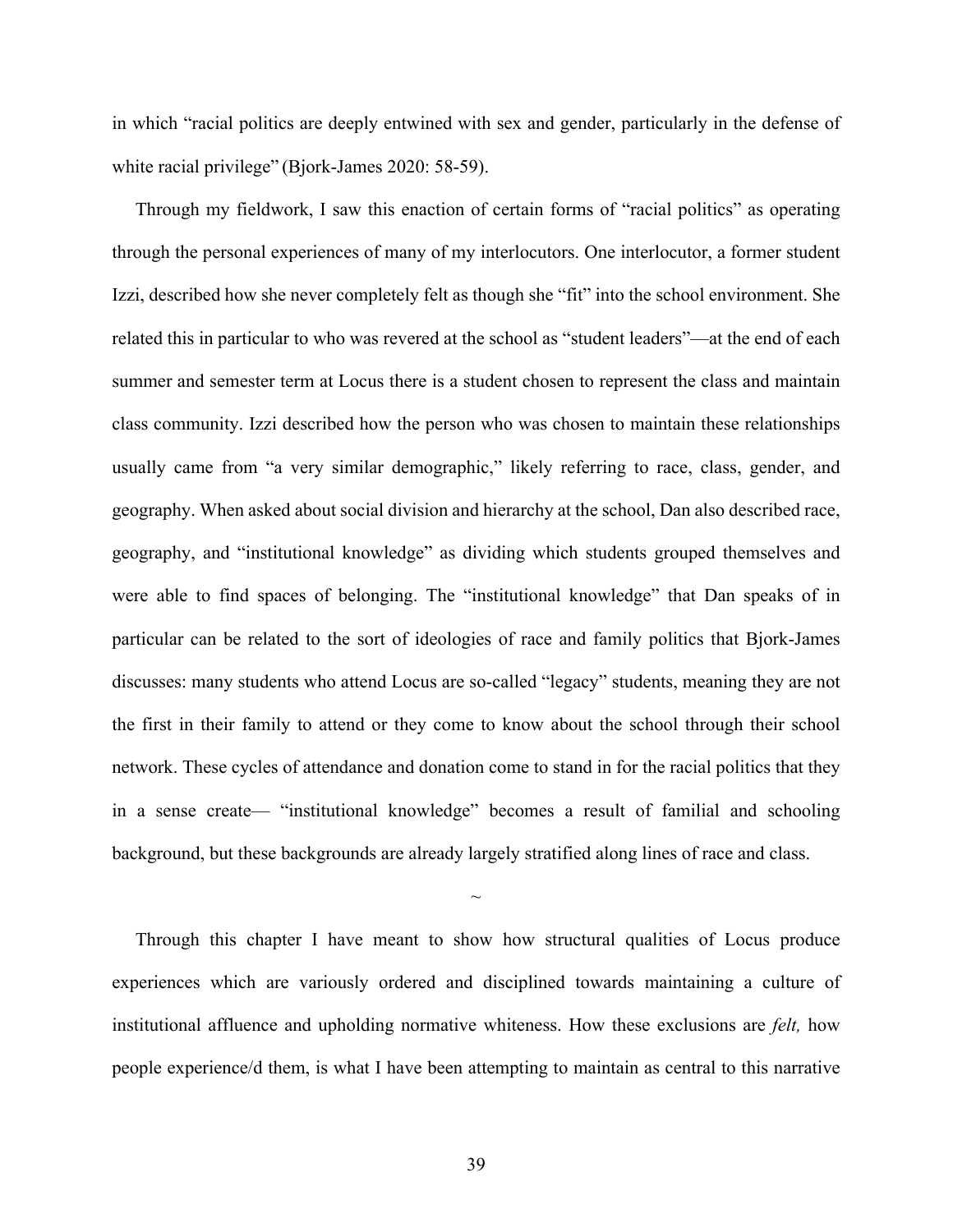and the assemblage it explores. My intention is not to solidify these experiences as the only forms through which the school becomes assembled, but rather, to focus on the ideologies and histories it is founded within and continues through. I have meant to explore how institutional culture operates, ordering how places become experienced and remembered.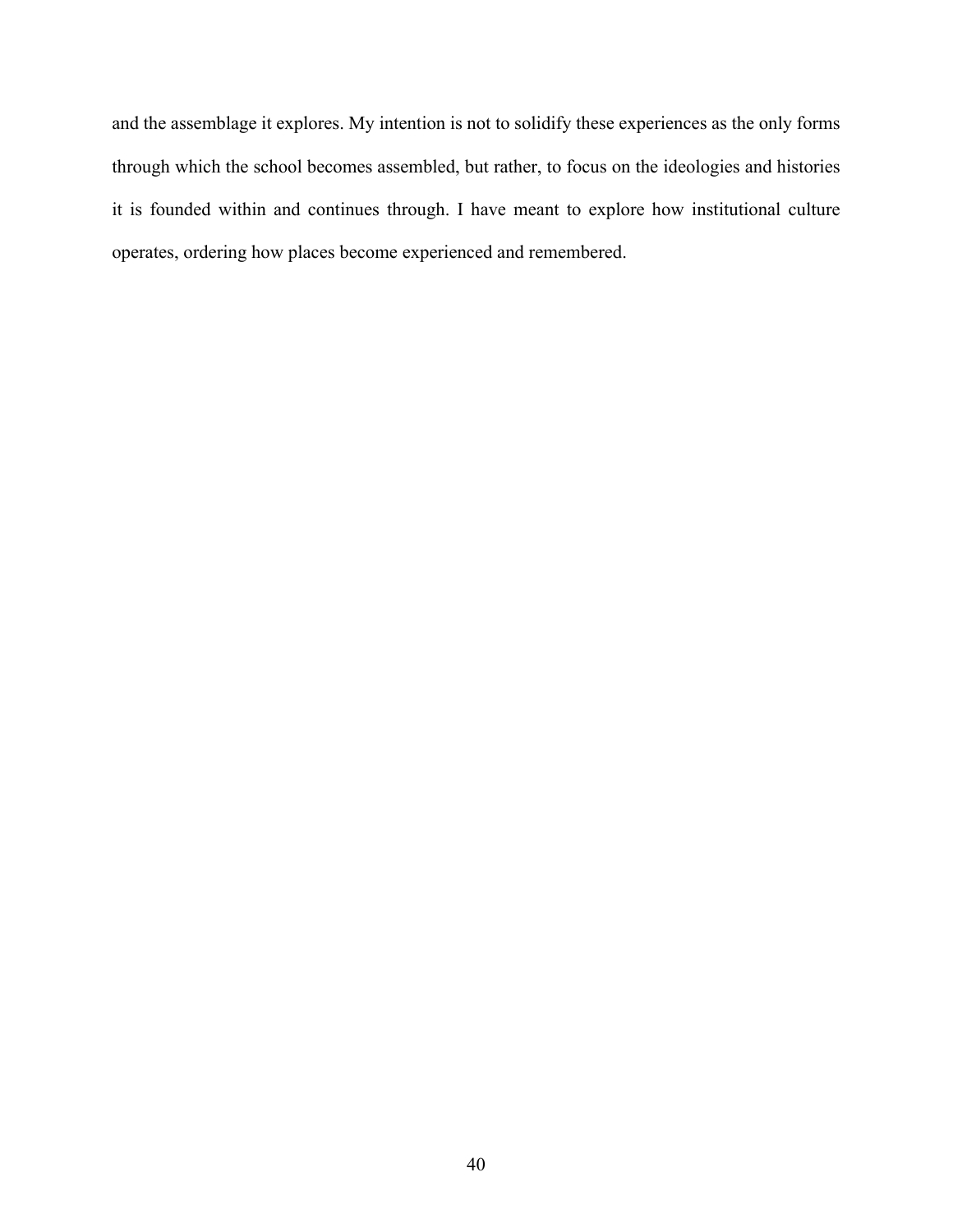# **Chapter 3: Diversity**

## **3.1 Social Rituals**

**Fae:** I think Locus wants so desperately to work and to be successful. I just think that there is a fatal flaw in an institution that even though it's making changes toward equity, what happens when you have a 20-year legacy of intense, not just whiteness, but the most privileged kind of whiteness. The most upper class WASPY East Coast educationally privileged whiteness, Christian, that kind of shit. What kind of comes to mind is like, people who are trying hard who are just never going to get it.

\***\*\***

 A variety of Educational Studies theorists, including Khan (2011) and Howard (2008, 2014) have researched elite schooling in the United States. These scholars have engaged with the questions that Fae alludes to above, questions regarding what it means for elite schools to attempt reform and changes when they are based in and structure their environments in ways that reproduce privilege and white supremacy. In his book, *Privilege: The Making of an Adolescent Elite at St. Paul's School*, Shamus Rahman Khan conducts fieldwork at his alma mater, an elite boarding school located on the East Coast of the United States. He situates the school within privilege and eliteness, and within the "shifts" of what eliteness has meant for white, affluent communities throughout the last century. Narrating a brief history of eliteness in the United States, Khan describes how, in the early nineteenth century, many white wealthy East Coast elite turned away from focusing their wealth and status through inheritance of title, instead becoming infatuated with inheritance of wealth as something that could be "earned" (Khan 2011: 23). This "earning" aspect of wealth—wealth as a broad term which began to include "culture, morality, and social ties"—is especially important in the history of elite schooling in that white men began to attend elite schools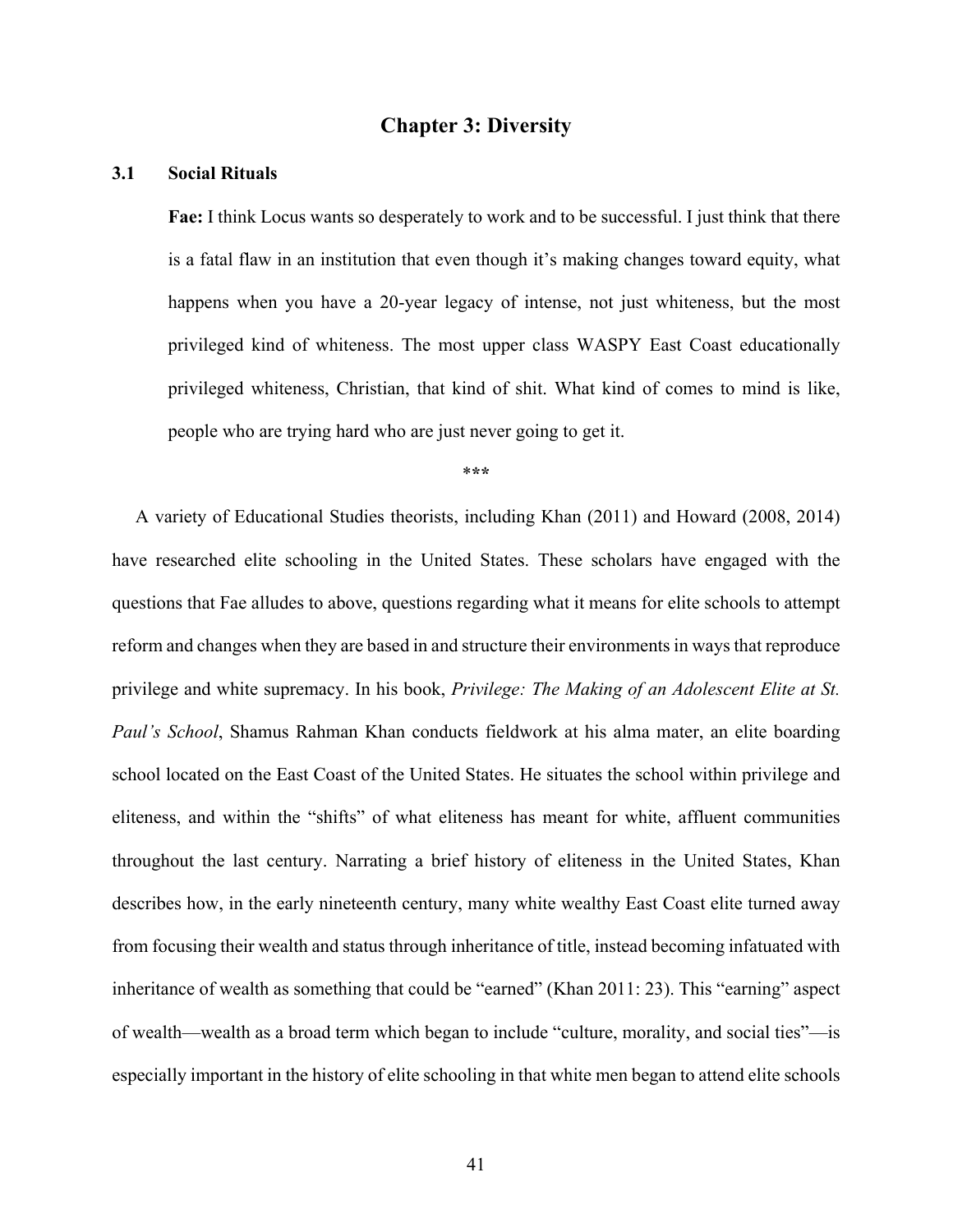in order to gain specific types of skills, opportunities for "growth," and "*worldly"* experiences that could be siphoned into capital (Khan 2011: 29, 31, 33). Affluence was no longer tied to abstract categories but to attributes that could be attained. This process introduced *a gap* in the awareness of privilege—if students could "earn" their wealth, the thinking went, was eliteness actually structurally and institutionally, generationally, produced? As Khan states, this myth, and these changes in views of eliteness, have informed the founding of elite schools and affluent families' views that these schools serve as forms of capital accumulation.

 This chapter centers its focus on the "logics of diversity" of Locus (Shankar 2019: 113). I am interested in how these logics reproduce forms of whiteness and privilege even as they purport to make Locus into a welcoming, "futuristic" place that is inclusive and accepting (Shankar 2019: 118). I examine three forms in which whiteness, eliteness, and these diversity logics came into practice through my fieldwork. These forms, following the previous chapter, illuminate how school policies impacted and are/were experienced by my interlocutors. However, instead of looking through the lens of disciplinary measures, I now turn to diversity and eliteness to understand how Locus is developing "change" at the school and whose "logics" of change are informing it (Shankar 2019: 113). I examine how foundational yet overlooked school policies perhaps undermine these projects.

 Throughout my fieldwork, Locus was described in terms of the forms of white affluence and capital accumulation that Khan speaks about. As Dan stated,

 $\sim$ 

"[Attending Locus] has become in some ways a kind of social ritual for wealthy, white folks in the boarding school universe and circuit. It's not totally dissimilar from saying something like 'oh yeah I also go to Nantucket for the summer..."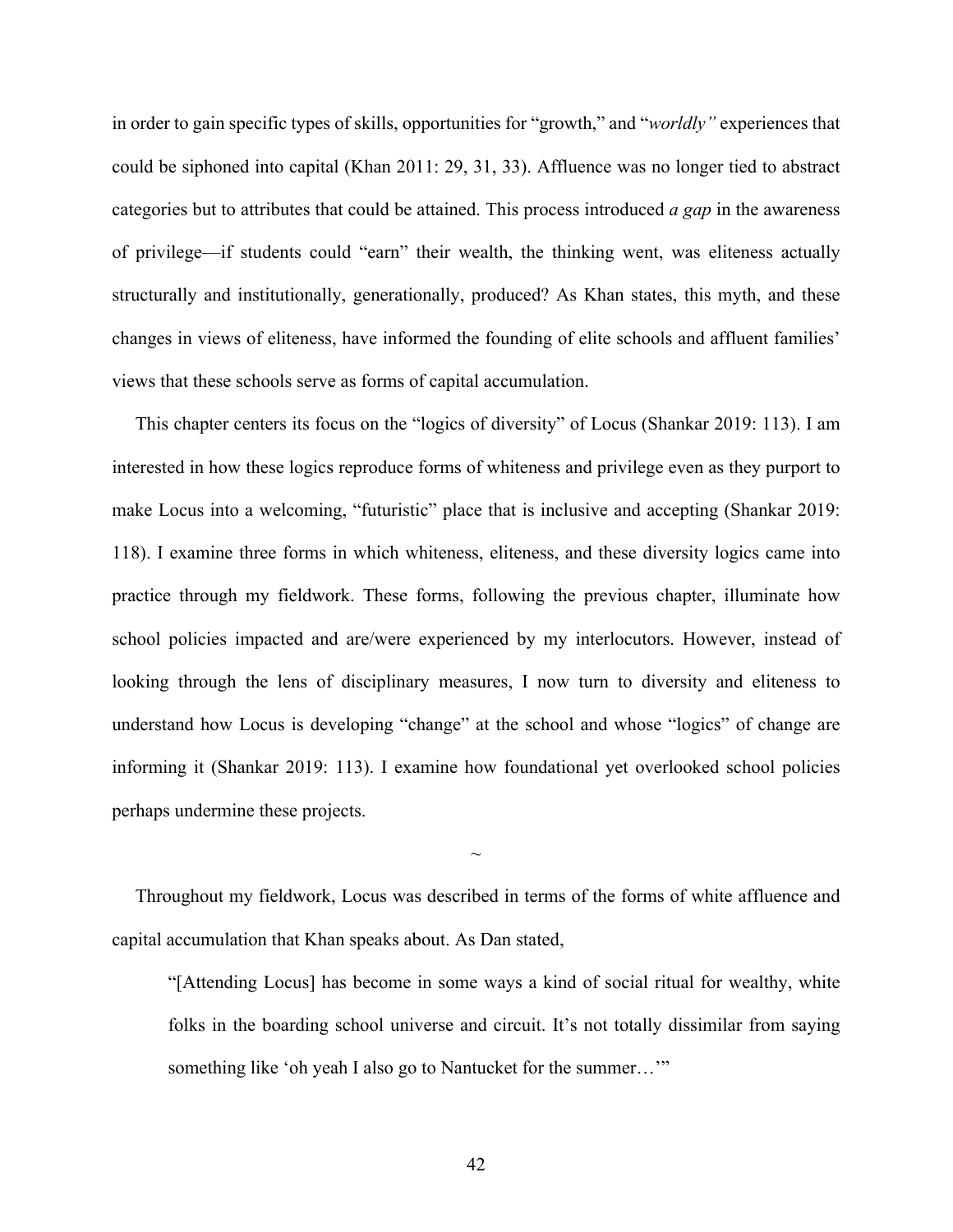Locus was also described by my interlocutors as a "study abroad program in high school," a "summer camp," and a "summer experience of community living." This rendering of Locus as a "study abroad program" is intriguing to consider as it forms connections between the school and the "imperial potential" contained within abroad programs, locating Locus itself in terms of imperialism (Chakravarti et al. 2020: 121). As Chakravarti et al. (2020) states, U.S.-based study abroad programs produce the experience for students to "become aware of the global interconnectedness of social problems and oppression; the experience of serving others can decrease students' own personal and cultural biases, and thereby increase cultural competence" (Chakravarti et al. 2020: 123). This idea of "awareness" and cultural visitation that Chakravarti et al. describe also relates to Khan's discussion of capital accumulation and Dan's formulation of this accumulation as a specific kind of "social ritual" for the elite. The forms of imperialism that can accompany study abroad experiences become obscured through these programs' portrayal of "visitation" as a form of "increase[ing] cultural competence," a competence that in the case of Locus becomes also social ritual (Chakravarti et al. 2020: 123).

 As mentioned in the Introduction, tuition for the semester at Locus is upwards of \$30,000. Recognizing this economic exclusivity and the ways in which Locus is positioned as a primarily white institution within a country that is majority Black or Afro-Caribbean, the administration of Locus has been attempting to initiate a variety of changes at the school in an attempt to make Locus more accessible and welcoming to students from a diversity of backgrounds. This includes for Bahamian students, staff, and faculty, who, as Jessie, a current administrator of Locus who identifies as white, stated, are coming into a campus "that doesn't quite feel like their own country."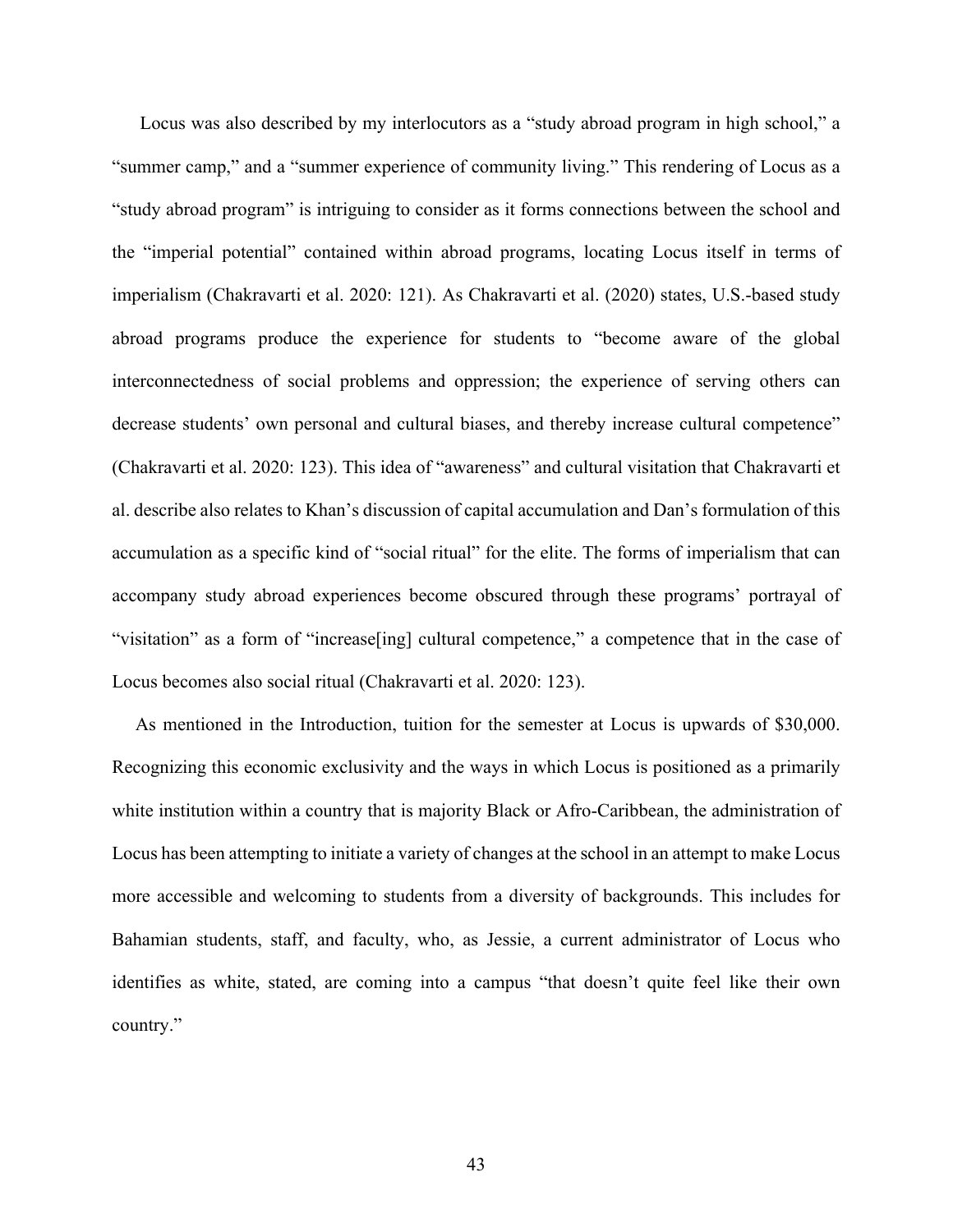As mentioned, Locus is need-blind, does meet 100 percent of students demonstrated financial need and is working to make connections with students from diverse backgrounds through a variety of educational partnerships and scholarship programs. "Affinity spaces" have most recently been set up for students to connect with staff and faculty who share similar identities, backgrounds, and interests. The school has also hired consultants to conduct surveys on "belonging" at the school in order to assess what changes need to be made. In asking questions about diversity throughout my fieldwork, it became apparent that these changes the school is attempting to make are coming in response to the growing dominant national awareness of and schooling responses to anti-Black violence in the United States and elsewhere in the world. Jessie mentioned the murder of George Floyd as being a moment when the school began to consider how to shift and form changes, but that in these changes encountered challenges because of the school's positioning in relation to the U.S. and the Bahamas. Jessie's statement alludes to foundations of the school that are based in white supremacy, foundations which introduce barriers to "change" as it is not these foundations that are themselves being analyzed as in need of shift:

**J:** We struggled with the concept that we have a really strong representation in the States and yet we are a Bahamian school and that wasn't having the same kind of impact in the Bahamas as it was within the States. So, we struggled…how do we put together a statement that shows we stand in support and how do we conduct the work to do what's right without just saying those words, which we are really focused on that, when the idea of equity is just very different in the Bahamas and it does not focus on race as much. And so we struggled a lot...

 Jessie's discussion about "reform" at Locus draws in questions about both the complexities of "diversity" at the school as it is understood by some of the school's administrators, and the ways

44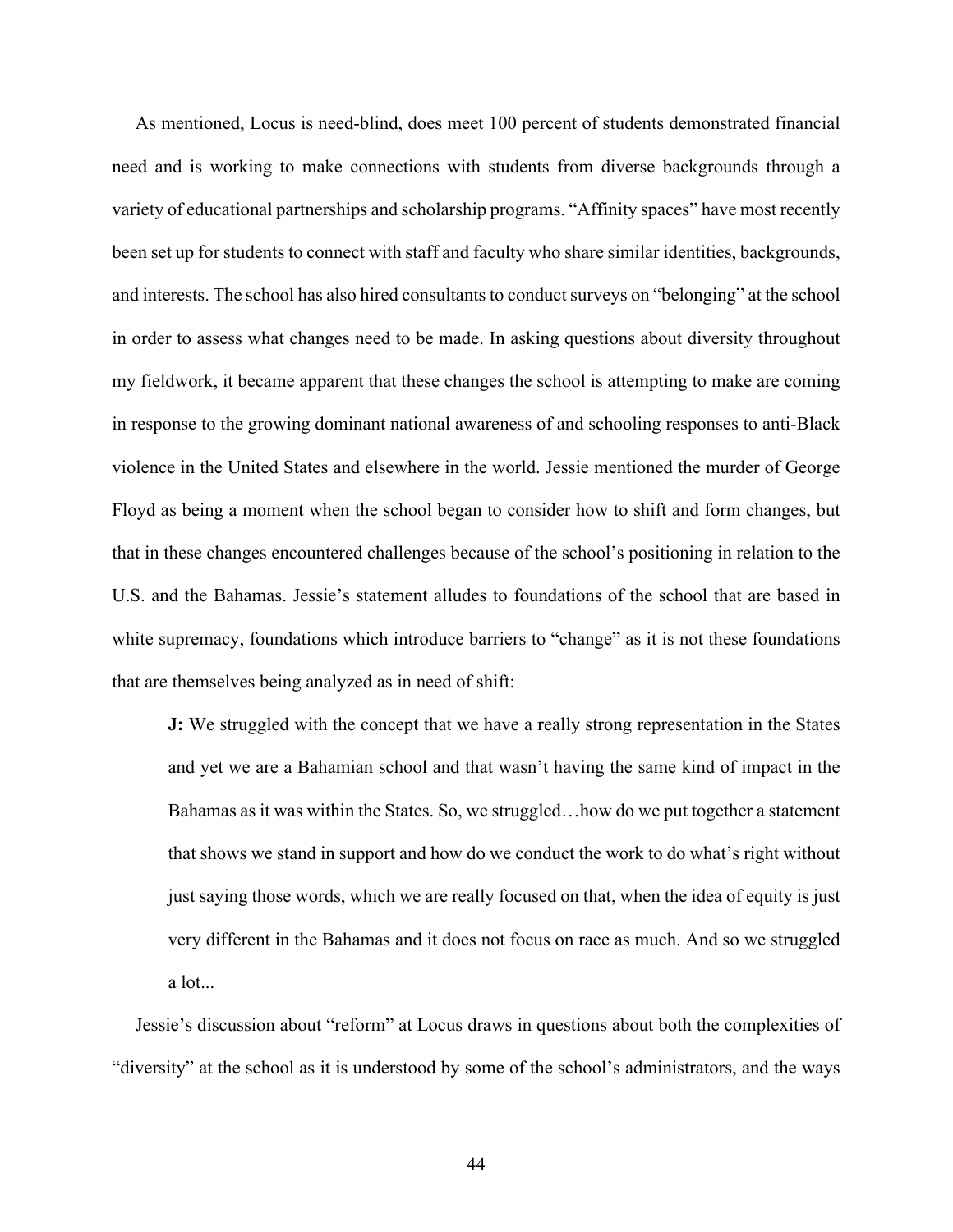in which these conceptions are informed by the school's positioning in relation to the United States and the Bahamas. Although the school is, legally, a Bahamian institution, Jessie's rendering of the school as "a Bahamian school" also perhaps becomes an attempt to separate the school from the forms of white supremacy maintained through, as Dan describes below, the school's foundations as "a Northeast boarding school that has been transplanted into the tropics":

**D:** If [Locus] could hire a Bahamian teaching staff...well I don't know it's hard to say because would the real movers and shakers of [Locus,] the donors, the people who send their kids there multiple generations at a time or, you know, siblings, would they be excited in the same way to send their kids there if suddenly next semester all the teachers were Black Bahamians. It's an uncomfy question and I tend to believe that there is some at least unconscious investment in it maintaining its essence as a Northeast boarding school that has been transplanted into the tropics.

 As Dan referred to, many of the reforms Locus is working towards, including these hiring efforts, continue to uphold white supremacy at the school. Dan's statement also references the deeply racist perceptions that he views the school's donors and (largely white) clientele as holding towards Black Bahamian people, racism that becomes upheld through Alex's statement that "in an ideal world we would have 2-3 Bahamian teachers."

 I am interested in thinking about Locus's reform efforts alongside the conceptions of "diversity" that are informing them. What structures of the school are viewed of as in need of reform? And for the changes the school is attempting to make, like the hiring of more Bahamian teachers and as Dan referenced, how do white supremacist formations emerge and perhaps become reinforced through them?

 $\sim$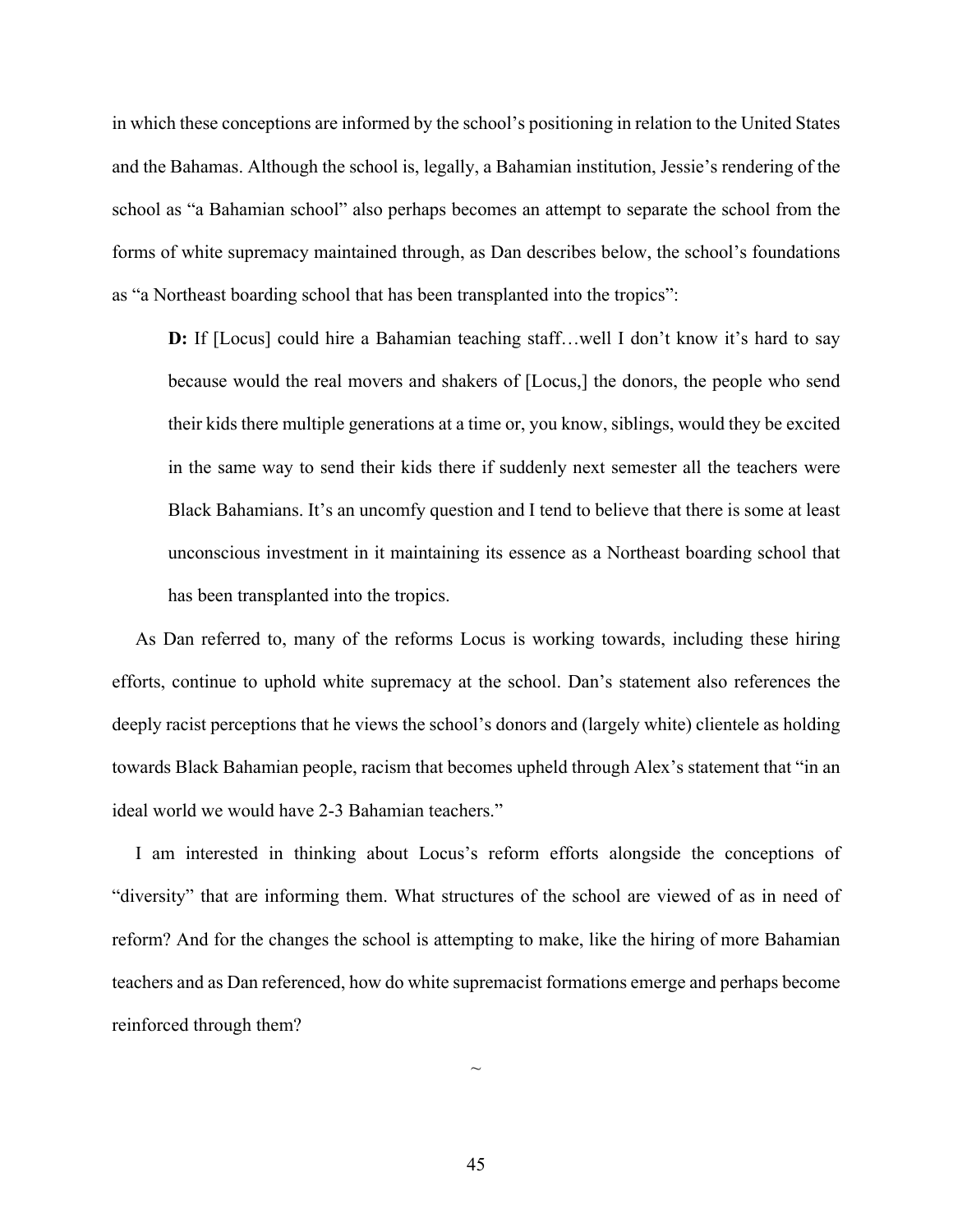One way that Mae and I discussed whiteness as operating at Locus was through the lack of channels of communication that were available for students to contact their families. When Mae and I attended the school, all electronic devices except computers were taken away. The purpose was so students could focus their attention on the place and experience in front of them, could come as themselves rather than as who they were on social media.

**M:** *"What you show me now, is what I know of you."*

Students were allotted, as we remembered it, one phone call a week with family for 15-20 minutes.

**M:** I don't know if that's a Navy thing…or a boarding school thing but that was interesting that you don't let people connect with their family. I think that's actually a pretty significant aspect of…like I would imagine some families of color that would be insane for you to not allow people to contact their family and to even let them know. Like I think that's a very individualistic white modern society American values that are portrayed there too.

 Mae's analysis of this aspect of the school structure of Locus illuminates how whiteness became a "guiding force" at the school, a force that moved through and structured experience (Seawright 2014: 570). I am thinking about whiteness, here, alongside authors Bonds and Inwood who describe the necessity in moving beyond formations of "white privilege" to a consideration of white supremacy as it "more precisely describes and locates white racial domination by underscoring the material production and violence of racial structures and the hegemony of whiteness in settler societies" (Bonds and Inwood 2016: 716). White supremacy directly considers the structural: "institutions, practices, and processes," and how these structural constructions "produce" and reproduce whiteness (Bonds and Inwood 2016: 716).

 White supremacy at Locus is maintained through policies at the school, like the one mentioned by Mae, which construct whiteness as a dominant force structuring experience and making place.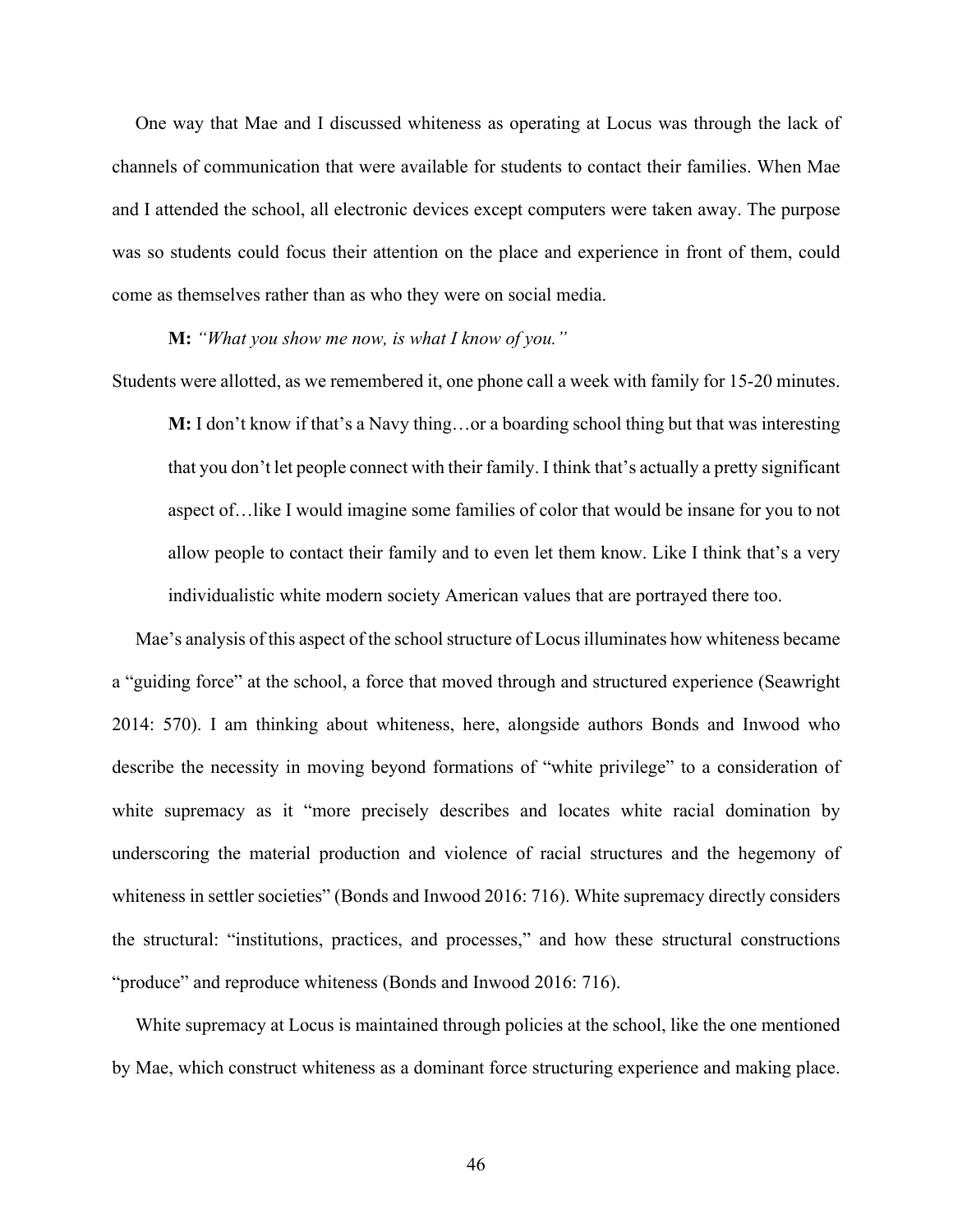The school creates forms of engaging with place that maintain and enact whiteness, both through who is able both to access these experiences (primarily white, affluent students), and whose own personal histories and identities will "fit within" or be accommodated by the logics of the school once there. White supremacy, through this instance, moves beyond bodies and can be viewed as an engrained, *cultural* aspect of the school visible through foundational policies.

 These assertions are not novel. Gardner Seawright, for example, has examined the connections between place-based education and white supremacy, locating this relationship through a term he describes as "settler traditions of place": the "normative habits and practices that have been passed down for generations, encouraging particular relations to place, and ultimately impacting the contemporary potential for place- based education" (2014: 557). Locus, as I have shown and as Fae described, was built into a foundation of elite whiteness. The policy that Mae references is a seemingly simple one, but it is also foundational to the operation of the school and to how the school is constructing and benefiting from how students experience place.

\*\*\*

### **3.2 "Diverse Social World"**

 Logan and I sit across from each other, through the computer screen. It is a week after the Russian invasion of Ukraine began, and they mention how difficult their week has been. I show my support in the ways that I can. We move on to discussing Locus and this shift feels…

 A queer, former-student who identifies as nonbinary, Logan talks about how difficult many aspects of their experience at Locus were. At the school, there were two separate dorms, split up along binary lines of gender:

**Logan:** I fucking hated living in the…I don't know I lived in the men's house area and, I don't know, I thought I was cis at the time, but it was very uncomfortable…I wasn't out as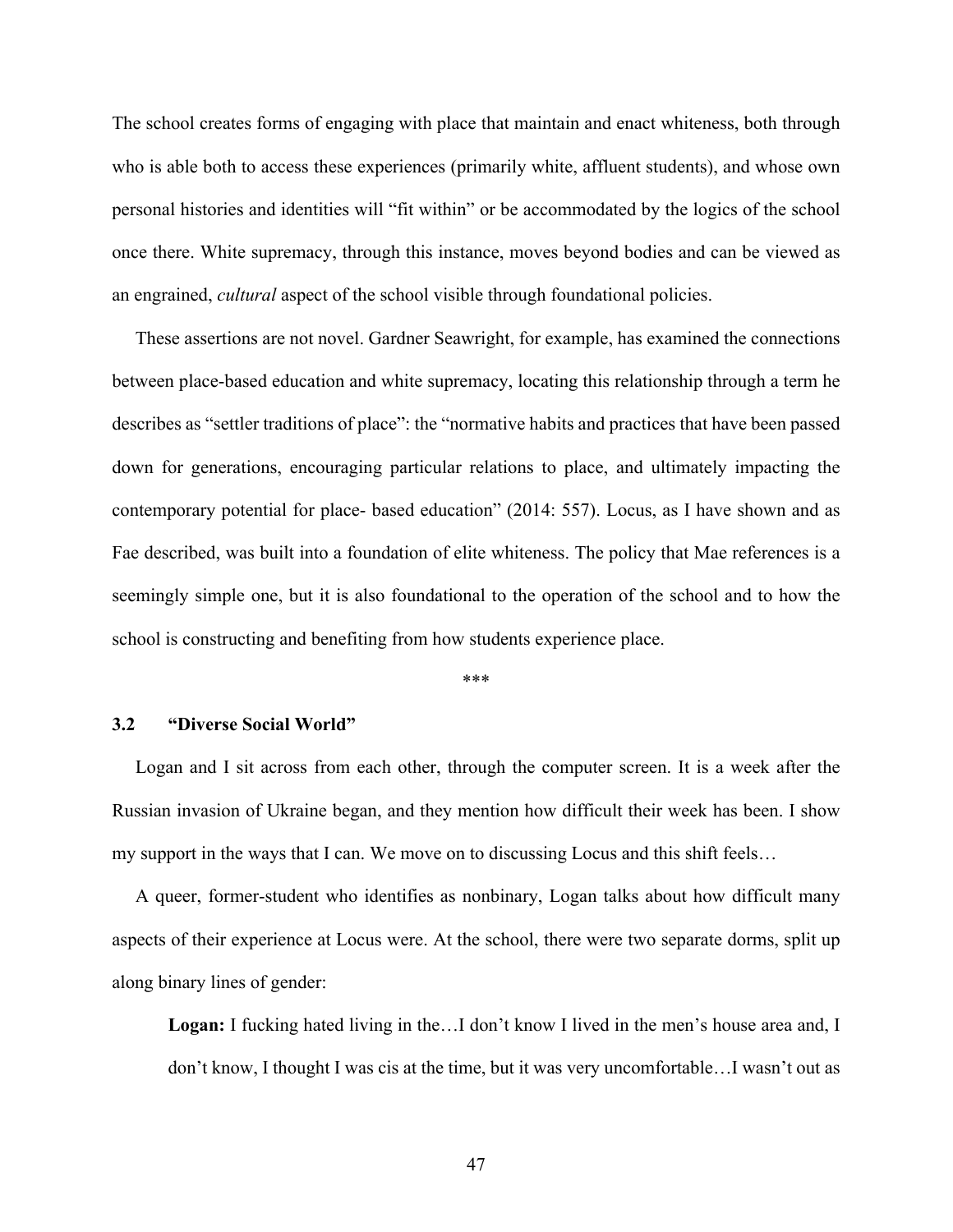queer at [Locus] until like the last week or so and there was just like, it was not great sometimes… I think…there were just like weird stuff, like when we had to do that camping aspect and there was the road trip thing, I was put in a tent with somebody who said that he wouldn't sleep face to face with other men in the tent, like, he made everybody sleep head-toe. As a result, I got kicked in the face multiple times in the night…

 Logan goes on to describe other instances of gender-based violence they experienced, and I am silent for a moment. There seems to be no perfect response to someone who has shared their experience, and I think that's okay—because it has to be. We remember together. We sit with each other.

 I ask Logan if there were systems in place where they found support, or if how school was set up prevented those support systems from occurring. Logan said they felt supported by "queer leadership" at the school, but that the school as an institution, located where it was and how it was, created intrinsic barriers to forming a "socio-economically inclusive" space where wholistic and sustainable openings to belonging could be formed.

 I agree with them. As someone who came to Locus from a middle class, public school, Midwest background, I immediately felt I did not completely "belong" at the school. From the very first day, social groups began to form, largely along lines of race, class, and geographic location. The people I became friends with right away were primarily students of color. These groups were formed not because our experiences all and completely aligned with one another—they didn't but because our experiences, in very structurally and experientially-varying ways, did not fit *completely* within what became quickly visible as *the majority.* <sup>15</sup> As a white, able-bodied woman, my identities allotted me acceptance and security within most groups at the school as a whole, *and,* 

<sup>&</sup>lt;sup>15</sup> Whether or not "the majority" in the context of this work, stands as an abstraction remains an ongoing question for me.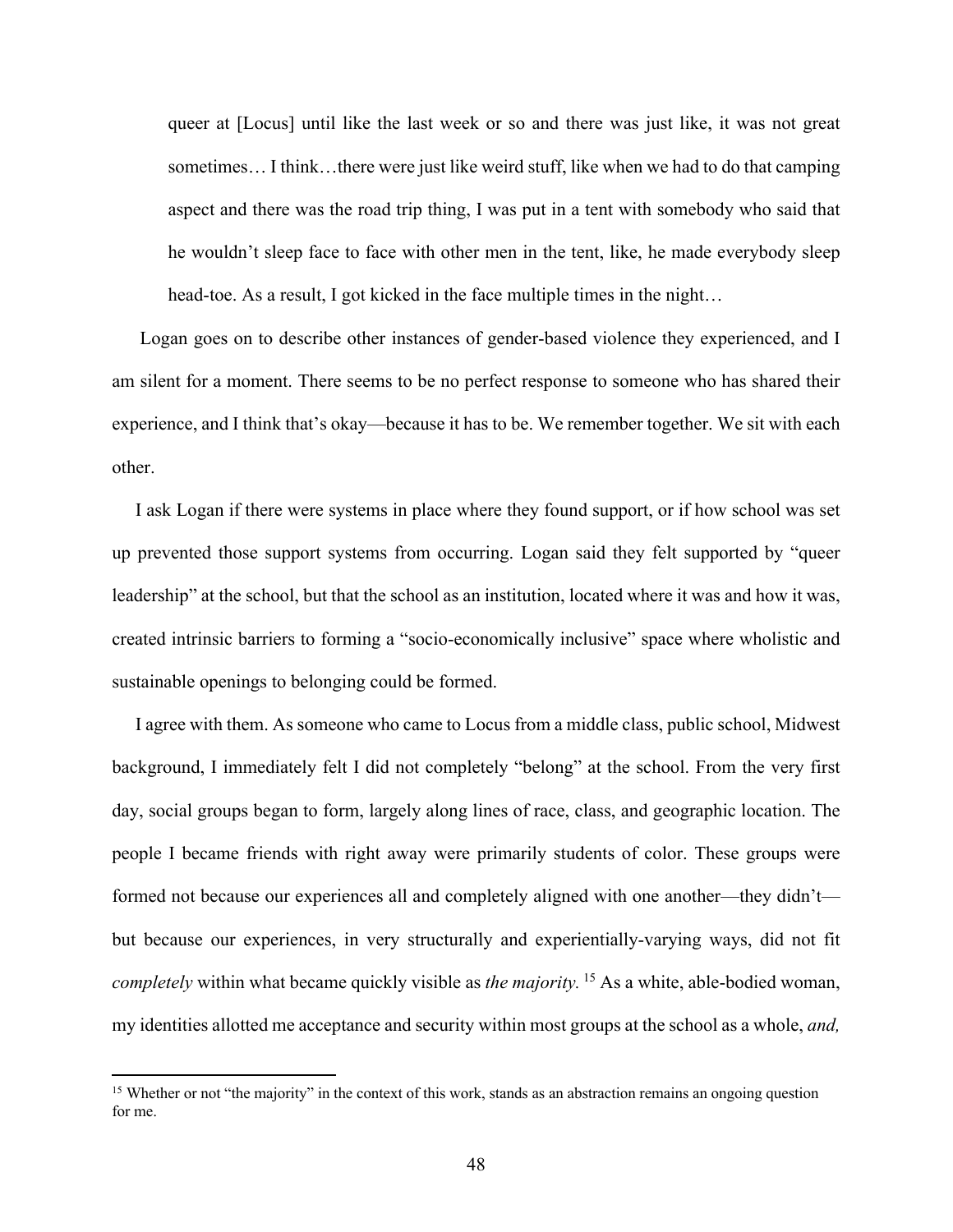my class and geographical backgrounds and background with issues of mental health complicated my experience.

 Locus might be attempting to become more of a "diverse social world," in that, like many other elite schools across the U.S., it is beginning to bring in students from a variety of backgrounds and experiences. But I, like many other scholars before me including Shankar (2019), Ahmed (2012) and Urciuoli (2016), seek to problematize that "diversity" is ever the framework through which loving-and justice-oriented spaces can ever occur (Ahmed 2012: 42). That is, given the extent to which diversity focuses only on *who* "arrives" rather than on a complete abolition and reworking of the systems in place which structure how people move variously through the world and experience it and each other. "Diversity" signals a background, a sort of "green screen," if you will, of white (Bonds and Inwood 2016: 717), affluent, capitalistic, Western norms and knowledge systems (McKittrick 2021). Through this background, students who attend the school who do not fit within the majority category are made to be "points of deviation" (Bonds and Inwood 2016: 717), as their experiences are always viewed as being in contrast to this naturalized norm, and as the infinite plethora of experiences and identities that intersect, rub, friction (Tsing 2005), to make up a person and create a social world are siphoned into a single word (Ahmed 2016: 33). As Shalini Shankar describes, "diversity work champions difference as a strength in capitalist and institutional logics. It is future-looking, unwilling to get mired in a complicated past and highly attuned to where the United States is going" (2019: 114). It is *imperative* to have people at the school who identify as you do, who share experience, as Logan stated through their discussion of queer leadership. *And* there still remains (ruins) the fact of institutional constraint, the background against which marginalized people have to fight to be heard.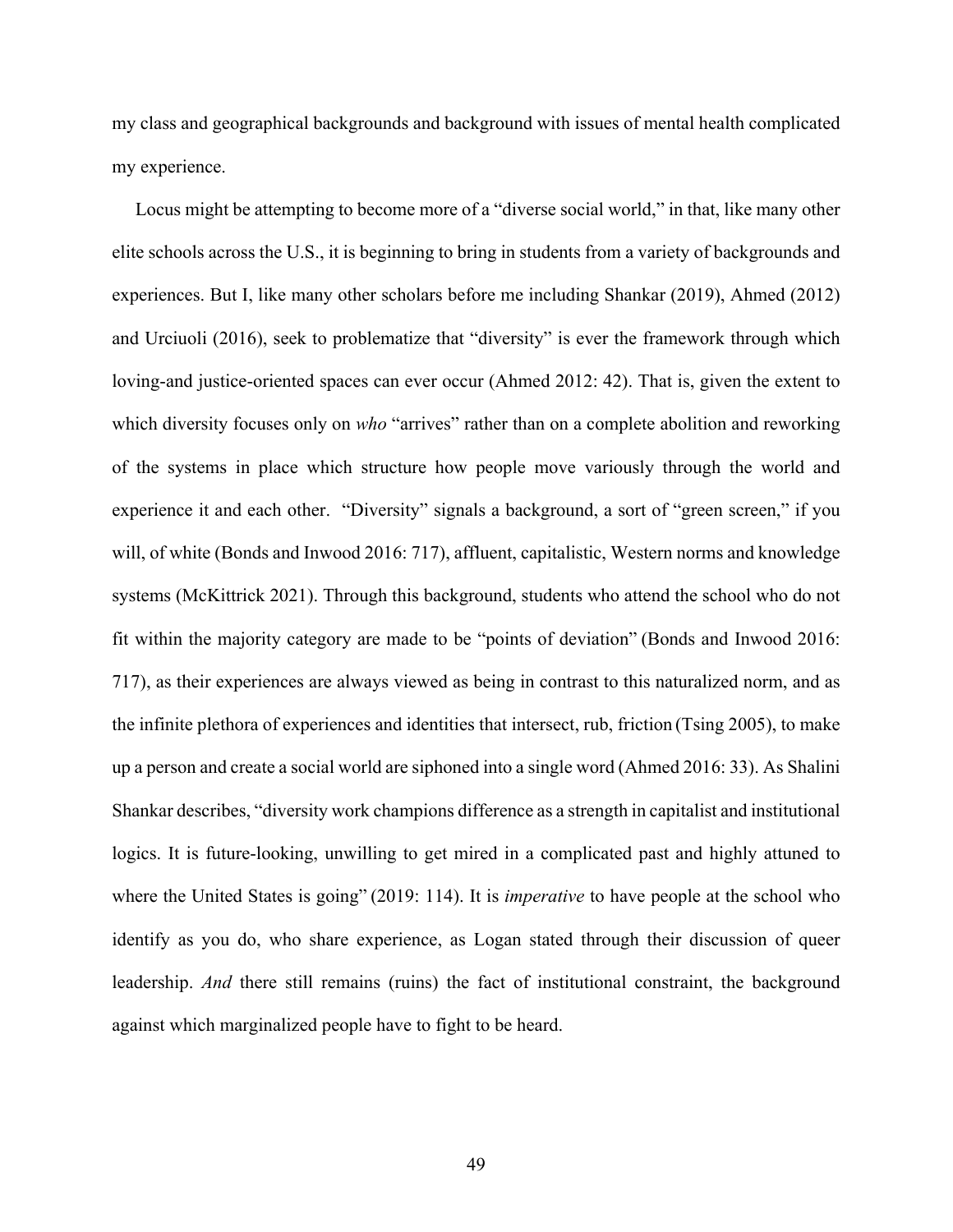Locus, as Jessie stated, *is* beginning to consider the complexities of how people who come to the school experience Locus as a place and find spaces of support, or not. As Jessie discussed, the school is attempting to think about belonging as deeply contextual and culturally-specific, as containing different meanings in the Bahamas as opposed to in the United States. She talked about the ways in which the school is attempting to bring employees from all different sectors of the school together "all in one," forming a place where people across the organization can interact in positive ways. My critique of diversity logics through this chapter is not meant to completely undermine these efforts, but to serve as an analysis of how these efforts assemble or take shape alongside the school's foundational policies. Foundations which, as Dan stated with regards to the possibilities for employing Black Bahamian teachers, are predicated not only in white, upper class *ideals,* but in white, upper class *establishments.* 

\*\*\*

#### **3.3 Solo**

 I now want to return to Mae's experience. One of the ways students engage with place during both the summer and semesters at Locus is through what is called "solo." When I attended the school this was an approximately 24-hour experience where students spread out on a beach outside of campus with only a few provisions to sustain them: a small bag of food, a pouch of water (that could be re-filled), a tarp, and a journal.<sup>16</sup> The time was designed to initiate personal reflection. Students were not allowed to speak to one another even as they could see each other looking both ways down the beach. We were encouraged to write and reflect in our journals, but even talking out loud to ourselves was discouraged.

<sup>&</sup>lt;sup>16</sup> The "journal" in this configuration will be explored more in depth in the next chapter.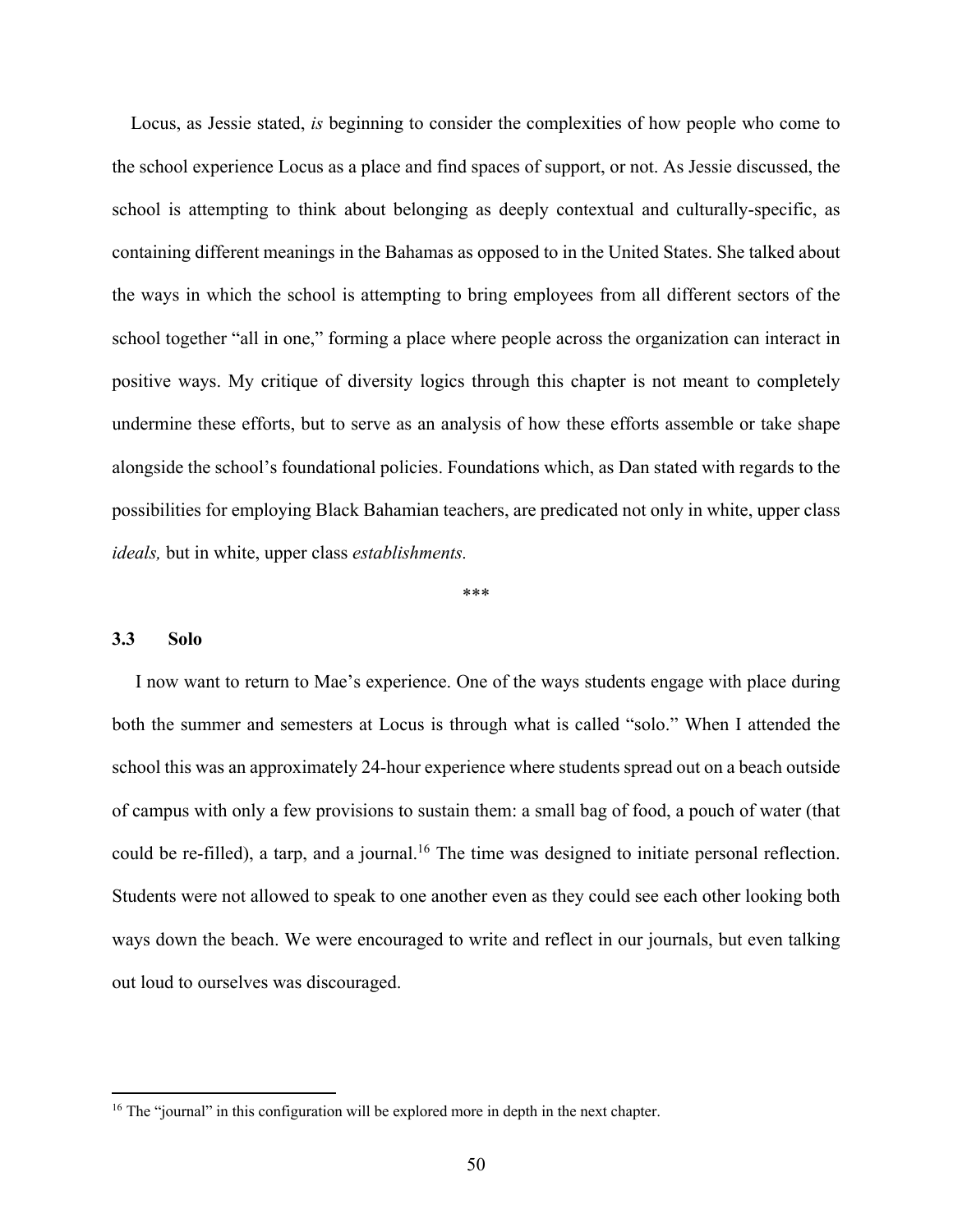One identity that Mae mentioned as important to her was Christianity. In her specific experience of "solo," Mae describes how she wanted to bring her bible with her, to reflect with:

…and I told them this is, for me it's important of values of how I reflect. I don't just reflect with myself; I'm reflecting with God. Like that's just not…to me I was like if you want me to self-reflect and learn more about myself then it's probably going to be most authentically expressed through my relationship with God, so I would love to bring my bible and have that. And they were like, you can't take it. And I remember they took me to the side. And I don't know why, like I get their point and I get their reason for that and it would be unfair for me to be able to do it when they said they couldn't to other people. But still, when I was having that conversation I almost, like had to fight for myself, like part of my identity, and I had to prove it to them. And I don't know if they would have let me [take the bible with] if I was a man. Because I was tearing up and I was like I really want to and I need, I would really appreciate it, and they're like okay, okay.

 Mae's description of her experience illuminates a number of aspects of diversity that have been running through this chapter. In similar ways to Mae's description of social media and the phone calls, the experience of "solo" at Locus is predicated on the (white) ideal that the most effective and transformative way to engage with place is *by oneself.* It assumes that everyone who engages in this "solo" practice are entering into it from the same backgrounds, holding the same conceptions of what it means to *be alone,* and *reflect alone.* This assumption foregrounds how the school viewed itself as a secular space, an ironic and perhaps also quite violent assertion given my discussion in the previous chapter regarding the ways that white, Christian, conservative values and donors influence the school. In this instance, it was being alone that came to stand in for and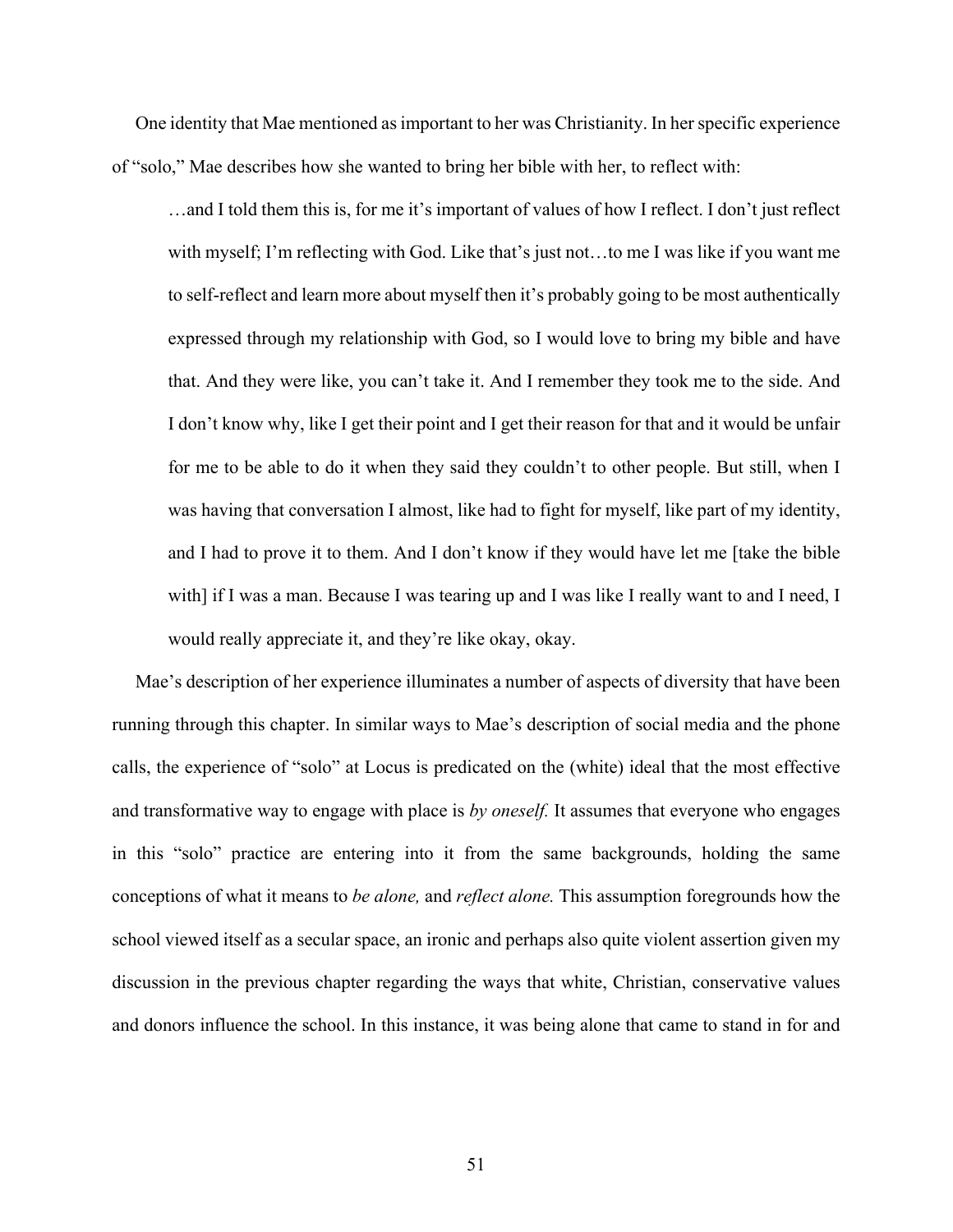perpetuate white supremacist formations at the school; it was being alone that assembled Locus into a place allowing only for specific forms of feeling, of listening, and of hearing.

 Mae's experience also shows how she had to "fight for herself" against the assertions of the people in power around her. As Mae stated, "when I think about that moment, I think it was more that I felt so unsafe. Like my heart was so attacked more than it was 'I need my bible'." It was the power imbalances, and the *need to defend,* that structured Mae's experience in this moment. Her identity, her ways of being in and experiencing the world, did not fit within the previously formed conceptions that the school held about what it meant to engage with place "correctly." Mae was at first refused her bible because it would have been, to the school, "incorrect," an incorrect form of reflection. Mae's form of reflection disrupted, unsteadied, the school's essentialist construction of alone-ness. Her experience became structured through the school's logics of whose "diversity" was acceptable diversity. In a continuation of the previous chapter, Mae's experience alludes to how Locus created *very specific, strict, corrective,* ways of feeling place, sitting with place, and reflecting with place.

 As mentioned, through my fieldwork it was clear to me that many people in the school *are*  making an effort to form the school into a place where all students are able to find spaces of belonging. As Jessie described, the school has begun to hire consultants to conduct surveys and trainings on belonging at the school, and belonging is being conceptualized fairly holistically, attempting to take into consideration all of the different ways in which belonging is felt and found and varies. My project is not to question or condemn these efforts. Rather, my intention has been to look towards foundational structures of the school, structures and policies not necessarily considered as in need of reform because they are what makes the school into the place that it is.

 $\sim$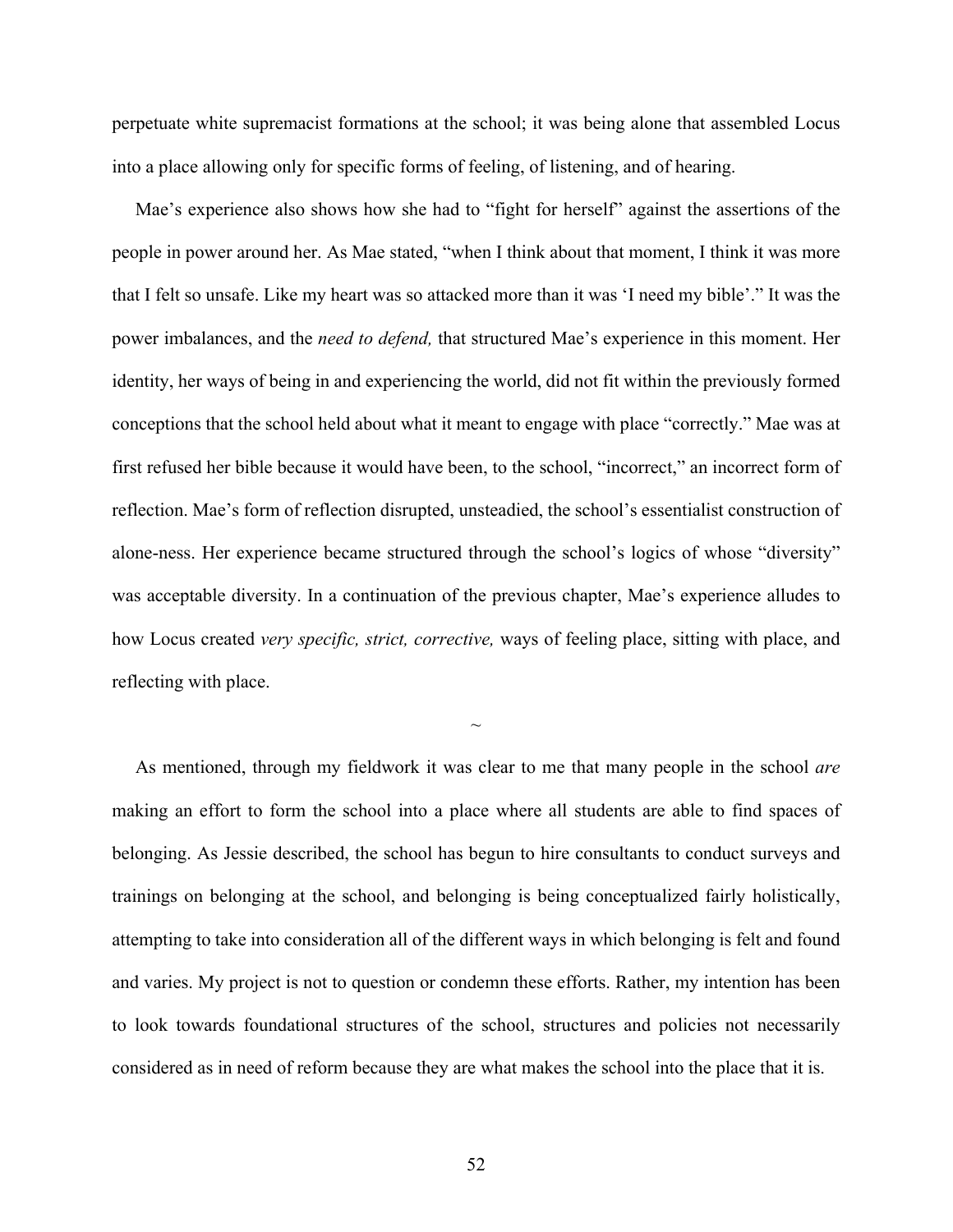# **Chapter 4: Curriculum**

## **4.1 Experience**

When we arrive we are handed the journal. It is relatively small, the size of a paperback novel. The cover is black, matte; the pages blank, to be written into. We are told to call it a "Place Book."

We carry the journal with us everywhere. We are told to write in it, reflect in it, inscribe ourselves into the place. We draw pictures: images of the angel fish beneath the ocean, sketches of mangroves, depictions of debris on the beach, sun on the horizon. We meditate with our words, forming connections, drawing relationships in the small moments of prescribed stillness that are allotted to us.

 And the teachers speak of the significance of the Place Book in their lives, how they often return to their writing to remember their experience, re-experience it again and again.

 As someone who loves journals and journaling, I loved the Place Book. I wrote in it every day. I drew in it. I thought with it. I can imagine this is true for many other students who attend Locus. The Place Book is a way to think about the place when you are there, but it is just as much a way to remember it once you are gone. It is a meditation, but it is also a recollection.

 $\sim$ 

 During my fieldwork, all three of the former students I spoke with discussed how the Place Book, and other aspects of the Locus curriculum, created a very specific way of engaging with place, a detachment of place, a siphoning of place into a *thing:* the blank pages of paper that became a book. As Logan stated regarding this bounding of place:

**Logan:** I feel like my impression of it [the school] probably would have changed a lot more as an institution, if there had been more time to take a break or if somebody had set aside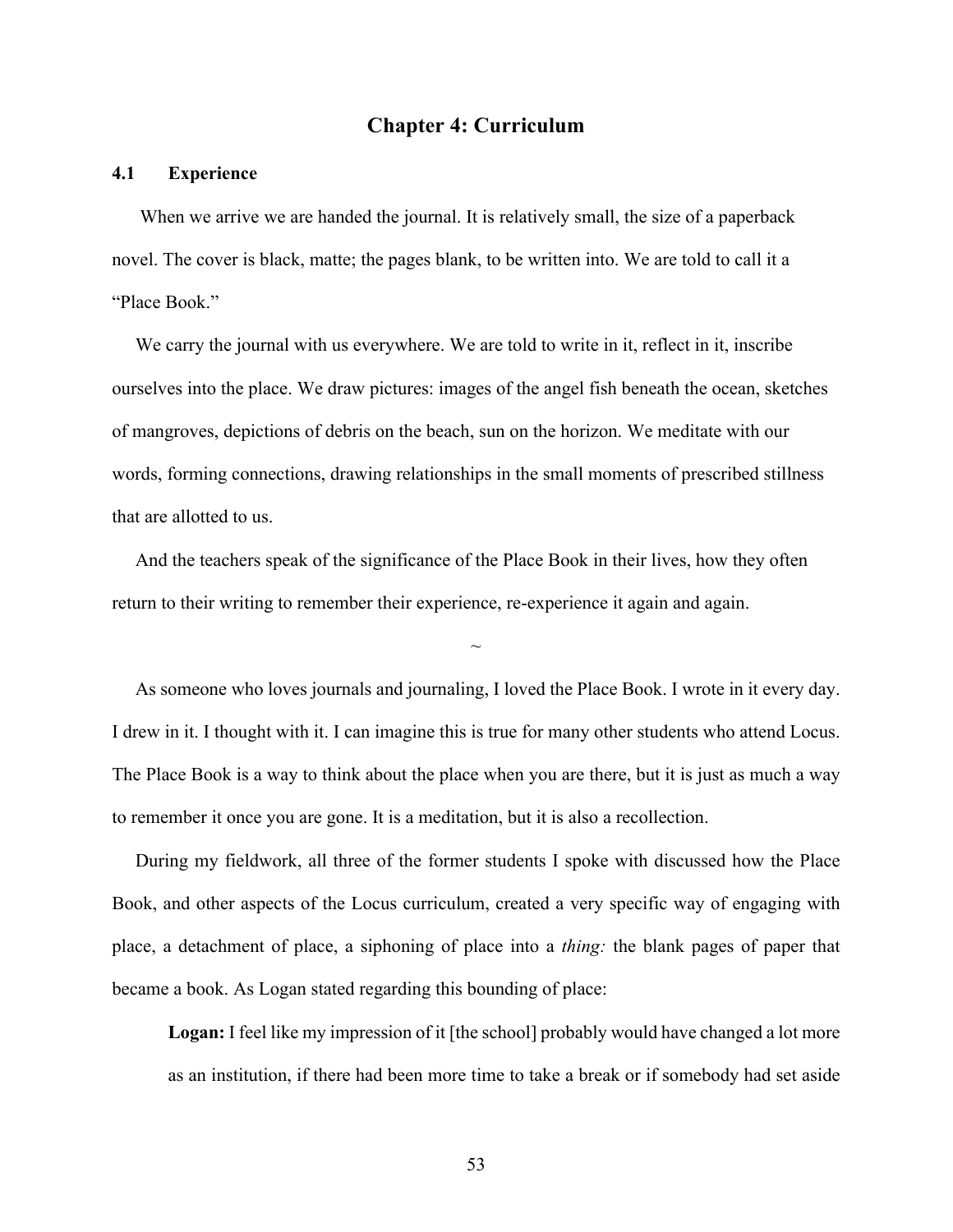time to actually process where you were. There was a lot of like processing where you were but in a like "write in your journal" kind of way. Not in a like "there are people who live here" kind of way.

 Here, Logan describes a sort of "planned-ness", an ordering of activity or perhaps even *time,* that did not necessarily take away from their experience at Locus, but added to the feeling of the school as creating a very specific type of experience with a very specific relationship to place. These small moments of reflection and writing were bounded in the curriculum, in the ordering of experience of the school, that they made it difficult to reflect and connect with place in ways that contained silence. In ways that were completely motionless.

 At its roots, this chapter is an exploration of this "planned-ness," of how reflection was built into curriculum in ways that created durable, white, experiences and constructions of place. I consider how place is/was encountered through curriculum at Locus and how place is/was made through the school's constructions of time and feeling.

 This chapter is a continuation of the last three in that it is another lens through which to view the assembling of (experiences of) Locus as a place; this chapter views and encounters this question through the kaleidoscope of curriculum. My intention is not to separate this chapter and my conception of "curriculum" out from the last three but rather, in an effort of assemblage, to hold in view a constellation: a whirlpool of stars or an averting of the gaze which does not negate the "else" held in the darkness but simply shifts the illumination (Patterson 2011: 88, 91).

\*\*\*

#### **4.2 Formations**

 I remember being still, but I don't ever remember feeling silent. For me, there was always hearing. There was always *something.*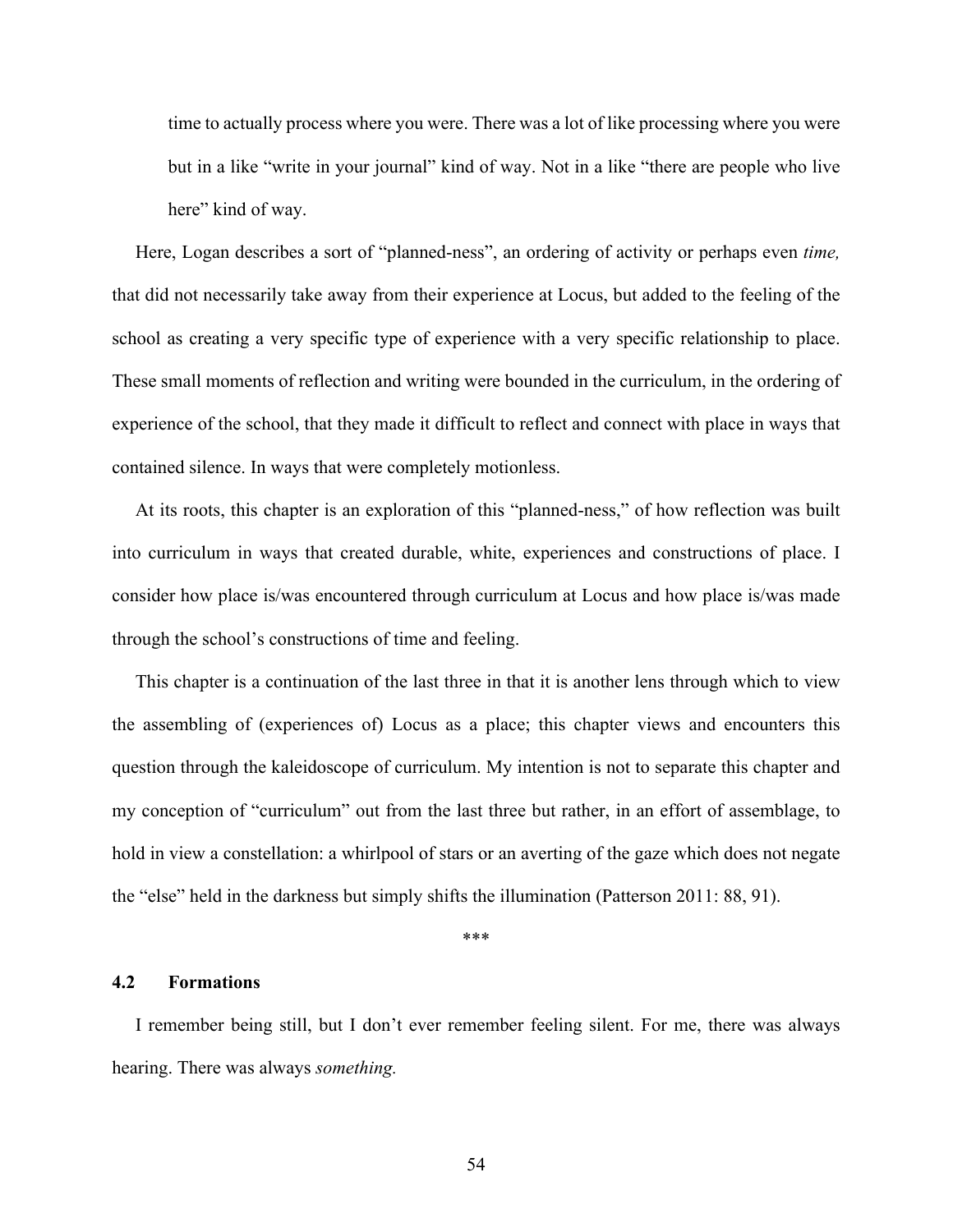Often my own thoughts. Memories. A hand on a lower back that wasn't ever asked for. Stepping into the ocean and it being only rain. The cave.

 Time moved quickly and we had to move with it. Wake up at 6:30AM to a dorm filled with alarms ringing off. Dress for swimming and walk to the center, stand in front of a flagpole and sing a national anthem. Sound exiting out of lips that in its exiting told another story. And then a

break.

A moment for breaking

for hearing

for listening?

For

a moment forming.

*"Querencia"* is a Spanish word.

 According to Jessie, the word and its signification, histories, the power it contains and moves through is "a big component" of the semester curriculum. Jessie related the term "querencia" to Barry Lopez's introduction of the word in *Rediscovery of North America,* a text which all students who attend the semester program are required to read prior to their arrival at the school*.* Lopez states: "In Spanish, *la querencia* refers to a place on the ground where one feels secure, a place from which one's strength of character is drawn" (1990: 37). "Querencia" is also utilized to refer to bullfighting: "the spot in a bullring where a wounded bull goes to gather himself, the place he returns to after his painful encounters with the picadors and the banderilleros" (Lopez 1990: 37). As Jessie put it, at Locus

 $\sim$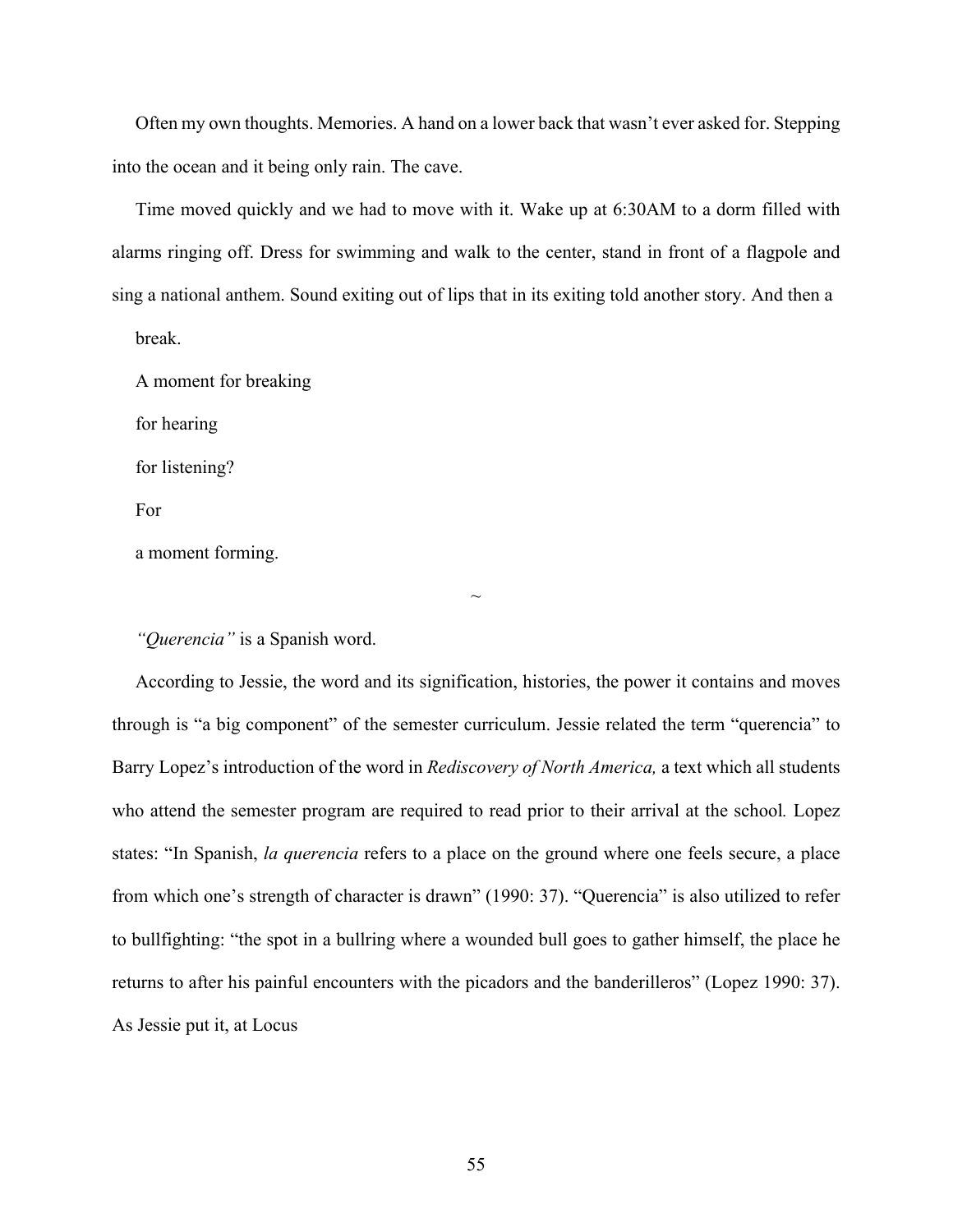**J:** You have this moment where you kind of scatter out around campus, you find your moment, there's a lot of journaling and self-reflection which I don't think is common for many high school students to take that space for themselves especially free of technology. So, in my mind there's this big piece of living well within your mental place and some intentional work [that] happens towards mindfulness within that.

You find your moment.

 My question is about what it means for the school as a predominantly white, English-speaking institution to utilize the term "querencia" as part of its curriculum given the Spanish claim of the Bahamas following Christopher Columbus's landing *and* as Spanish continues to be a nondominant language within the United States (Battle-Baptiste 2017: 63). I asked Jessie about these histories, these intersections, and Jessie said that yes, the school has been engaging in intentional discussion with community members surrounding the use of the term, especially in relation to the use of other terms in its curriculum from the Lucayan language, the primary one being: *cacique.*

 Each day at Locus a singular student is selected as the "cacique," a word which in the Lucayan language means approximately "chief"; at Locus, "chief" means approximately "student leader," as the student in this position is tasked with various leadership duties around campus. Jessie alluded to the fact that the school has received "mixed reactions" about the term from the surrounding community and is likely going to be shifting how it is utilizing the word in their curriculum.

 I am interested in what the use of these terms "index," and what it means to locate them alongside each other. For the deep and complex histories of the Spanish and of the Lucayan peoples to be engaged with through these words as they come into contact with each other through Locus. And, perhaps beyond the complex cultural contexts through which the terms have emerged and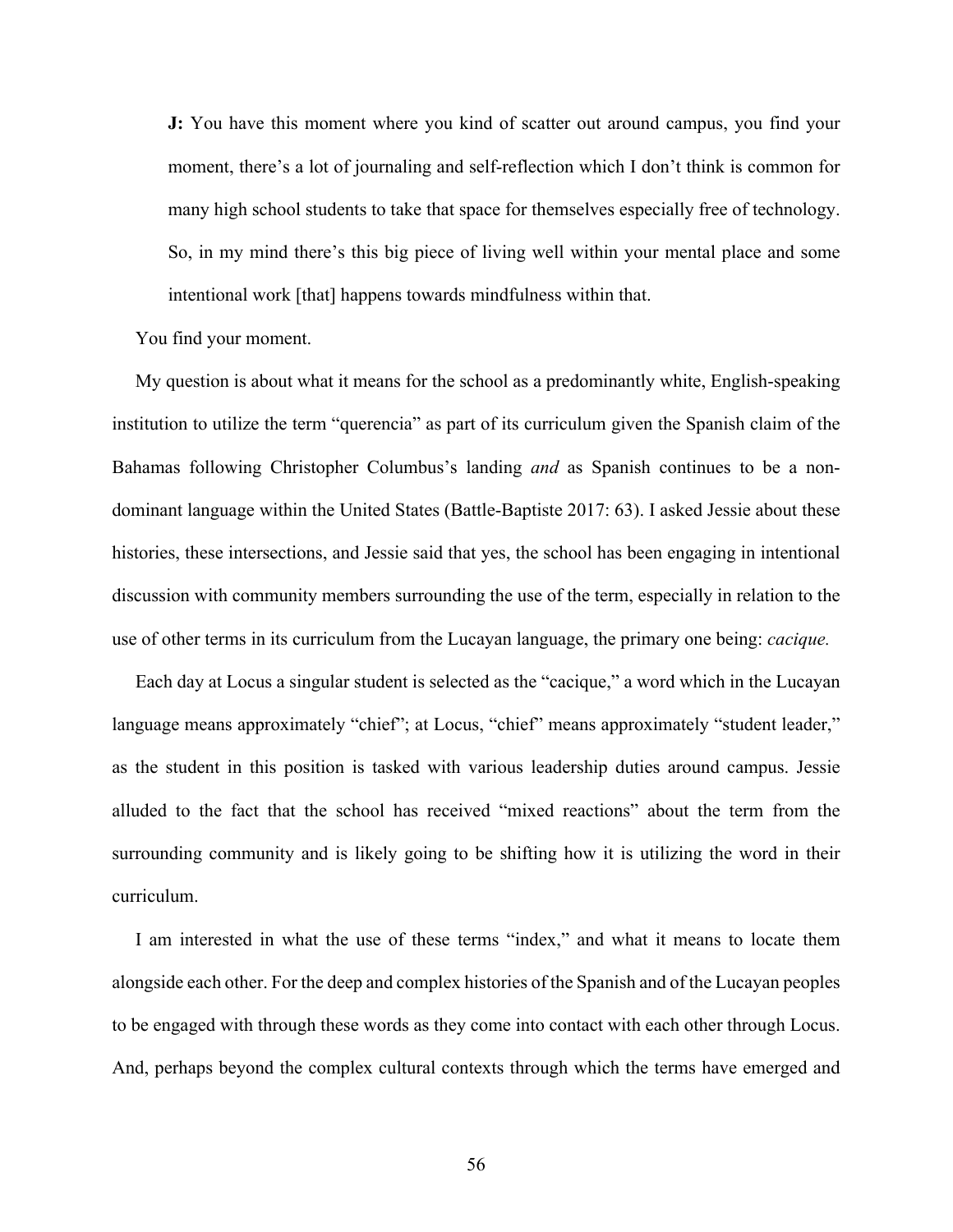are engaged, what the "nonreferential meanings" are that they illuminate and construct through their use *in this context* (Hill 1998: 483).

As Jane H. Hill (1998) drawing from Williams (1989) describes in her article, "Language Race and White Public Space," part of the work of whiteness is building white discourse into a bounded, "homogenous" experience, one that is really created through the seeming-integration of "bits and pieces" of other languages into white space whilst obscuring the relationship of these "bits and pieces" to their cultural context and histories (484-485). Although Locus is drawing attention to the histories of the words used in their curricula through requiring students to read *The Rediscovery of North America* and through teaching about the word "cacique" in relation to Lucayan history, I problematize that this removes Locus from complicity and continuation of the project of integrating "linguistic heterogeneity" into white discourse, as this heterogeneity has become an "essential element of a desirable White public persona" (Hill 1998: 485).

 In many ways the "desirability" of linguistic heterogeneity as making up the "white public persona" (Hill 1998: 485) can be related back to my previous discussion of educational experiences as capital for white affluent communities (Khan 2010). Engaging with place through these other languages is another way through which educational experiences become siphoned into capital whilst obscuring how this violent process maintains structures of white supremacy. Is integrating these words into the Locus curriculum a way of, as Jessie said, "honoring" these histories, or is it an "elevation of whiteness" (Hill 1998: 483)?

 To consider these questions about space, silence, and whiteness at Locus, I now want to now turn to curriculum. "Curriculum" is often an obscure or overarching term encompassing everything from the "materials" teachers use in a classroom, to what "students are expected to learn," to the

 $\sim$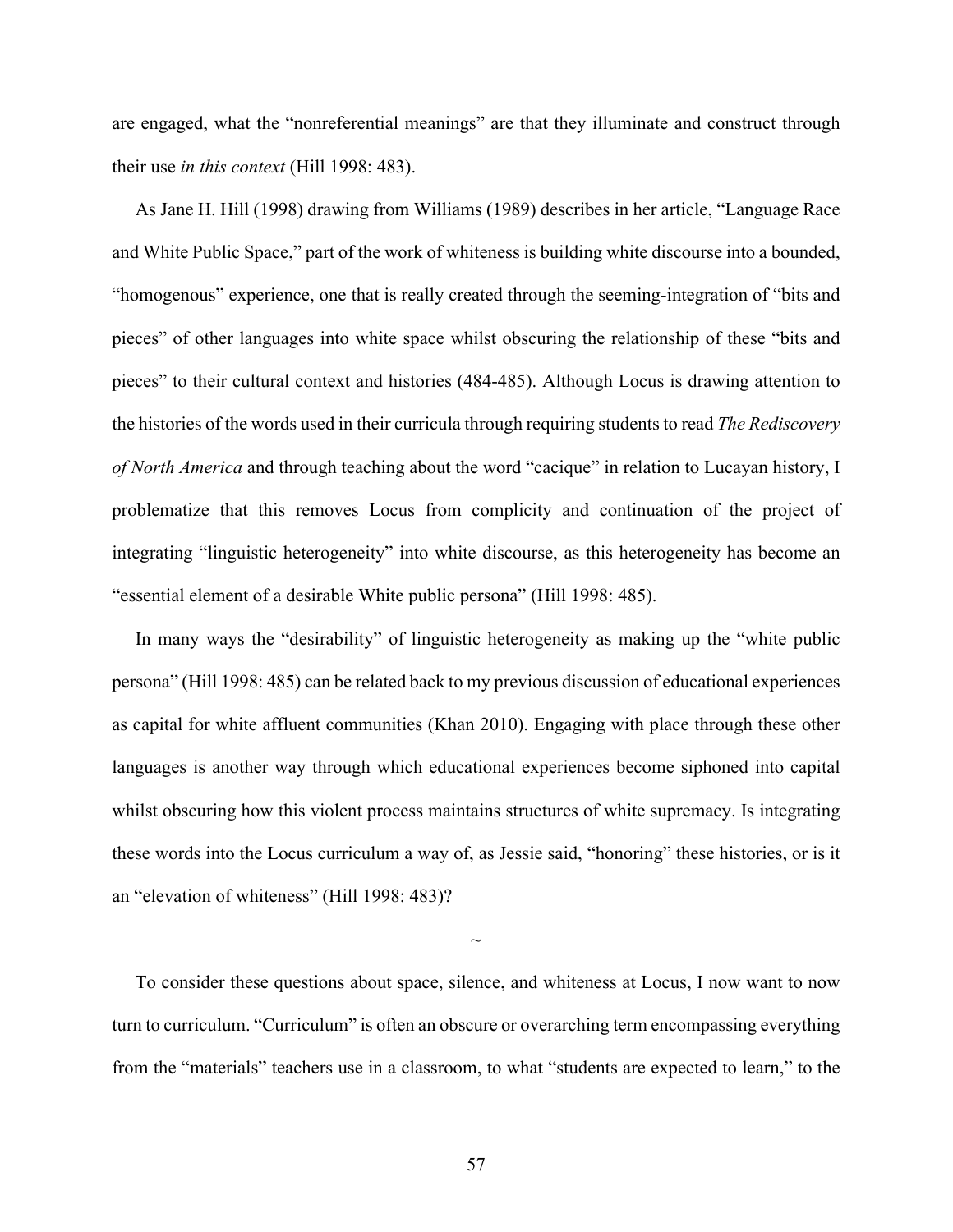actual "experience" of learning (Vander Ark 2017). Curricula are constructed and restricted through any number of actors, organizations, and policies. For the purposes of this thesis, I consider curriculum as the meanings, understandings, and even feelings, that institutions *lead students towards,* both in and out of formal instruction.

 However, I primarily use the term "curriculum" as a critique of it. For this chapter, I want to introduce a framework and methodology that I name as "curricular formations." Curricular formations are manifestations of the ways narrators/actors across time and space make meaning through, (re)create alongside and resist the framing and (re)structuring of what is known and spoken of in an educational space (Trouillot 1995: 24; McKittrick 2021: 16). In other words, curricular formations expand the normative definition of a "curriculum" to focus on how the learning process takes shape through place, space, history, memory, and resistance (Seawright 2014: 570). It attends to how curriculum comes into being through the structural manifestations of white supremacy that Western systems of education have become bounded within, simultaneously seeking to deconstruct "curriculum" as an "organ[s] of nation-state power" (Snaza 2019: 133).

 This employing of curriculum moves beyond Pinar's (2004) concept of "currere" as "a consideration of curriculum as a verb, a conversation," and continues Howard et al.'s (2016) "extension" of Pinar's "currere" to include "self-understanding" as manifested through "culture, society, politics, and time" (761). Curricular formations also aligns with Philip W. Jackson's (1990) term "hidden curriculum," to the extent that curricular formations is focused on the oftenunspoken-but-still-heard aspects of a curriculum. However, instead of thinking with curriculum through one individual (the student) as manifested in bi-directional "conversation"—through a structured moment of learning, for example—curricular formations allows for an analysis of how place/space/history/memory become indexed through *one another*, as they move *in formation.*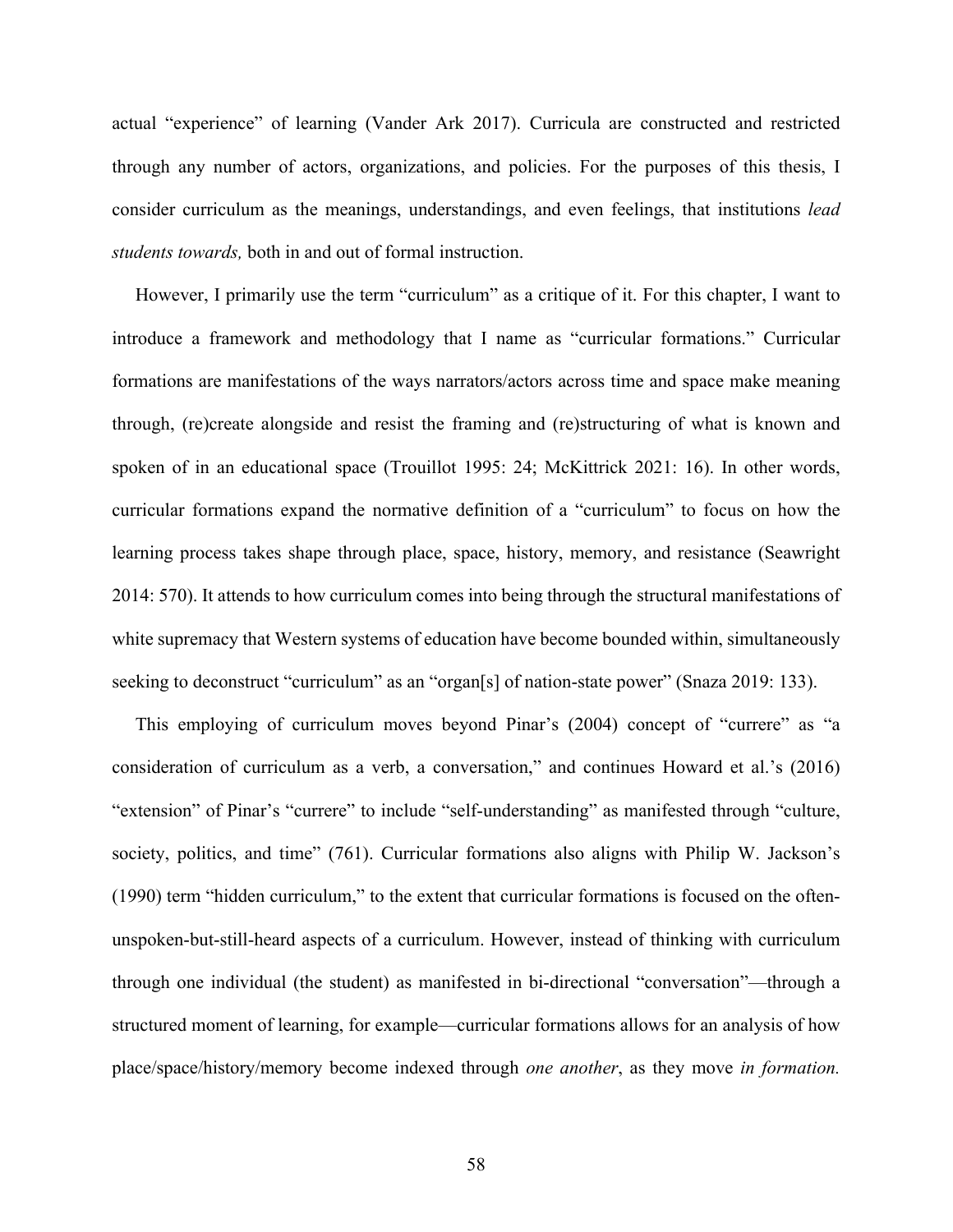Always and never becoming, always and never becoming themselves. Curricular formations, therefore, becomes a kind of assemblage that refuses to center the human, rather viewing place, curriculum, and whiteness as *forces* that are already reconstituted, already structuring and moving through educational spaces (Snaza 2019). Curriculum becomes visible not only through the moments that many of my interlocutors felt at Locus, but also, through their memories of those moments and through my conversations with them about those memories. Conversations that were also experiences of place, whiteness, and privilege.

 These questions are fruitful to engage with at Locus, I think, because, as mentioned through the first chapter, experiential education itself is in many ways a project of decentering this very notion, of engaging in learning outside the classroom and beyond materials that are normatively considered to be used for the purposes of educating. It is not the project of expanding learning beyond the classroom space that I am critiquing and questioning, but rather, the outcomes of the *objectifying* that are so often associated with it (Seawright 2014).

 Finally, curricular formations is in many ways drawing from Katherine McKittrick's work on "black sense of place" (McKittrick 2021, 106), as a configuration towards relocating "*where* we know from" through questioning and critiquing the geographical processes that dehumanize Black people, towards the project of "unthink[ing] the violence that often accompanies the production of space" (McKittrick 2021, 108). To the extent that "from" is a place, knowing "from" signals a necessity to look to the processes which structure experience, and not only to the experiences themselves. This is in some ways the project of curricular formations: a way, a pathway towards, considering momentary experiences as outside themselves, and also, perhaps, "outside…the violence" that has "produced" them (Bhimull 2017: 9). McKittrick's work is about Blackness, and so I do not attempt to *apply* their theory to my analysis of curriculum and place; however, their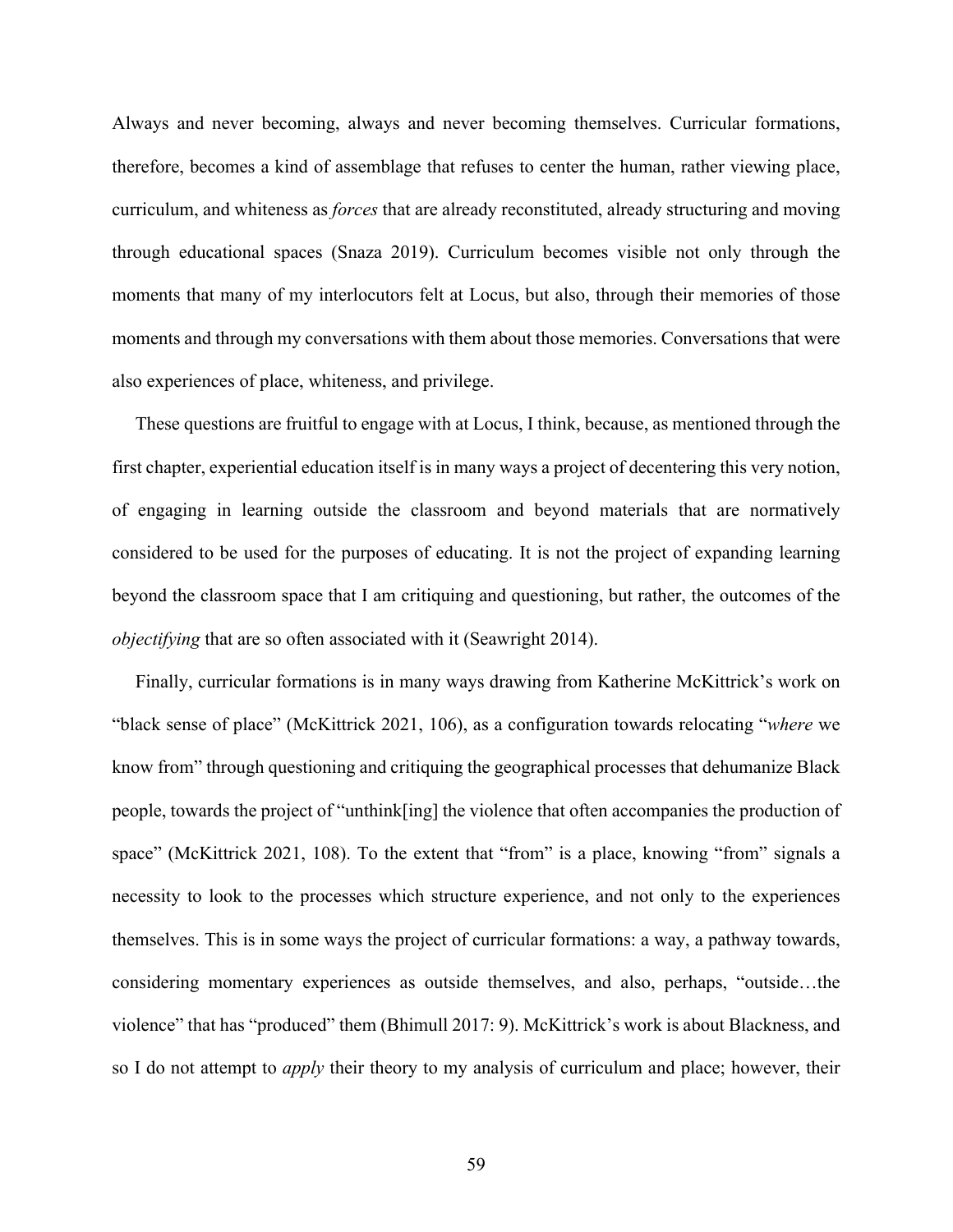theorizing does *inform* and *structure* how I conceive of curriculum and place in relationship to the systems and histories that structure them.

 $\sim$ 

 Though the framework and methodology of curricular formations there is no perfectly transformative solution to address the limitations of conceptualizing "place" through the Place Book, no completely "oppositional" way to engage with place, including, with people (hooks, 1992). But I do think curricular formations allows for an engagement with place *against* this "flattening;" an engagement with place that counters the violence that perhaps comes with the use of "querencia" and "cacique" in the Locus curriculum (Snaza 2019: 140; Imada 2012:17-18). Curricular formations expands how to view the use of these terms in that it allows for a reconceptualization of what it means to be in relationship to places in ways that are not void of power, nor filled completely with love, but felt in all their complexities.

 Finally, in this suggestion I do not want to lose the deeply personal, political, and social aspects of experience that influence and mold feeling, impact how places are felt or feelings experienced. Following Raymond Williams*,* feelings can never completely be separated out from the "socialites" that inform, shape them, and are shaped by them (Williams 1977: 133). Socialites are always deeply dependent on place, context, identity, and history(ies). They are formed by the dominant ways of seeing places. But they also make these places.

 Curricular formations illuminates a final thread that has been running through this thesis. Locus could not, and perhaps *cannot,* create moments of silence and stillness because educational institutions like this one are predicated in the *production* of specific experiences of engaging with and feeling place. Even in the moments of *querencia,* there were words on the page. There was

 $\sim$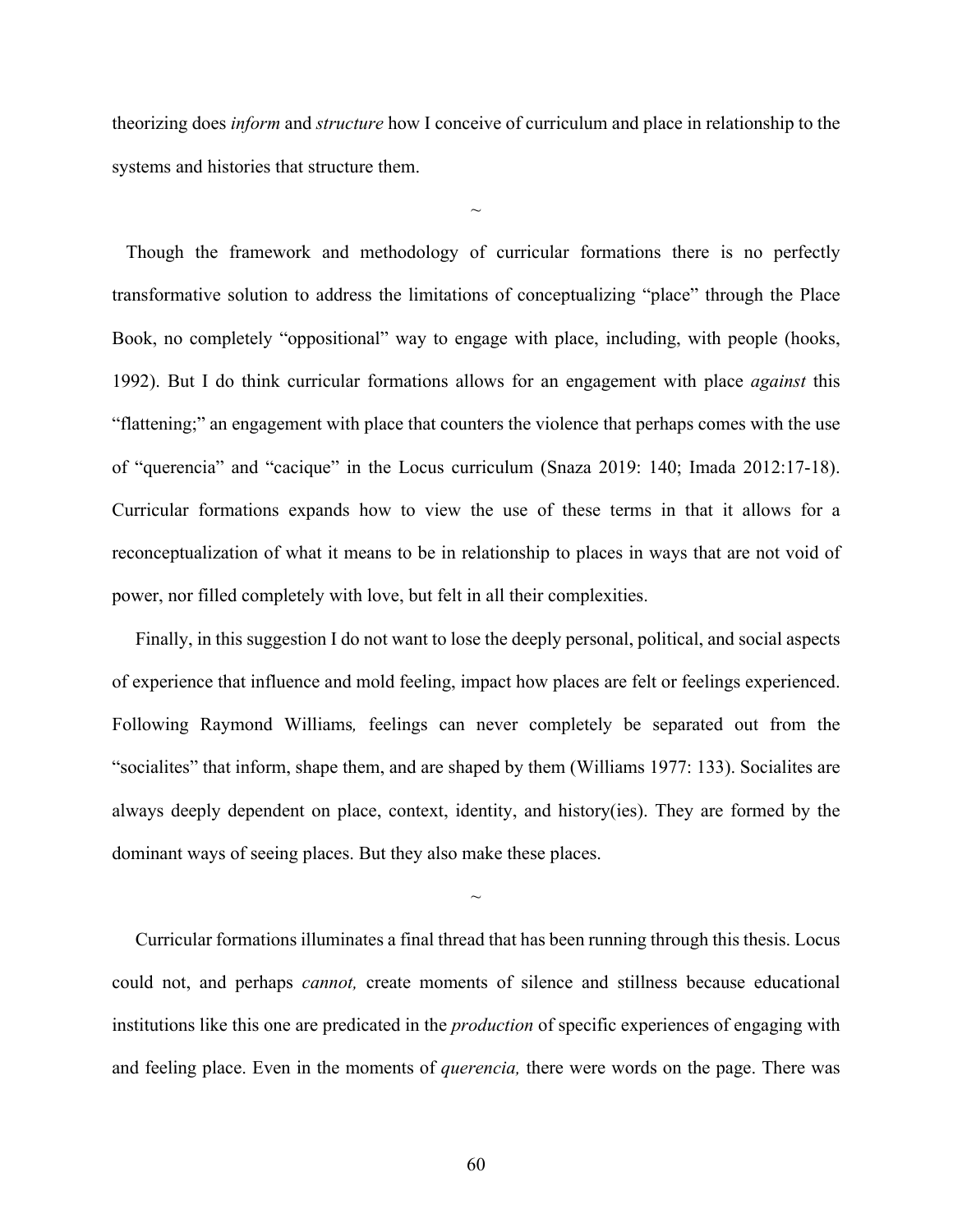feeling, but, as Logan described, it was *fleeting.* Time moved so fast that it could not have allowed for silence; time became based in capitalistic ways of being and knowing that emphasize accumulation and capital over felt experience (McKittrick 2021).

 As both Dan and Fae stated, *how could,* the school build felt-relationships with the surrounding community, with the place, when it arrives out of a history of elite whiteness that assumes a specific kind of relationship with place, a relationship that *needs* to be built into the curriculum because (it is assumed, perhaps) that the majority of people who attend the school—the white, wealthy, elite—will not be able to form relationships and do the work on their own? What does it say that all three of the students I spoke with felt that they were better able to consider their experience afterwards, in futures beyond Locus? This is, as Mae stated, surely a part of growing up, of gaining new knowledges. But it is also, I think, a relic of the school. A relic of a lack of time for, as Logan described, reflecting on the aspects of the school, the strands of the assemblage of which this thesis has been about.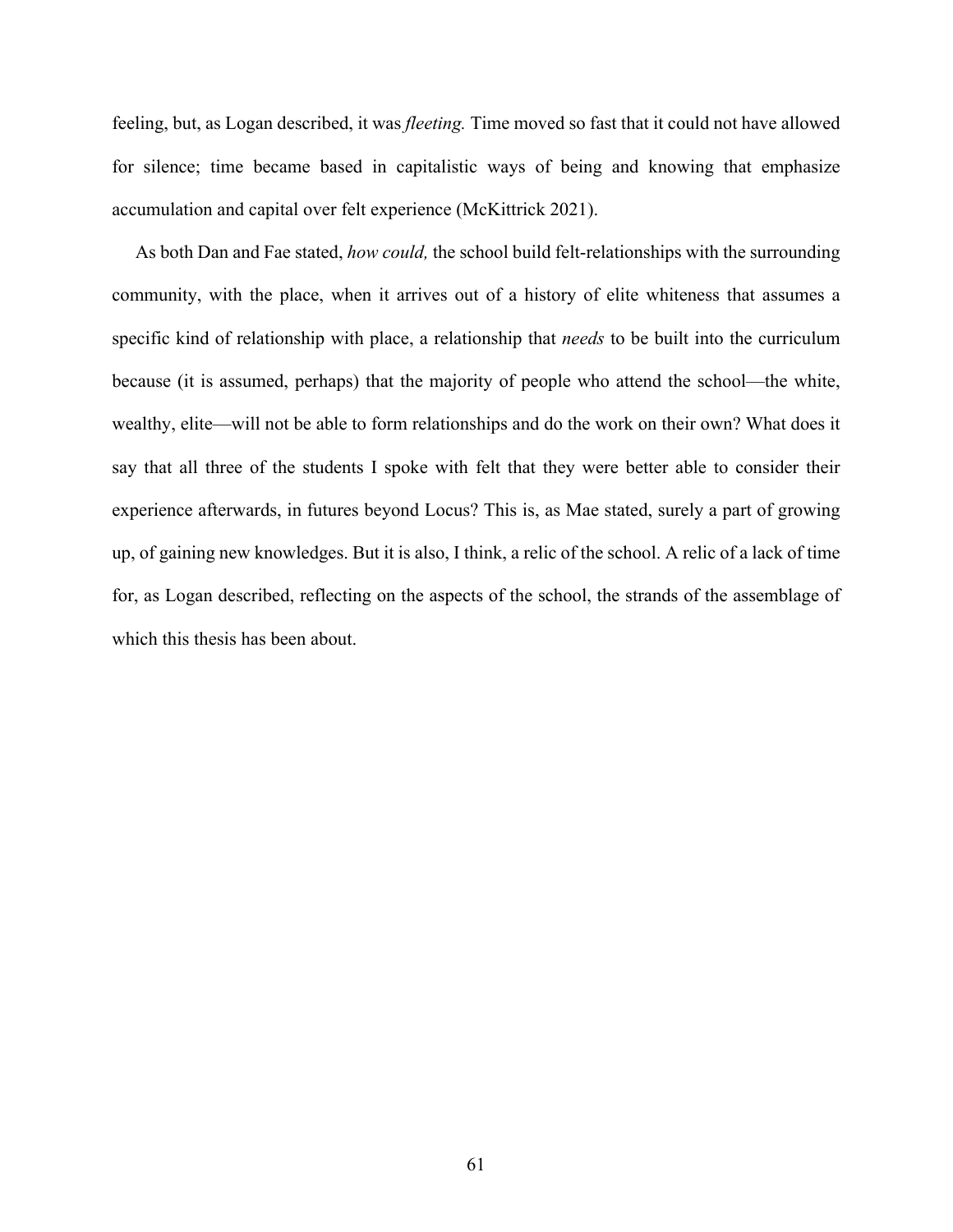## **Coda:** *This Forest Taking Back Over*

## **i. "The question of what's left" (Tsing 2015: 20).**

 The question left is about what it means for Locus to be based in an educational philosophy focused on "living well in a place," when living "well" is not the same for everyone and when what Locus means by "living well" is in itself flowing out of the systemic assemblage, the assemblage of "place-based" as an educational philosophy that becomes itself through tourism and elite whiteness (Seawright 2014).

 This assemblage is/was visible to many people and was discussed by many of my interlocutors, even though they all had different ways of going about describing it. For me, and as Fae stated, the question that emerges as the future arrives is about what it means for the school, for the leaders of this school, to be asking itself the questions that I ask about these incongruencies when it continues to hold so deeply onto, because it has been built into, elite whiteness*.* Meaning also, how can an institution reliant on structures of white supremacy, donors who send their children who send their children, how can this institution *change*? What would it mean or look like for this place to change?

 The questions and considerations I have addressed in this thesis are prevalent in many educational institutions. I have had to feel them and understand them and live with them here at Colby. I don't know if there answers to give a place like this, places like these. But I do think examining the assemblage, examining how places come to be as they are and how people come to experience them through who they are, contains possibilities to become a form of disruption, a gesture towards *the forest taking back over.* Perhaps this disruption is in the process, in the movement, in the tree as still standing (crawley 2020: 197). Perhaps the disruption can be located tangentially in memory—in the spaces of reflection where places become motion-filled and new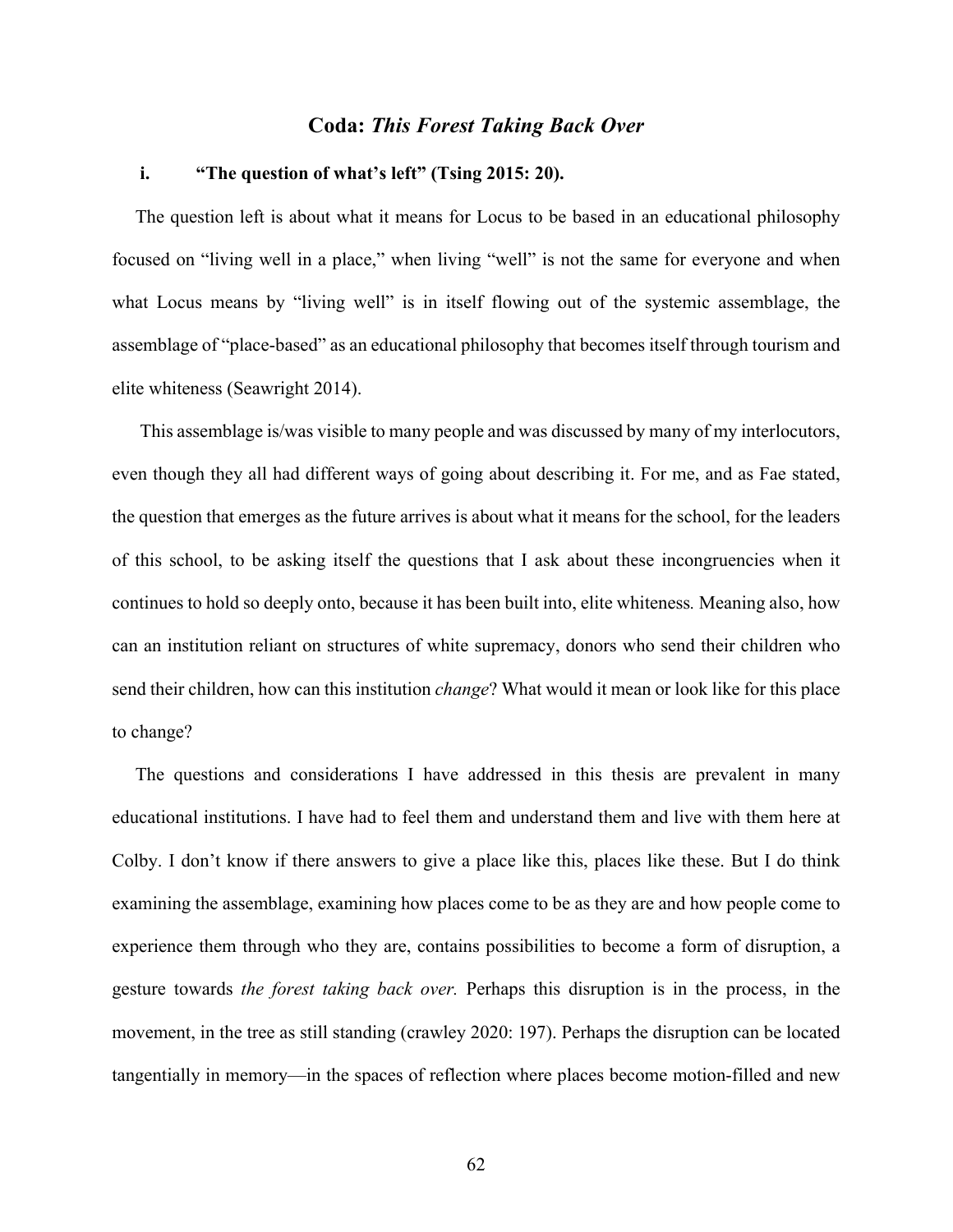meanings are filled into them. In the spaces I was able to create with many of my interlocutors, spaces that created openings for world building through building a *something else* that is not based in, or on, ruins. That is not based at all.

 $\sim$ 

### **ii. Love**

 This thesis is for the people who so generously and eloquently shared with me their personal experiences at Locus. It is for the past and current staff, faculty, students, and communities who are torn between loving a place and feeling deeply its violence, or perhaps only noticing an inkling of something else. That there is more to the story than what has been written into the pages of a journal that becomes a book. My intention is that my critique and simultaneous love for many moments I spent in this place has served as an exploration of contradiction, of privilege, of complexities of feeling, of (dis)identification, and of belonging. I continue to wonder if it is possible for elite institutions to move beyond, outside of, their formational histories. I have begun to tend to err on the side of not possible.

 But I also know, because I have felt it, that there are spaces of love, of feeling, of connection, that can be formed within elite institutions. I seek to uplift these spaces. I believe deeply in collectively created moments centering love and transformational creativity, and in the possibilities for these moments to—in some way—become movements. *Swinging side by side in a hammock suspended from two beams overhead. We talk about love: spiritual, transcendent, uninterpretive love.* <sup>17</sup> *We laugh.* I like to think of this love as a holding, a holding of one another and a dreaming of something else, even if in these moments we do not recognize our dreams for what they are, or what they become, or what we make them (Sharpe 2016). Even if we do not understand

<sup>17</sup> Katherine McKittrick on writing style and storytelling. Katherine McKittrick, *Dear Science and Other Stories*  (Duke University Press, 2021).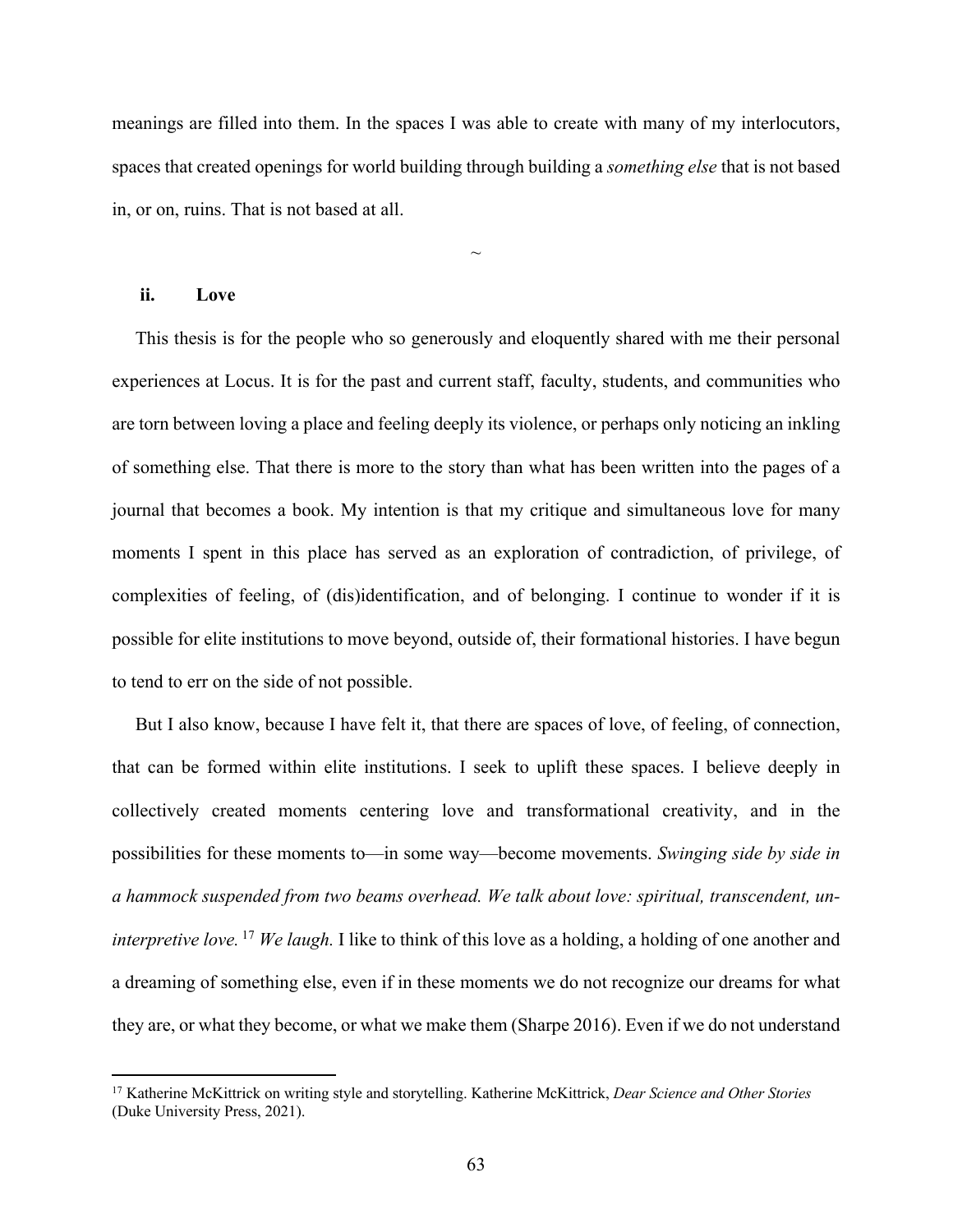love to be something beyond us, love to hold possibilities for transformation which effects, and affects, and passes through and changes us. I question what it would mean to consider love as a place or assemblage of places, as love becomes perhaps "otherwise" (crawley, 2020).

 When Mae and I spoke, I asked if she felt we formed the connection we did because of the school, or if it was *us* that did that. If it was in spite, or if it was *because.* I think it is both and neither and Mae helped remind me of this. Places are always in motion, and the spaces formed within them—however momentary, momentous, or moving—are mostly indeterminate, and I think that's okay. I wanted to write this thesis on this school because it is, perhaps, one of the places in my life where I have felt, then or with overlaying knowledge now, the most contradiction, incongruencies, feelings of pain and joy and love and sorrow interspliced. Feelings are never singular. Emotions, like "stories…move us" (McKittrick 2021: 9; Lerman 2011, 2014).

 An ongoing question for me is about when, how, and where an experience of a place becomes a place. This is one reason why I think "place-making" can be slightly misleading. As I have attempted to show through this work, places become because there are processes and *people* and other places engaging and connecting behind that, and in that, becoming. I am unsure that a place can ever be exactly and precisely "made," to the extent that "made" signals a kind of concretized completeness. But the concept of "assemblage," I think, works in another way, a way that does not assume "made" but looks towards the processes of how places become as they are and become again. I have wanted to stay within the becoming. A becoming that does not signal ends but rather, illuminates the raveling and unraveling of threads (crawley 2020: 176).

64

 $\sim$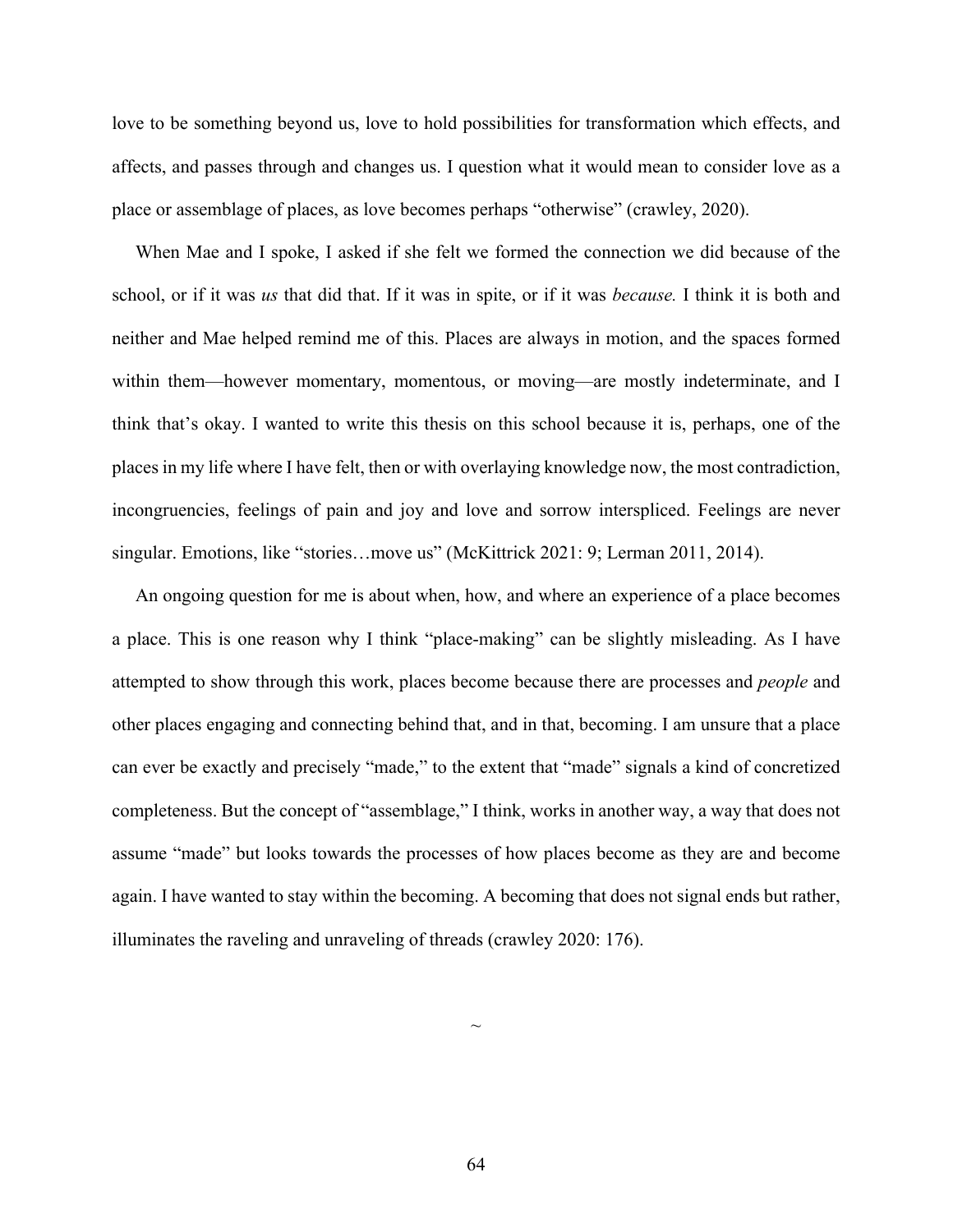**Logan:** There was a lot of joy, there was a lot of laughing with people that I was getting to know better. And I think it can be joyous and structurally messed up at the same time. I think it's important to not only look at it as like a business that's profiting off of these people who want to go have a beach vacation somewhere because its more than that. Just saying it's that is not fair to what they're trying to do.

In all three of my interviews with former students—with Mae, with Logan, and with Izzi—I asked about personal experiences with joy and love that they may have felt at the school.18 I did this in an effort to consider the "more than that" that Logan mentioned. However, asking these questions also became a form through which whiteness emerged visibly through my fieldwork. The processes of violence that I have contended with through this thesis are not separated out from, indeed also become assembled through, love and joy. Even as I wanted to think and ask questions about love and joy as spaces of resistance within Locus, how love and joy are felt and experienced, including experienced as forms of resistance, is deeply culturally specific and racialized (Love 2019; marie brown 2019: 58).

 *"How do we live well in a place*?" The question I am trying to get at is not whether spaces of love and joy are created because of, or in opposition to, institutions. This question becomes based in the assumption that each is in complete contradiction to the other. This question centers and reinforces whiteness as it portrays a love and a joy and a "living well" that somehow exist beyond the processes that assemble and become assembled through them.

<sup>&</sup>lt;sup>18</sup> I did feel, however, that my asking of these questions contained possibilities for imposing terminology onto my interlocutors' experiences, terminology that did not resonate with their own experiences. I tried to present my questions about joy and love as offerings, but I still cannot claim completely that they would have used the terms "love" and "joy" had I not used them first.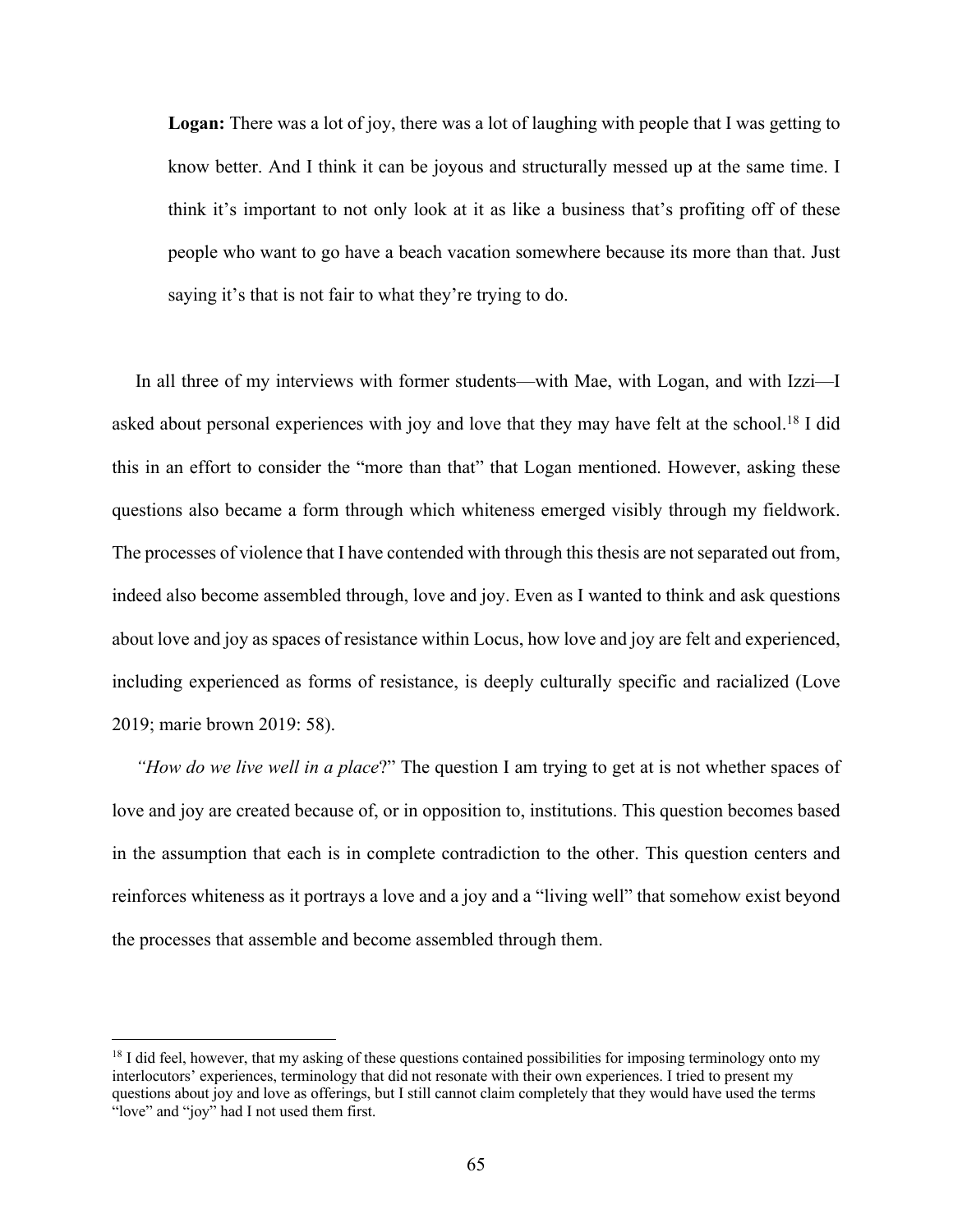A different question, though a question that is in no way less implicated in whiteness and privilege, is how to think about spaces of love and joy not as they are created and packaged, felt in relationship and then dissipate, but rather, how they are continually in motion and in process, never completely begun and never completely ended (Williams 1977). What would this allow for, and for whom? And what, or how, can assemblage not contain?

 $\sim$ 

 *Sit where you are. Breathe and close your eyes. What do you hear? Who do you hear? How do you remember?*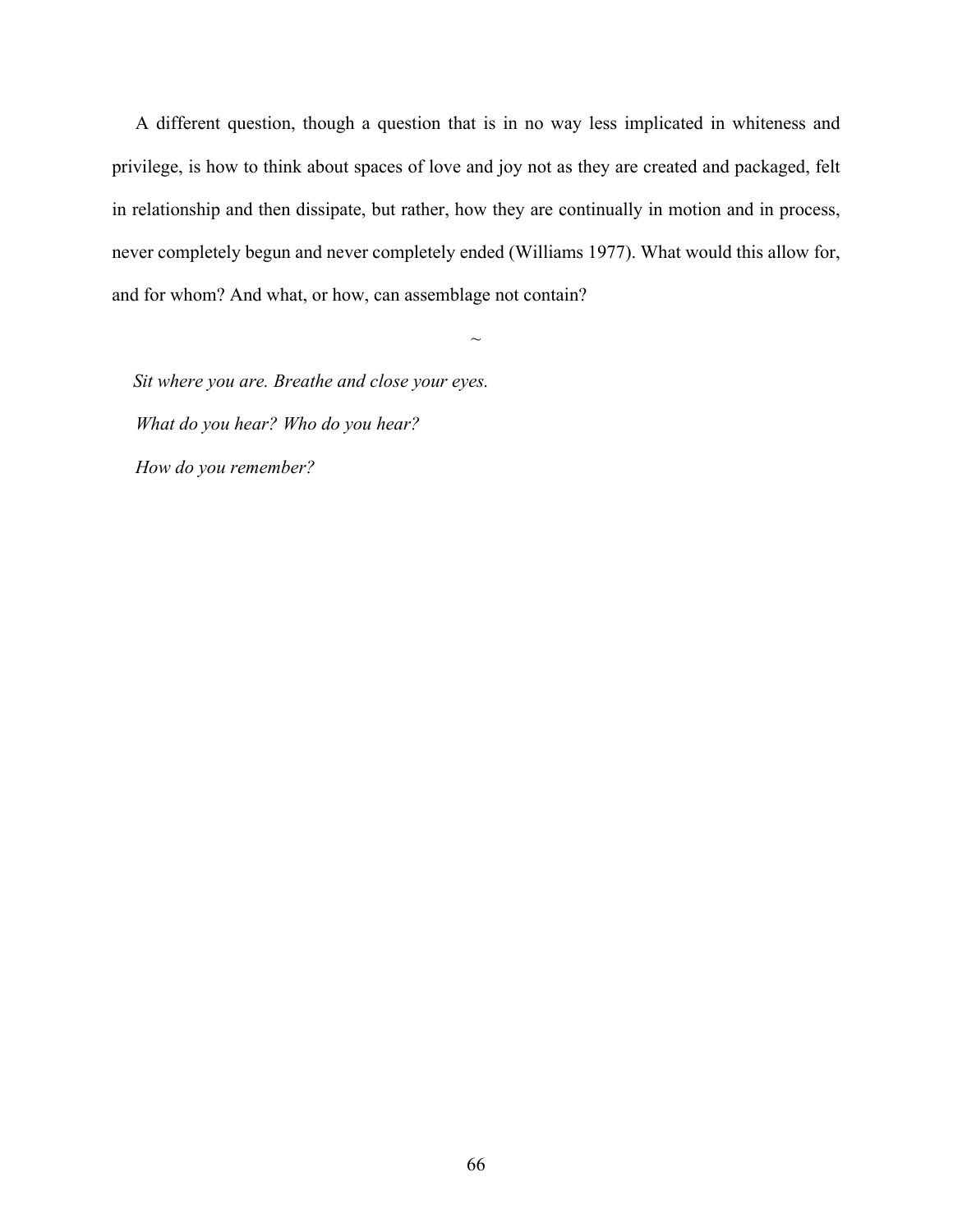# **Bibliography**

- Ahmed, Sara 2012. On Being Included: Racism and Diversity in Institutional Life. Durham and London, Duke University Press.
- AUTEC 2022. "Welcome Aboard! Naval Sea Systems Command." AUTEC. Accessed May 11, 2022 from the World Wide Web. https://www.navsea.navy.mil/Portals/103/Documents/NUWC\_Newport/AUTEC/AUTEC

militaryinfo.pdf.

- Bahloul, Joelle 1996. The Architecture of Memory: A Jewish-Muslim Household in Colonial Algeria, 1937-1962. Cambridge, Cambridge University Press.
- Basso, Keith 1996. Wisdom Sits in Places: Landscape and Language Among the Western Apache. Albuquerque, University of New Mexico Press.
- Battle-Baptiste, Whitney 2017. "Cruise Ships, Community and Collective Memory at Millars Plantation, [Tholos], Bahamas*.*" Society for Historical Archaeology 51: 60-70.19
- Benjamin, Walter 1968. "Thesis on the Philosophy of History." In Illuminations. Hannah Arendt, ed. New York, Schocken Books: 253-265.
- Berlant, Lauren and Kathleen Stewart 2019. The Hundreds. Durham and London, Duke University Press.
- Bhimull, Chandra D 2017. Empire in the Air: Airline Travel and the African Diaspora. New York, New York University Press.
- Bjork-James, Sophie 2020. "White Sexual Politics: The Patriarchal Family in White Nationalism and the Religious Right." Transforming Anthropology 28(1): 58-73.

<sup>&</sup>lt;sup>19</sup> The name of the island has been removed from this footnote in order to protect the identity of the school.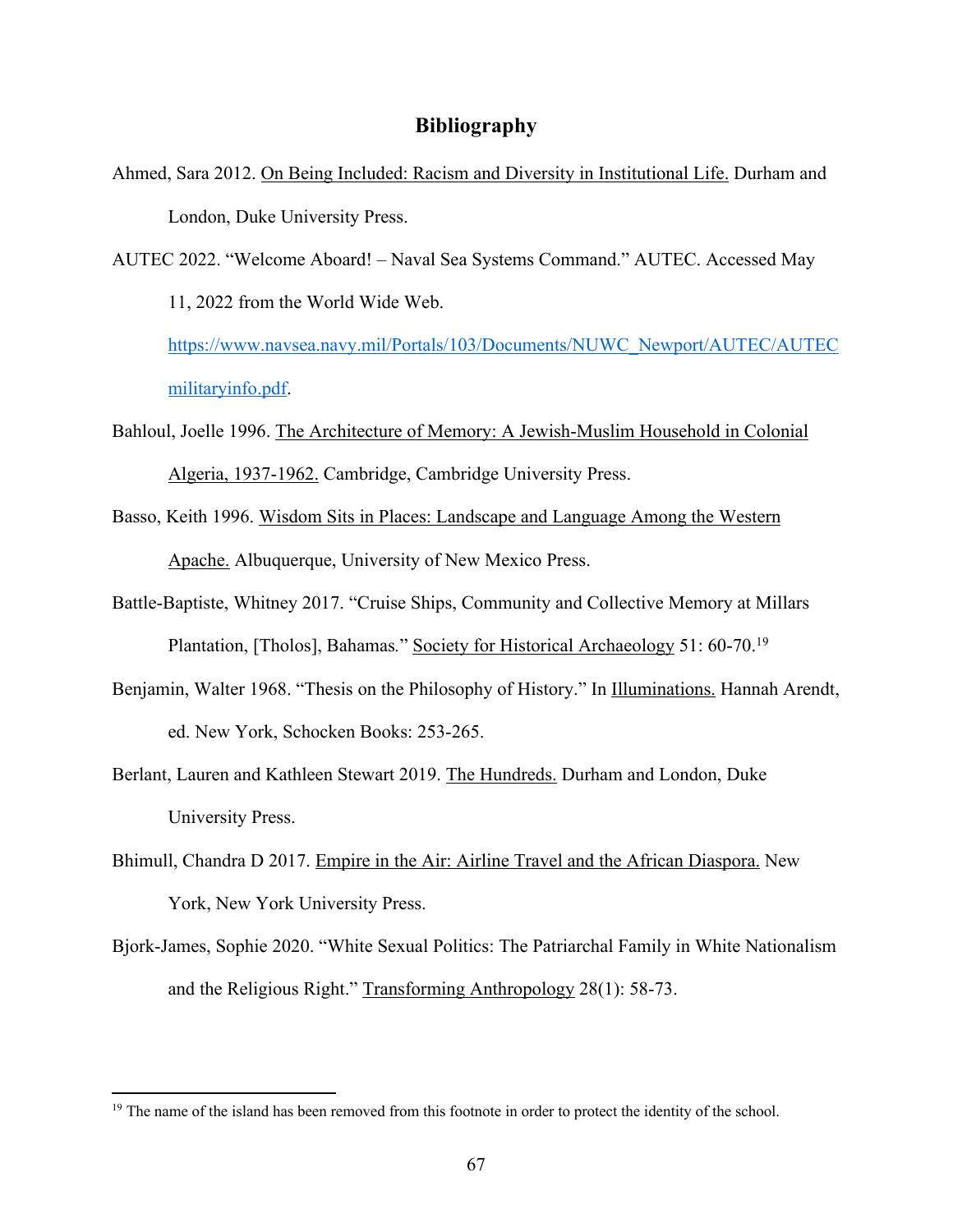- Bonds, Anna and Joshua Inwood 2016. "Beyond White Privilege: Geographies of White Supremacy and Settler Colonialism." Progress in Human Geography 40 (6): 716.
- brown, adrienne marie "Love as Political Resistance." In Pleasure Activism: The Politics of Feeling Good. Chico and Edinburgh, AK Press: 59-63.
- Chakravarti, Debjani et al. 2020. "'Exploring your World, Exploring Other Cultures:' How Neocoloniality and Neoliberalism inform U.S. Study Abroad Programs." Equity and Excellence in Education 53 (1-2): 121-136.
- Cohen, David William 2004. The Risks of Knowledge: Investigations into the Death of the Hon. Minister John Robert Ouko in Kenya 1990*.* Athens, Ohio University Press.
- Cohen, David William 2011. "The Pursuits of Anthrohistory: Formation against Formation," In Anthrohistory: Unsettling Knowledge, Questioning Discipline*.* Murphy at al., eds. Ann Arbor, The University of Michigan Press: 11-33.
- Collier, Stephen J. and Aihwa Ong 2004. "Global Assemblages, Anthropological Problems*.*" In Global Assemblages: Technology, Politics, and Ethics as Anthropological Problems. Malden, Blackwell Publishing.
- crawley, ashon t. 2020. the lonely letters*.* Durham and London, Duke University Press.
- Esposito, Luigi and Fernando M. Perez 2014. "Neoliberalism and the Commodification of Mental Health." Humanity and Society 38(4): 414-442.
- Feliciano-Santos, Sherina. 2017. "How *Do You* speak Taino? Indigenous Activism and Language Practices in Puerto Rico." Journal of Linguistic Anthropology 27 (1): 4-21.
- Fielding, William J. et al 2008. "The stigma of Being Haitian in the Bahamas" The College of the Bahamas Research Journal (14): 38-50.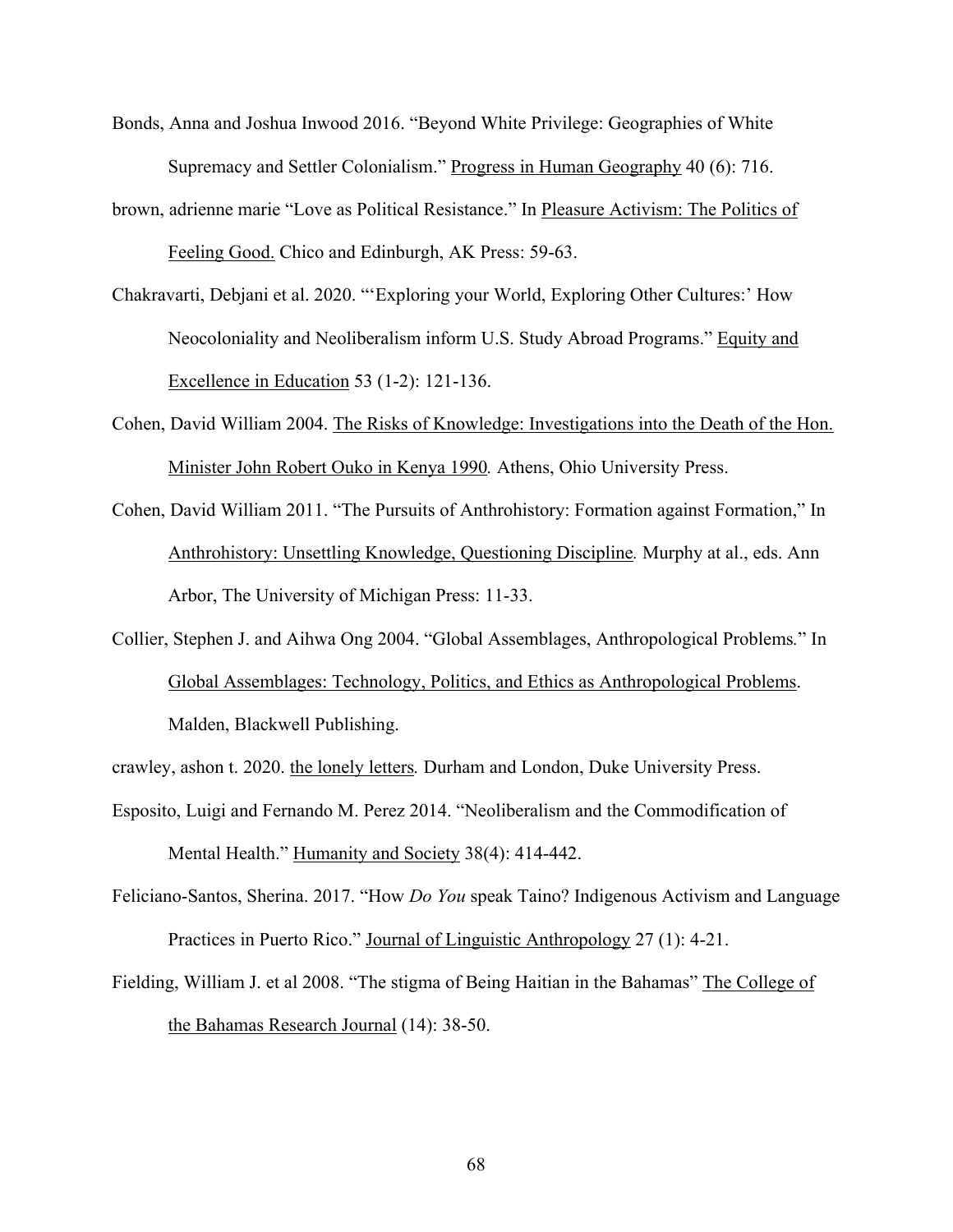- Getting Smart 2017. "What is Place Based Education and Why Does It Matter?" Getting Smart in Partnership with Edulnnovation and Teton Science Schools: 1-19.
- Halvorson, Britt E. and Joshua O. Reno 2022. "The Midwest and White Virtue." In Imagining the Heartland: White Supremacy and the American Midwest*.* University of California Press: 10-28.
- Ho, Engseng 2004. Empire through Diasporic Eyes: A View from the Other Boat*.* Society for Comparative Study of Society and History: 210-246.
- hooks, bell 1992. "The Oppositional Gaze*.*" In Black Looks: Race and Representation. Cambridge, South End Press: 115-131.
- Howard, Adam 2008. Learning Privilege: Lessons of Power and Identity in Elite Schooling. New York, Routledge: Taylor and Francis Group.
- Howard, Adam et al. 2014. Negotiating Privilege and Identity in Educational Contexts. New York, Routledge: Taylor and Francis Group.
- Howard, Arianna et al. 2016. "The *Black Women's Gathering Place*: Reconceptualizing a Curriculum of Place/Space." Gender and Education 28 (6): 756-768.
- Imada, Adria 2012. Hula Circuits Through the U.S Empire*.* Durham and London, Duke University Press.
- Jackson, Philip W. 1990. Life in Classrooms*.* New York, Teachers College Press.
- Khan, Shamus 2011. Privilege: The making of an Adolescent Elite at St. Paul's School. New Jersey, Princeton University Press.
- Kimmerer, Robin Wall 2013. Braiding Sweetgrass: Indigenous Wisdom, Scientific Knowledge and the Teachings of Plants. Minnesota, Milkweed Editions.

Kincaid, Jamaica 1988. A Small Place. New York, Farrar, Straus and Giroux.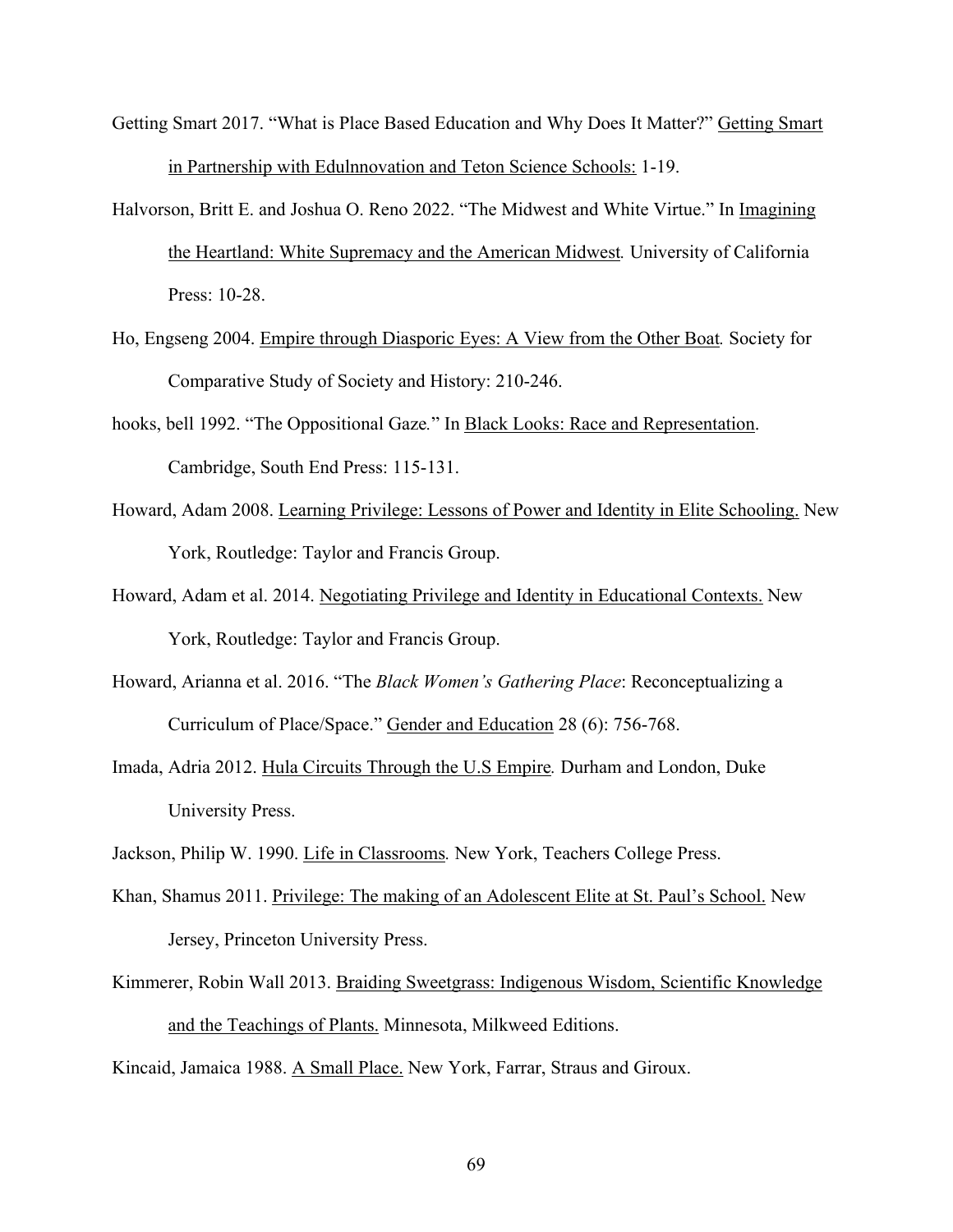Lerman, Liz 2011, 2014. "Structures and Underpinnings," In Hiking the Horizontal: Field Notes from a Choreographer*.* Middletown, Wesleyan University Press: 145-184.

Lopez, Barry 1990. The Rediscovery of North America*.* The University Press of Kentucky.

- Love, Bettina 2019. "Abolitionist Teaching, Freedom Dreaming, and Black Joy." In We Want to Do More Than Survive: Abolitionist Teaching and the Pursuit of Educational Freedom. Boston, Beacon Press: 88-123.
- McGranahan, Carol and John F. Collins 2018*.* Ethnographies of U.S. Empire*.* Durham and London, Duke University Press.
- McKittrick, Katherine 2021. Dear Science and Other Stories*.* Durham and London, Duke University Press.
- Morgenstern, Erin 2019. The Starless Sea. New York, Anchor Book.
- Outward Bound 2022. "Intercept Expeditions for Struggling Teens and Young Adults," Outward Bound.org. Accessed May 11, 2022 from the World Wide Web.

https://www.outwardbound.org/expeditions/intercept-expeditions/.

- Patterson, Monica Eileen (Ed. Murphy et al). 2011. "Childhood, Memory, and Gap: Reflections from an Anthrohistorian on Georges Perec's *W or the Memory of Childhood."* In Anthrohistory: Unsettling Knowledge, Questioning Discipline*.* Murphy at al., eds. Ann Arbor, University of Michigan Press: 81-96.
- Pierre, Jemima 2019. "The Racial Vernaculars of Development: A View from West Africa." American Anthropologist 122 (1): 95.
- Rabinow, Paul 1984. "Introduction" In The Foucault Reader Volume I: An Introduction*.* New York, Vintage Books: 3-29.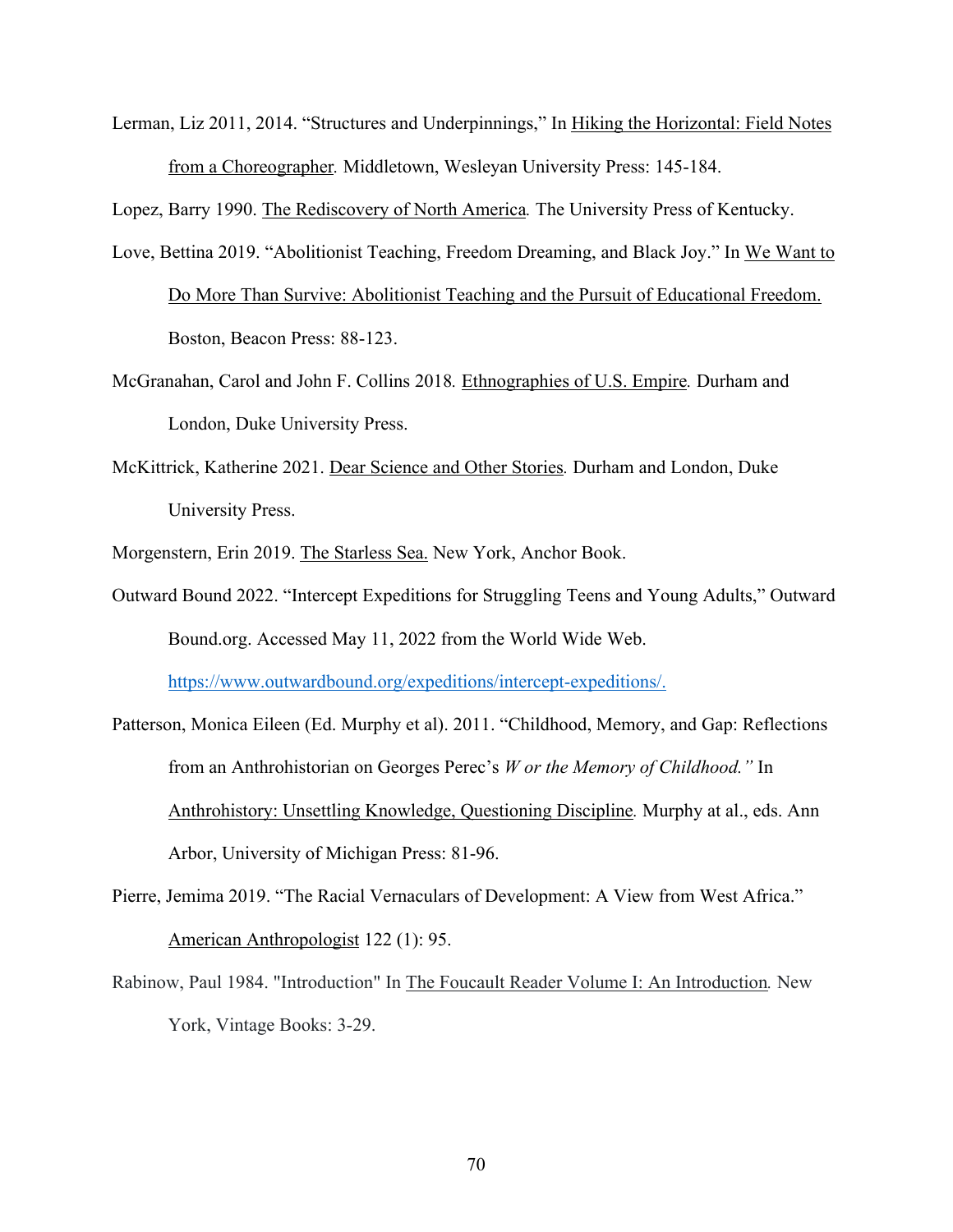- Rosenau, Pauline Marie 1992. Post-Modernism and the Social Sciences: Insights, Inroads and Intrusions. New Jersey, Princeton University Press.
- Said, Edward W 1989. "Representing the Colonized: Anthropology's Interlocutors*.*" Critical Inquiry 15 (2): 205-225.
- Seawright, Gardner 2014. "Settler Traditions of Place: Making Explicit the Epistemological Legacy of White Supremacy and Settler Colonialism for Place-Based Education." Educational Studies 50: 554-572.
- Shange, Savannah 2019. Progressive Dystopia: Abolition, Antiblackness and Schooling in San Francisco. Durham and London, Duke University Press.
- Shankar, Shalini 2019. "Nothing Sells Like Whiteness: Race, Ontology and American Advertising." American Anthropologist 122(1): 112-119.
- Sharpe, Christina 2016. In the Wake: On Blackness and Being. Durham and London, Duke University Press.
- Sheller, Mimi 2003. Consuming the Caribbean: From Arawaks to Zombies*.* New York, Routledge: Taylor and Francis Group.
- Snaza, Nathan 2019. "Curriculum Against the State: Sylvia Wynter, the human, and futures of curriculum studies." Curriculum Inquiry 49 (1): 129-148.

Stewart, Kathleen 2007. Ordinary Affects. Durham and London, Duke University Press.

Strachan, Ian Gregory 2002. Paradise and Plantation: Tourism and Culture in the Anglophone Caribbean (New World Studies)*.* Charlottesville, University of Virginia Press.

Trouillot, Michel-Rolph 1995. Silencing the Past: Power and the Production of History. Boston, Beacon Press.